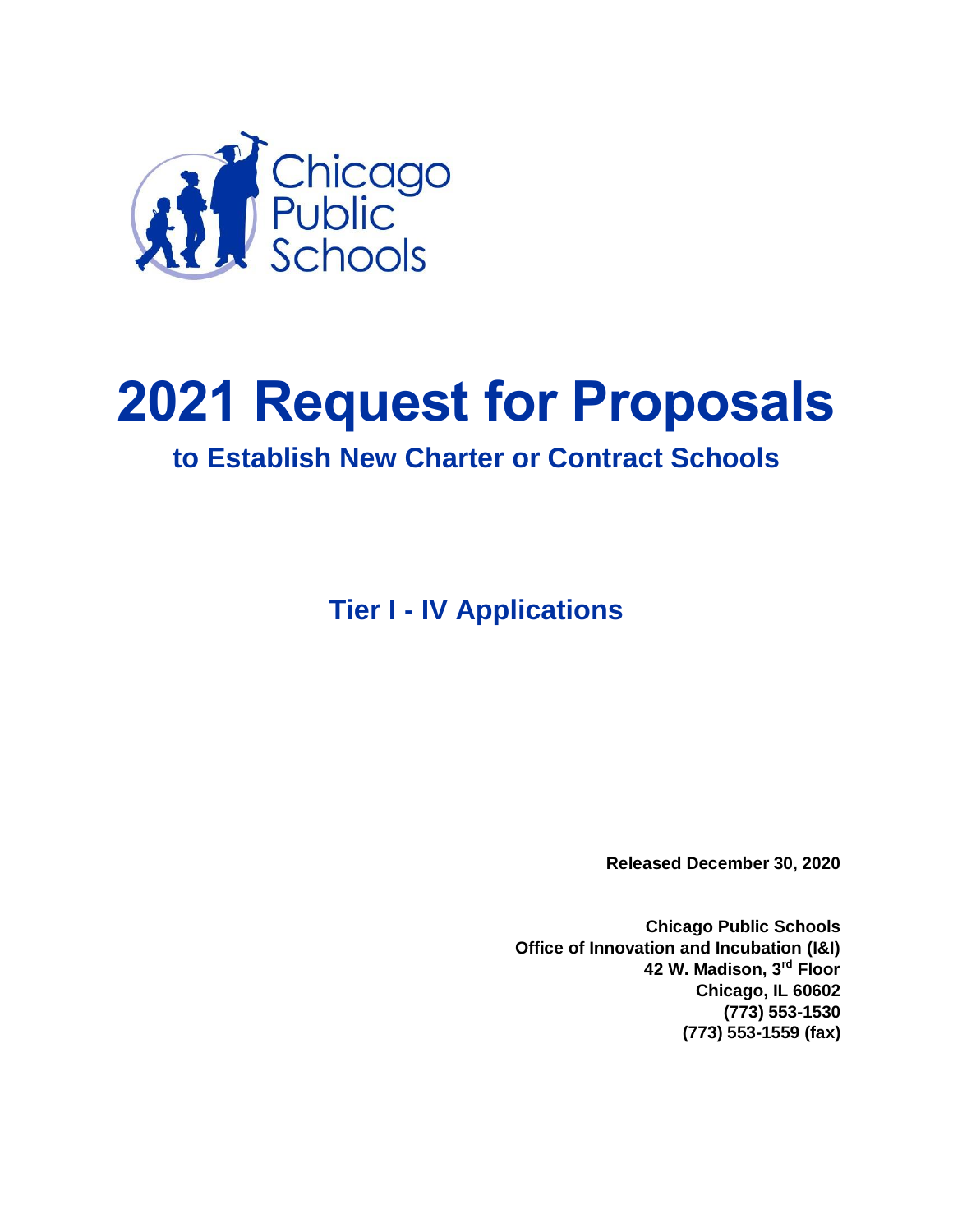

# **Table of Contents**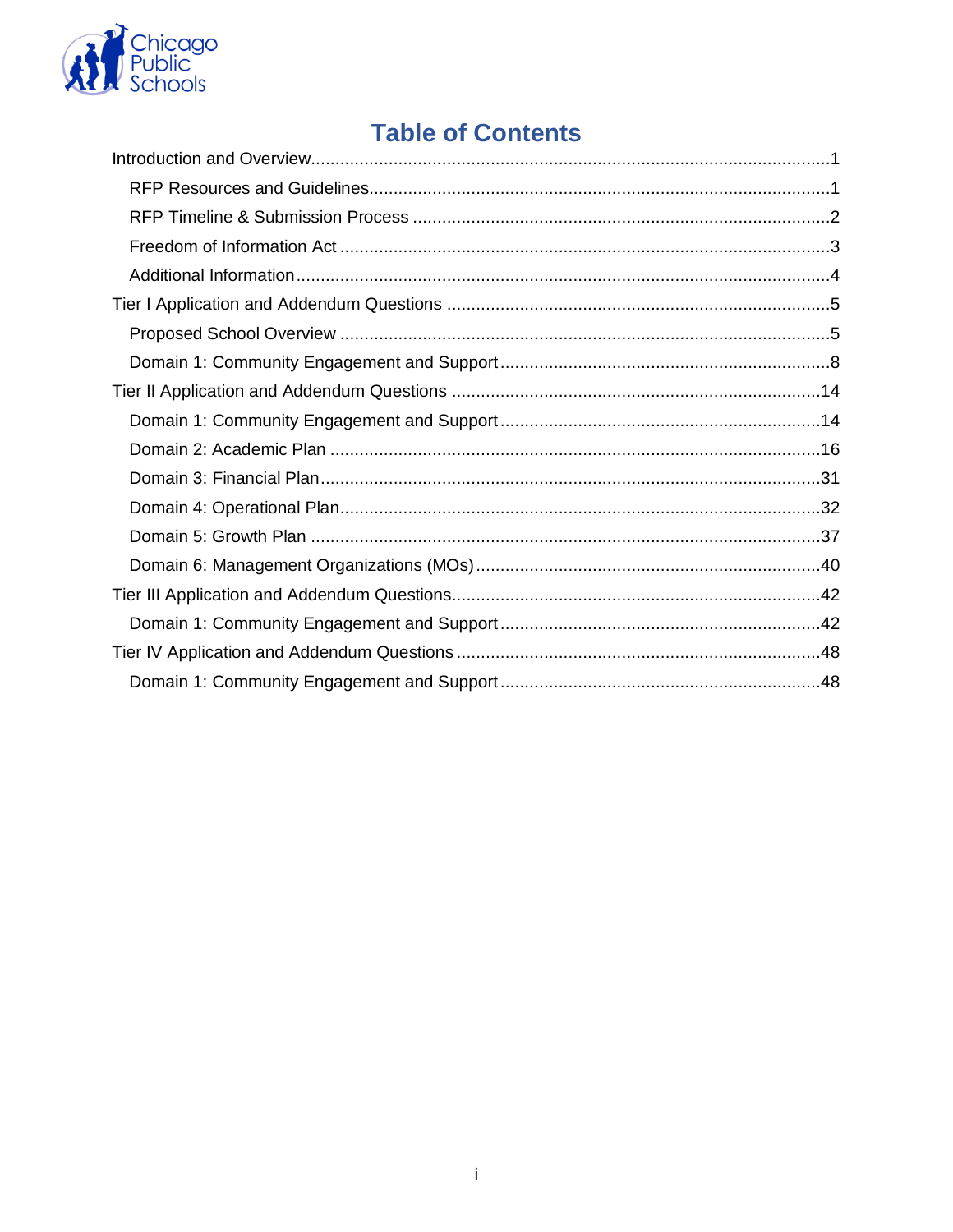

# <span id="page-2-0"></span>**Introduction and Overview**

At Chicago Public Schools (CPS), our vision is that every student in every neighborhood will be engaged in a rigorous, well-rounded instructional program and will graduate prepared for success in college, career, and life. This Request for Proposals (RFP) seeks to identify high quality school options that accelerate academic outcomes for their targeted CPS student population. In evaluating responses to the 2021 RFP, CPS will consider proposals from development teams and existing operators who seek to open a charter school. CPS will also consider proposals from existing contract school operators who seek a contract school expansion or replication through the 2021 RFP process.

CPS, as the local school district in Chicago, serves as the charter authorizer for the city. Illinois Schools Law requires the review of all charter school proposals submitted to Illinois school districts. CPS releases an annual request for proposals designed to review new school applications, provides recommendation to the Chicago Board of Education on new school proposals, and provides oversight to authorized charter schools. CPS uses this RFP as its mechanism to accept proposals and meet the Illinois statutory requirement. The Office of Innovation and Incubation (I&I) is the office within CPS that oversees charter school authorization and oversight for the district.

CPS is the nation's third largest school district and a national leading charter authorizer, implementing all essential practices established by the National Association of Charter School Authorizers critical to fostering high-performing charter schools. Currently, I&I oversees a portfolio of 137 charter, contract, and options schools and programs, and serves over 55,000 students citywide.

# <span id="page-2-1"></span>**RFP Resources and Guidelines**

In addition to this RFP, CPS provides applicants with the **RFP Resource Guide** and the **RFP Evaluation Criteria Form.** Information provided in both resources are incorporated into this RFP by reference. The RFP Resource Guide, RFP Evaluation Form, and additional RFP materials can be found at: [www.cps.edu/2021RFP.](http://www.cps.edu/2021RFP)

The RFP Resource Guide includes necessary information for applicants seeking to complete a proposal in response to the RFP. Applicants to this RFP should familiarize themselves with the full contents of the RFP Resource Guide, and refer to the Resource Guide while crafting their RFP proposal responses. The Resource Guide includes the following:

- Proposal resources;
- RFP timeline and process;
- Instructions for New and Existing Operators;
- Instructions for Contract and Charter school applicants;
- Guidance for formatting answers to RFP questions;
- Question-specific technical guidance, legal interpretation, and additional information;
- Submission instructions;
- CPS Contact Information; and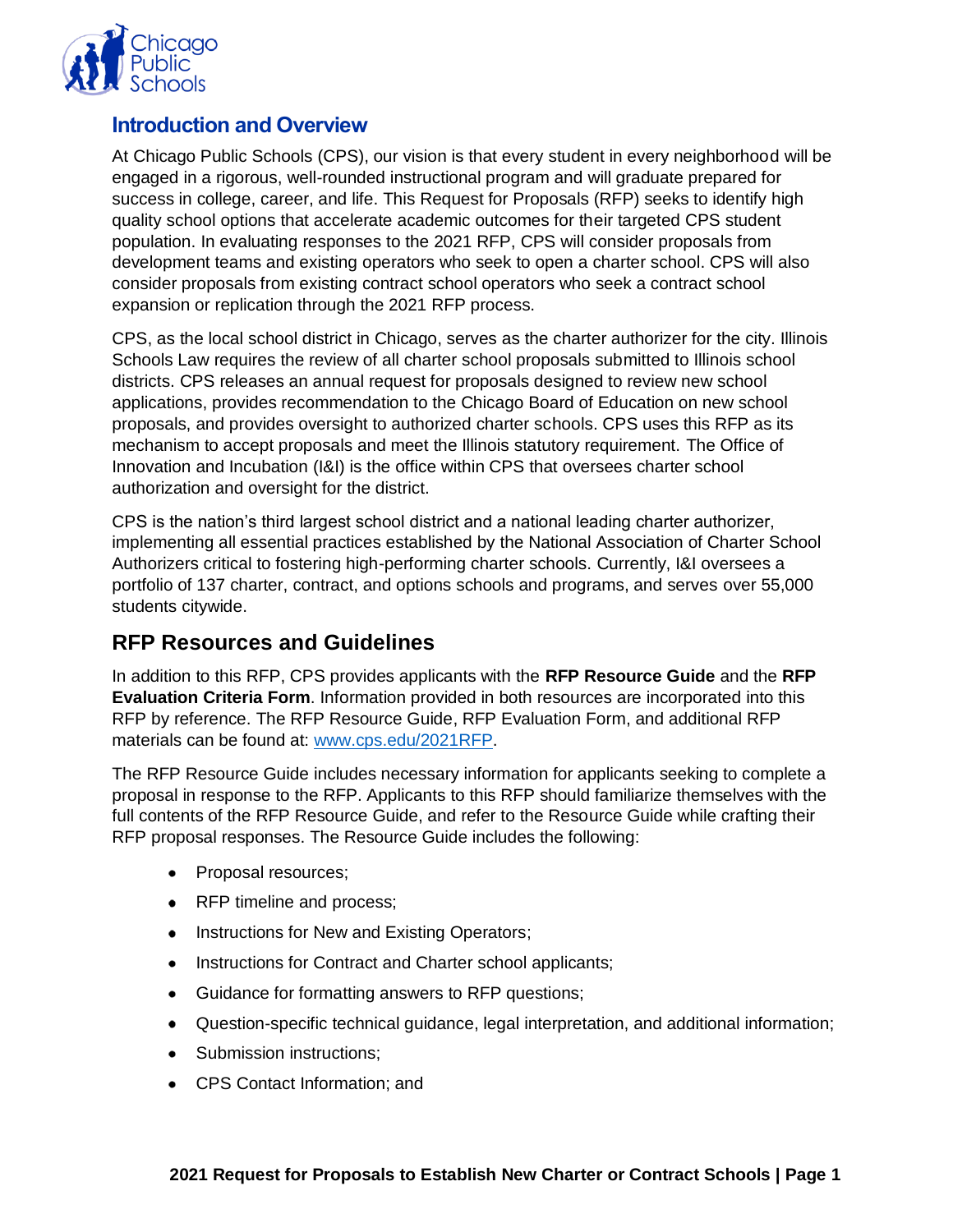

• Ethics policy for applicants.

The **2021 RFP Evaluation Form** contains the evaluation criteria that the evaluators will use to assess the quality of submitted proposals. Applicants should ensure that their response to each section addresses all evaluation criteria included in the Evaluation Form.

# <span id="page-3-0"></span>**RFP Timeline & Submission Process**

# **RFP Timeline**

The timeline below allows for a thorough review and significant planning and incubation time for any school authorized through this process. Applicants of this RFP can apply to open a school in fall 2022.

| <b>Activity</b>                                    | <b>Date</b>         | <b>Information</b>                                                                                                                                           |  |
|----------------------------------------------------|---------------------|--------------------------------------------------------------------------------------------------------------------------------------------------------------|--|
| <b>RFP Released</b>                                | December 30, 2020   |                                                                                                                                                              |  |
| <b>Office Hours with Applicants</b>                | February-March 2021 | We encourage prospective<br>applicants to email<br>iandiauthorization@cps.edu<br>to schedule one-on-one<br>appointments with us to<br>discuss any questions. |  |
| <b>Epicenter Account</b><br><b>Information Due</b> | March 3, 2021       | Due by email to<br>iandiauthorization@cps.edu<br>by $5 p.m.$                                                                                                 |  |
| <b>Tier I Application Due</b>                      | March 10, 2021      | Due by 5 p.m. to Epicenter                                                                                                                                   |  |
| <b>Applicant Meeting</b>                           | Late March 2021     | I&I staff will meet individually<br>with lead applicants to<br>discuss their proposal and<br>the RFP process.                                                |  |
| <b>Tier II Application Due</b>                     | May 17, 2021        | Due by 5 p.m. to Epicenter                                                                                                                                   |  |
| Tier I and II Publicly Posted                      | Summer 2021         | Submitted applications will<br>be posted on CPS.edu                                                                                                          |  |
| <b>Tier III Application Due</b>                    | July 30, 2021       | Due by 5 p.m. to Epicenter                                                                                                                                   |  |
| <b>Tier IV Application Due</b>                     | October 5, 2021     | Due by 5 p.m. to Epicenter                                                                                                                                   |  |
| <b>Applicant Capacity</b><br><b>Interviews</b>     | October 2021        |                                                                                                                                                              |  |
| <b>Public Hearing</b>                              | November 2021       |                                                                                                                                                              |  |
| <b>CPS Board Meeting</b>                           | December 2021       |                                                                                                                                                              |  |

*The timeline is subject to change.*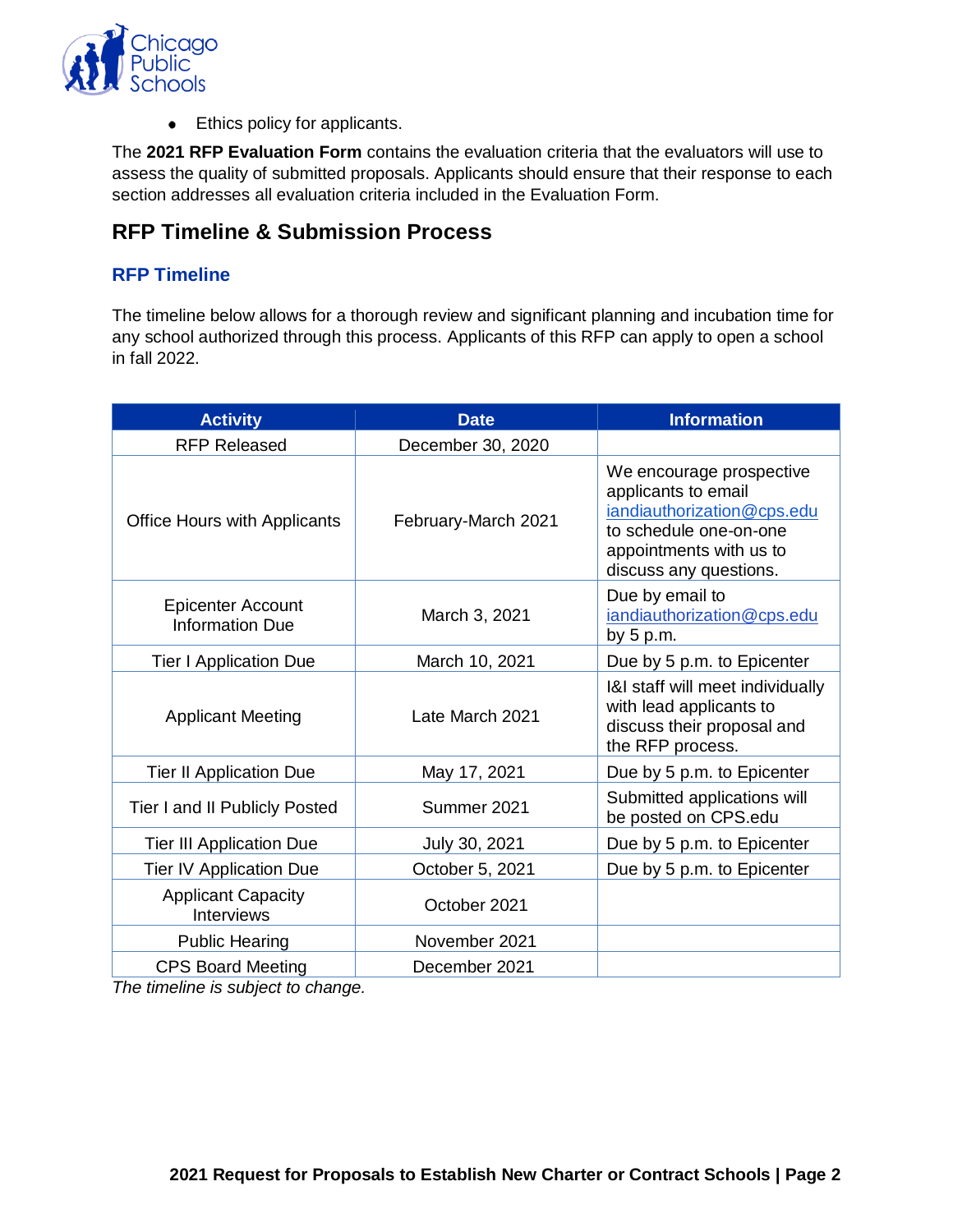

# **Application Submission**

The application materials herein are divided into four tiers. Follow all directions in each tier to submit complete application materials by each due date listed above. Materials submitted outside of the submission process, or materials submitted extraneous to the questions and criteria provided in the RFP, RFP Resource Guide, and the RFP Evaluation Form (available at [www.cps.edu/2021RFP\)](http://www.cps.edu/2021RFP) will only be considered at the sole discretion of CPS. In addition, proposals missing responses or required attachments will not be considered for further review. Applicants are responsible to ensure their application is complete on or before each Tier due date. In addition to all required documents, applicants are required to complete and sign a completeness checklist to be submitted with each Tier of the application. The checklists can be found at [www.cps.edu/2021RFP.](http://www.cps.edu/2021RFP)

Please note that Chicago Public Schools reserves the right to check all proposals for plagiarism. Any proposals deemed plagiarized will not be considered for further review.

All RFP submissions, including all required appendices to the application, must be uploaded to Epicenter. Epicenter is an online web-based system that I&I uses to streamline processes for submissions and reporting for its current charter and contract school portfolio. RFP applicants must email I&I at [iandiauthorization@cps.edu](mailto:iandiauthorization@cps.edu) with the contact information of the lead applicant (full name, email address, phone number) and the proposed school name no later than 5pm Central Time on March 3, 2021 in order to request an Epicenter account for RFP submissions. Applicants are encouraged to request an Epicenter account at least two weeks prior to the Tier I due date. Applicants from prior years who already have Epicenter accounts should similarly email I&I to ensure that their account has the requisite credentials to submit this year's RFP materials.

Please review the RFP Resource Guide for detailed information about application timelines and submission formats.

# <span id="page-4-0"></span>**Freedom of Information Act**

All documents submitted to CPS are a matter of public record and are subject to the Illinois Freedom of Information Act (5 ILCS 140/1-11). CPS intends to post all applicant proposal materials in due course after each Tier of the application is due. Applicants should be mindful of the public nature of these applications and should avoid listing design team and proposed board member home addresses and home telephone numbers. In order to protect the identity of proposed school leaders or teacher candidates whose current job may be jeopardized if released publicly, applicants may provide a supplemental submission redacting those individuals' names and identifying information. Applicants cannot redact the names or contact information of design team members or proposed board members. Redacted submissions must be provided by the relevant Tier application deadlines. If an applicant does not provide a redacted version of its application materials on the submission date, I&I will post the unredacted application materials to the RFP website.

#### **Redacted and Unredacted Personal Information of Children and Members of the Public**

A successful application must demonstrate significant community support. As part of that support, interaction with members of the public is essential. Evidence of that support at times requires listing the names, addresses, phone numbers, and email addresses of members of the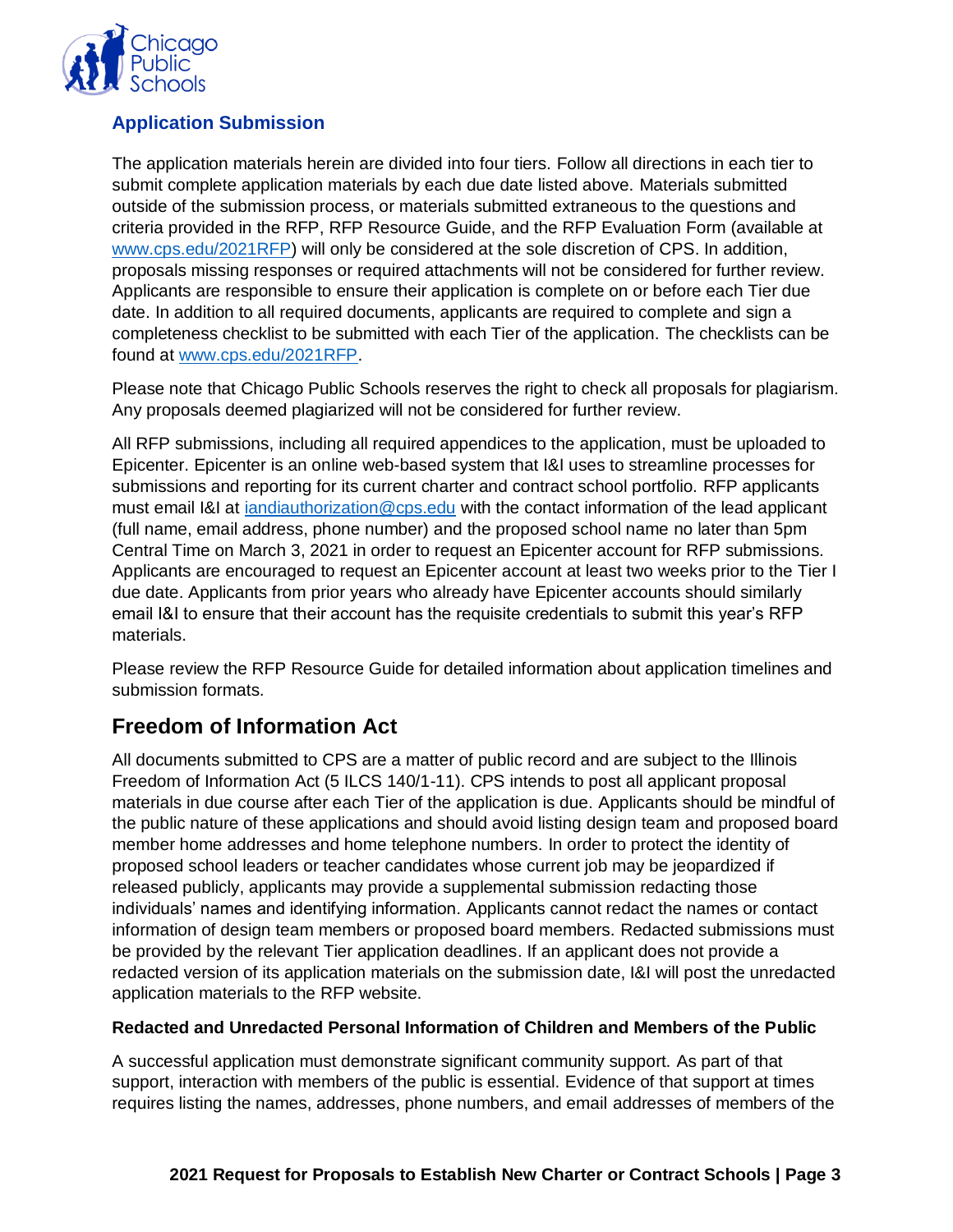

public, and sometimes the ages or current grade level of school-age children. In order to protect the members of the public, and especially information of school-age children, all applicants must separately submit to Epicenter both a redacted and unredacted version of all materials containing personal information of members of the public.

# <span id="page-5-0"></span>**Additional Information**

For questions regarding the RFP, please email [iandiauthorization@cps.edu](mailto:iandiauthorization@cps.edu) or call the Office of Innovation and Incubation at (773) 553-1530.

# **Please Note**

**Chicago Public Schools reserves the right to make changes affecting policies, requirements, funding, and any other matter discussed in this RFP. Further, Chicago Public Schools reserves the right to request additional information and documentation from applicants, as it deems necessary for its review, and to determine when an application is complete. Applicants shall bear all costs of responding to this RFP.**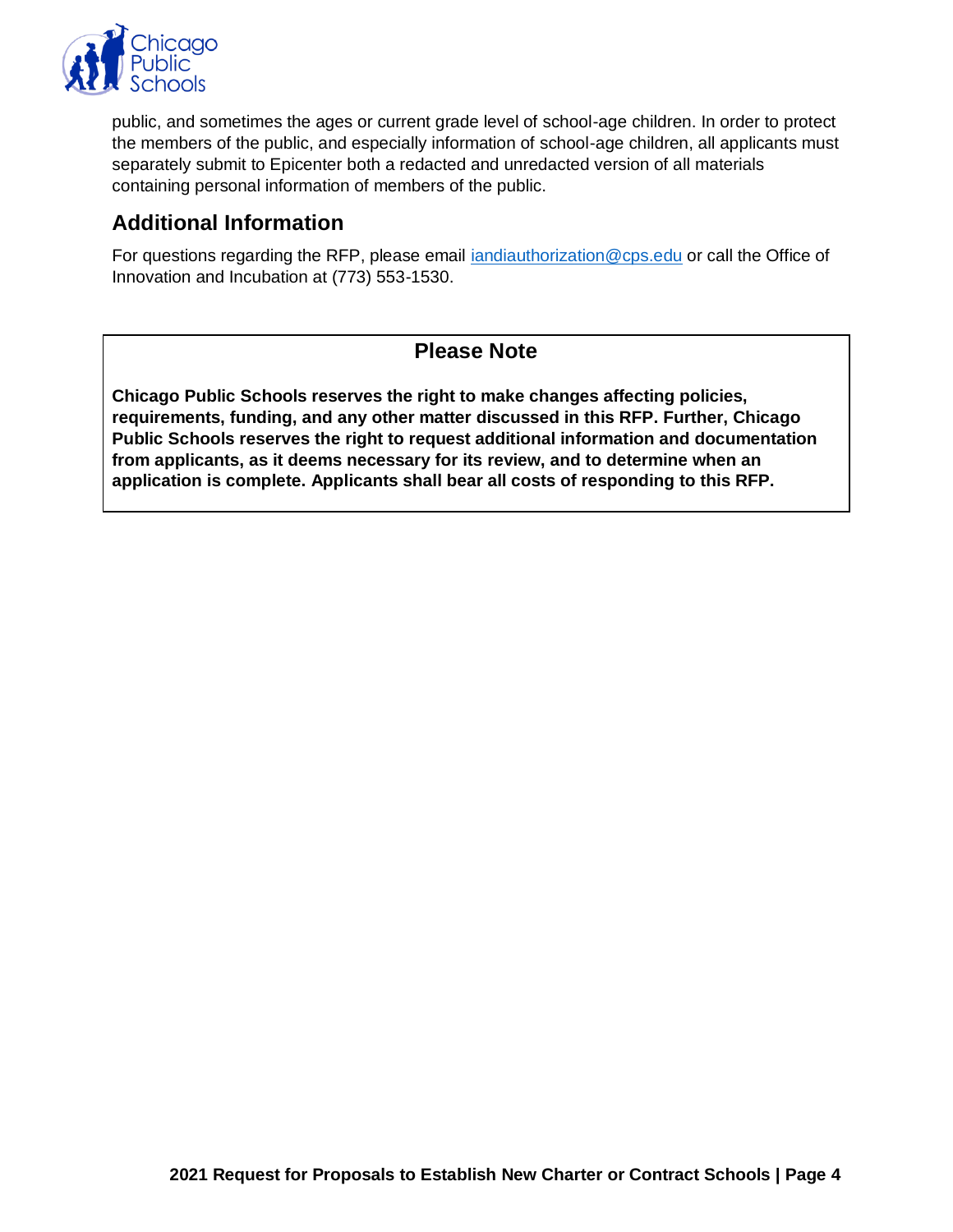

 $\overline{a}$ 

# **Tier I Application and Addendum Questions**

# <span id="page-6-1"></span><span id="page-6-0"></span>**Proposed School Overview**

*All applicants must complete this section in its entirety.* 

# **Section 0.1: School Information**

Provide all requested information in the following tables.

| <b>Table 0.1 Proposed School Information</b>                               |  |
|----------------------------------------------------------------------------|--|
| Name of the proposed school <sup>1</sup> :                                 |  |
| Name of Organization Applying:                                             |  |
| <b>Non-Profit Status:</b>                                                  |  |
| Proposal Type:                                                             |  |
| (Charter or Contract, New School or<br>Multi-Grade Expansion)              |  |
| Address of the proposed facility and<br>the alternative, back-up facility: |  |
| Geographic Community of the<br>proposed school <sup>2</sup>                |  |
| <b>Proposed Opening Date</b>                                               |  |

| <b>Table 0.2 Applicant Team</b>      |  |
|--------------------------------------|--|
| <b>Lead Applicant (Main Contact)</b> |  |
| Name:                                |  |
| Address:                             |  |
| Phone Number:                        |  |
| E-mail Address:                      |  |
| <b>Board Chair</b>                   |  |
| Name:                                |  |
| Address:                             |  |
| Phone Number:                        |  |
| E-mail Address:                      |  |

<sup>1</sup> Please note that Illinois law (ILCS 27A-7(a)(1)) requires that the name of the proposed charter school must include the words "charter school."

<sup>&</sup>lt;sup>2</sup> The interactive CPS School Locator map [\(https://schoolinfo.cps.edu/schoollocator/index.html#\)](https://schoolinfo.cps.edu/schoollocator/index.html) outlines the Annual Regional Analysis (ARA) Regions, and the 77 Chicago community areas. CPS encourages applicants to refer to these regions, community area names, and/or zip codes when listing communit(ies) to help facilitate a common understanding of boundaries.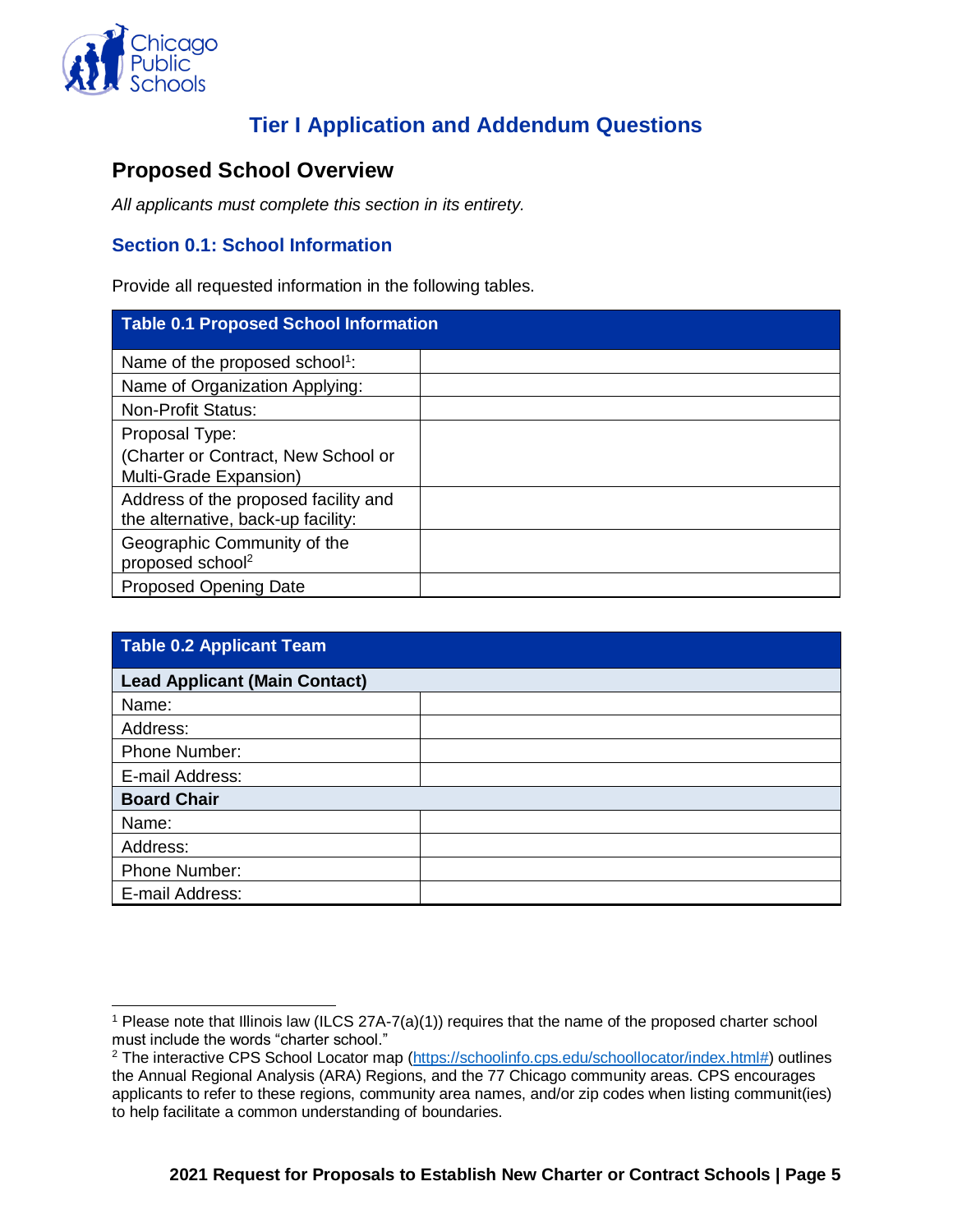

# **Table 0.3 Design Team Please provide the names of all persons on the design team (roles and current employment). Add rows if needed. Full Name Current Job Title and Employer Position with Proposed School**

#### **Table 0.4 Design Team Previously Submitted Proposals**

**If the design team previously submitted a proposal to Chicago Public Schools to open a new school, please provide details. Write N/A if not applicable.**

| Name of Proposal(s)   |  |                                                         |  |
|-----------------------|--|---------------------------------------------------------|--|
| Year(s) of Submission |  |                                                         |  |
| Outcome               |  | Approved $\square$ Denied $\square$ Withdrawn $\square$ |  |

#### **Table 0.5 Proposed Principal/Head of School & Applicant Team Information**

**Please provide the names of all persons on the applicant team (roles and current employment). Applicants proposing a new school model must provide a candidate for Principal/Head of School. Add rows if needed.**

| <b>Candidate</b> | <b>Current Employment</b> | <b>Position with Proposed</b><br><b>School</b> | E-mail |
|------------------|---------------------------|------------------------------------------------|--------|
|                  |                           |                                                |        |
|                  |                           |                                                |        |
|                  |                           |                                                |        |
|                  |                           |                                                |        |

| <b>Table 0.6 School Management</b>                                                                                                                                                   |                      |
|--------------------------------------------------------------------------------------------------------------------------------------------------------------------------------------|----------------------|
| Do you intend to contract with a third-party Management<br>Organization (MO) to manage the educational program and/or<br>operations of the school but not hold the charter directly? | Yes $\Box$ No $\Box$ |
| If yes, name the MO:                                                                                                                                                                 |                      |
| Does the proposed charter holder or MO operate schools outside of<br>Chicago?                                                                                                        | Yes $\Box$ No $\Box$ |
| If yes, list the school name, school type, and school location for each                                                                                                              |                      |
| school operated by the charter holder or MO. Add rows if needed.                                                                                                                     |                      |
|                                                                                                                                                                                      |                      |
|                                                                                                                                                                                      |                      |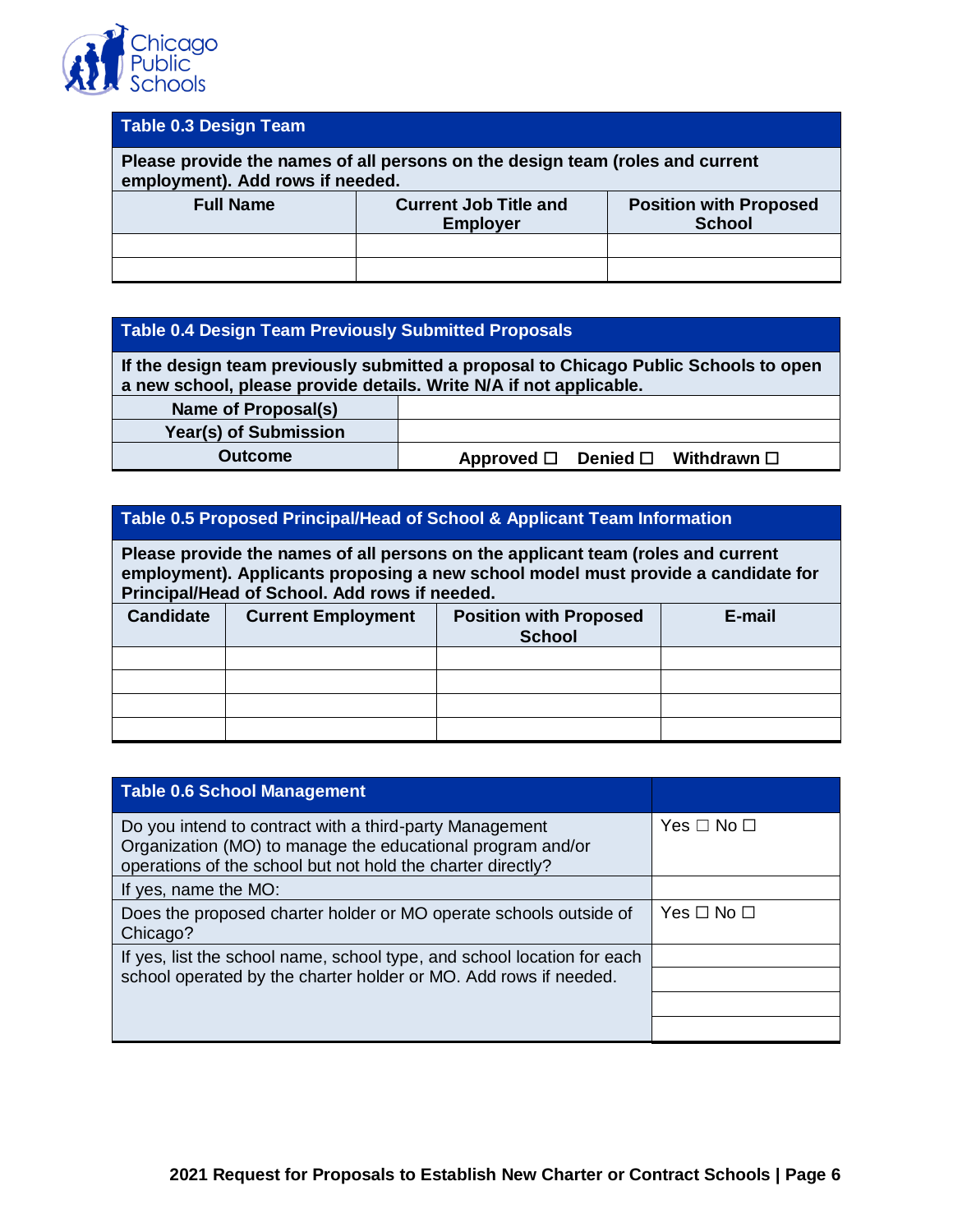

#### **Table 0.7 Other Partner Organization**

**Please list other partner organization(s) (if applicable). Only cite a partner organization if you expect them to perform an integral role implementing the school model. Respond "N/A" if not applicable.**

| <b>Name of Partner Organization</b> | <b>Affiliation</b> |
|-------------------------------------|--------------------|
|                                     |                    |
|                                     |                    |

#### **Table 0.8 Proposed Enrollment**

**Provide the number of students in each grade for the first five years, and at capacity.** 

| Grade            | Year 1<br>$20 -$ | Year 2<br>$20 -$ | Year 3<br>$20 -$ | Year 4<br>$20 -$ | Year 5<br>$20 -$ | At<br><b>Capacity</b><br>$20 -$ |
|------------------|------------------|------------------|------------------|------------------|------------------|---------------------------------|
| K                |                  |                  |                  |                  |                  |                                 |
| 1                |                  |                  |                  |                  |                  |                                 |
| $\mathbf{2}$     |                  |                  |                  |                  |                  |                                 |
| $\mathbf{3}$     |                  |                  |                  |                  |                  |                                 |
| 4                |                  |                  |                  |                  |                  |                                 |
| $5\phantom{1}$   |                  |                  |                  |                  |                  |                                 |
| $6\phantom{1}$   |                  |                  |                  |                  |                  |                                 |
| $\overline{7}$   |                  |                  |                  |                  |                  |                                 |
| 8                |                  |                  |                  |                  |                  |                                 |
| $\boldsymbol{9}$ |                  |                  |                  |                  |                  |                                 |
| 10               |                  |                  |                  |                  |                  |                                 |
| 11               |                  |                  |                  |                  |                  |                                 |
| 12               |                  |                  |                  |                  |                  |                                 |
| <b>Total</b>     |                  |                  |                  |                  |                  |                                 |

#### **Section 0.2: Executive Summary**

Provide a succinct narrative overview of the proposed school. The Executive Summary should include the following components:

- Name of the proposed school;
- Type of proposed school;
- The mission, vision, core values, educational philosophy and model, and culture, (or a discussion of any of these elements that are still in development);
- A brief overview of the intended operational structure designed to manage a highquality school;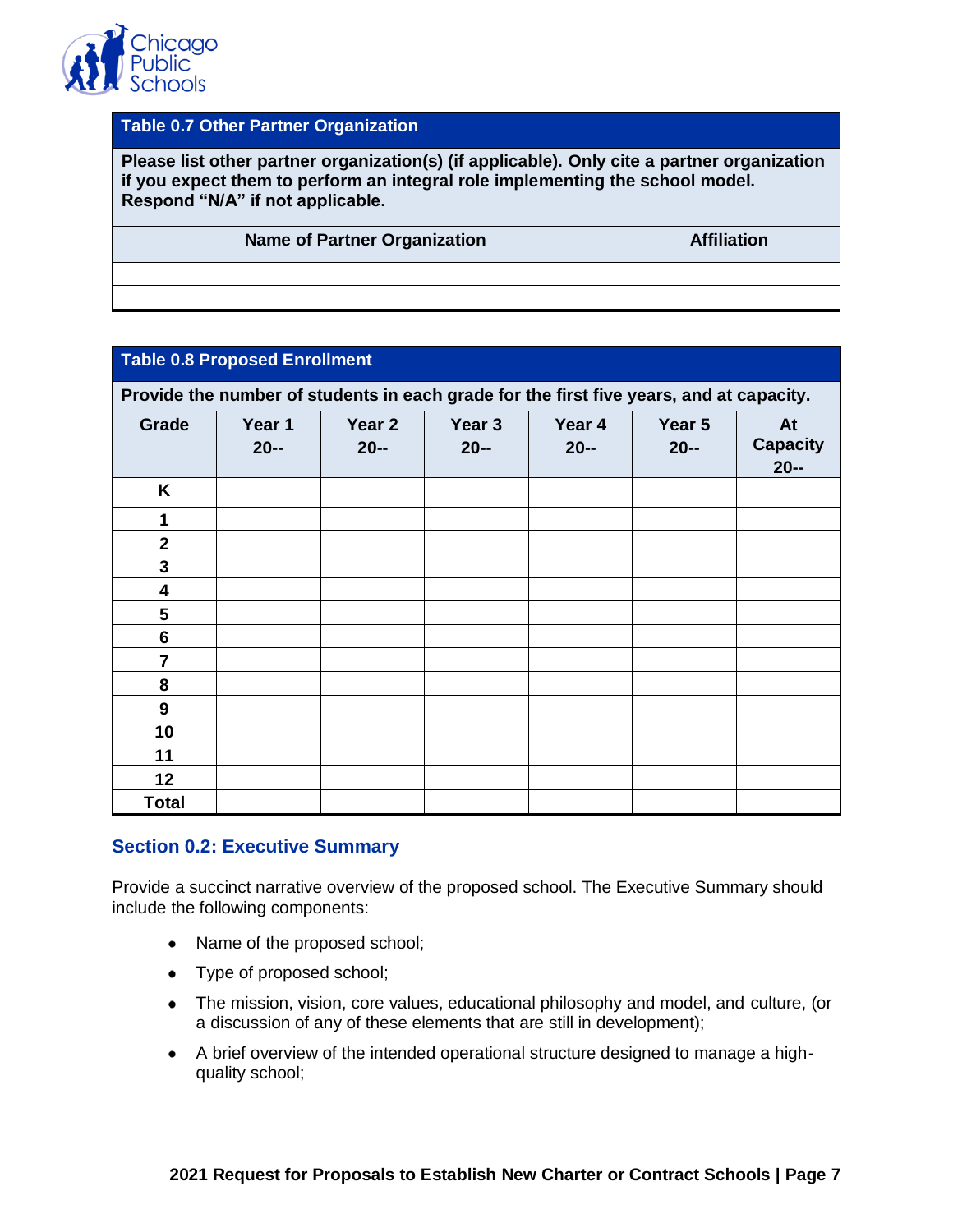

- A list of the targeted communit(ies) and intended student recruitment areas, and the rationale for proposing to open a new school in the targeted communit(ies);
- A brief explanation of how the proposed school type and model will drive success for the anticipated student population; and
- An overview of current parent and community engagement and support for the proposed school.

Respond in three pages or fewer.

# <span id="page-9-0"></span>**Domain 1: Community Engagement and Support**

*Domain 1: Community Engagement and Support assesses whether the applicant garnered authentic support from the parents and communit(ies) they will serve, and demonstrated true demand for the proposed school.*

*All applicants must complete this section in its entirety.*

#### **Section 1.1: Community Overview**

#### **1.1.1: Targeted Communit(ies)**

Complete Table 1.1.1 Recruitment Area by providing the address and Chicago community area for the proposed facility location(s). Additionally, include the proposed student recruitment area (defined by street boundaries), and the targeted Chicago communities within the recruitment area. If proposing a virtual model, note so and provide the proposed facility location(s) that will serve as the school headquarters or central office.

To accompany Table 1.1.1, provide a brief explanation of how the proposed student recruitment area was determined.

| Table 1.1.1 Recruitment Area                                                         |                                                    |                                                                                   |
|--------------------------------------------------------------------------------------|----------------------------------------------------|-----------------------------------------------------------------------------------|
| <b>Proposed Facility Locations</b><br>(Include the Chicago<br><b>Community Area)</b> | <b>Proposed Student</b><br><b>Recruitment Area</b> | <b>List of Targeted</b><br><b>Communit(ies) within</b><br><b>Recruitment Area</b> |
|                                                                                      |                                                    |                                                                                   |
|                                                                                      |                                                    |                                                                                   |

#### **1.1.2: Community Characteristics**

Provide a detailed summary containing information critical to understanding the community or communities in the target recruitment area (e.g., the major political, historic, economic, educational, demographic, and community-specific trends).

In the response, provide an overview of community assets and key social, economic, housing and demographic data for the communit(ies) the proposed school seeks to serve. Community data and assets may be best shared as a table within the narrative; please refer to the RFP Resource Guide Section 1.1.2 for examples.

To supplement the narrative response, provide a table in Appendix 1.1 that details the existing K-12 schools in the proposed recruitment area.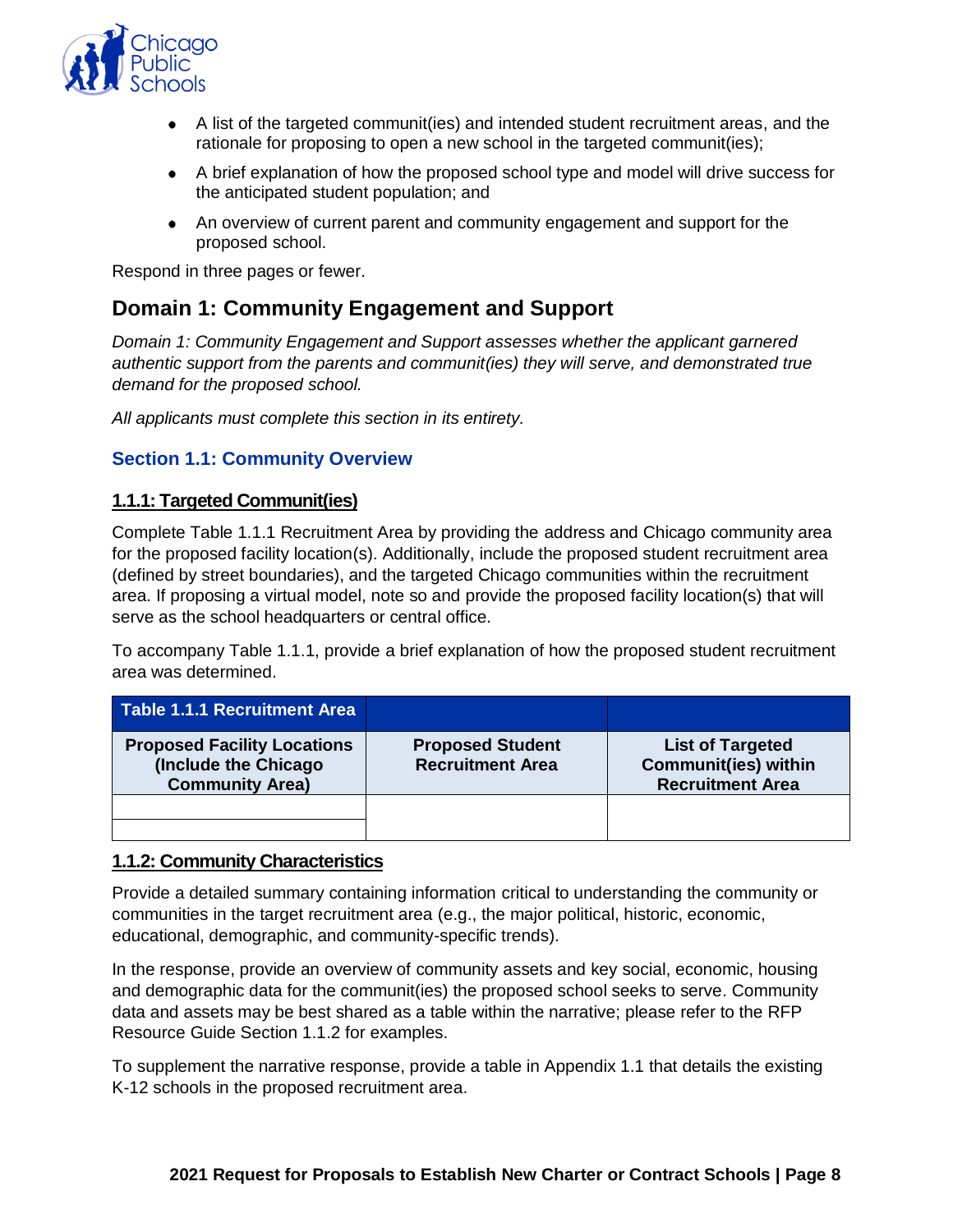

Cite all references. The narrative summary should be five pages or fewer.

❖ Appendix 1.1 Existing Schools

In Appendix 1.1 applicants must identify the existing K-12 schools in the proposed recruitment area. Complete a table that includes the following information for each public school:

- School Name
- Community Area
- Governance
- School Grades
- $\bullet$  # of Students Enrolled
- Space Utilization % and Status (for CPS-operated school buildings)
- Admission Requirements (Y/N)
- Student Demographics by Race/Ethnicity
- % Low Income Students
- % Diverse Learners
- % Limited English

Complete a table that includes at least the following information for each private school:

- School Name
- Community Area
- Governance
- School Grades  $\bullet$

Applicants may include additional data on existing schools as relevant to their application.

#### **1.1.3: Anticipated Student Population**

Based on your knowledge and research of the community, Chicago educational landscape, and existing schools in the identified recruitment area, what has the design team determined about the anticipated student population for the proposed school? In your response, address the following:

- Using population and other relevant data, outline where the proposed school anticipates drawing students from in order to meet enrollment targets;
- Outline the anticipated student populations in the proposed school across the first five years of operation and describe how you determined the projections. Include in your response:
	- o The anticipated percentage of:
		- **EXECT:** Students in Temporary Living Situations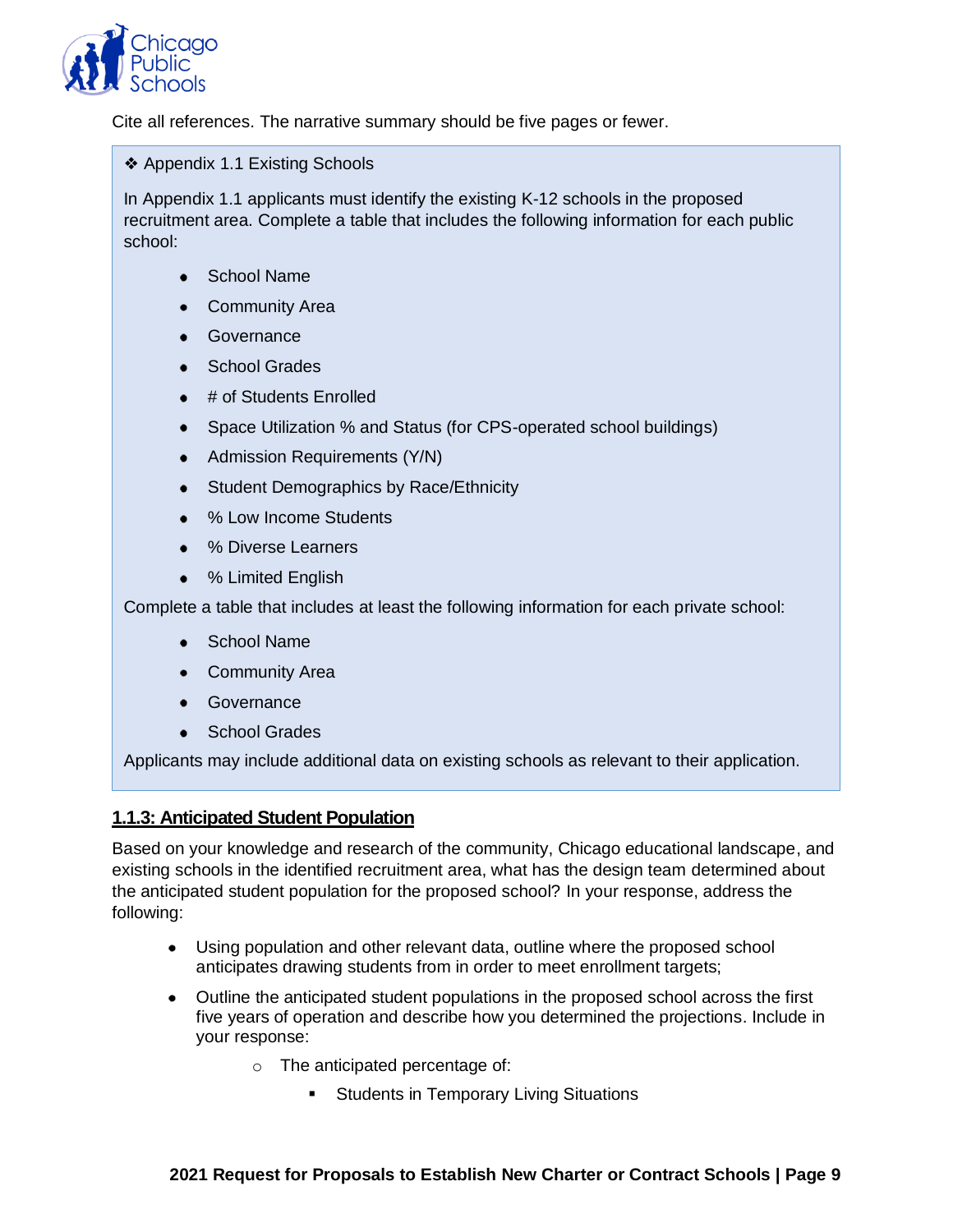

- Free or Reduced Lunch Eligible Students
- Diverse Learners
- English Learners
- Advanced Learners (Gifted and Talented Students)
- $\circ$  The anticipated student population by race/ethnicity and any additional demographic groups critical to understanding the likely student population

Respond in three pages or fewer.

#### **Section 1.2: Community Outreach and Engagement**

#### **1.2.1: Community Connections**

Outline the design team and proposed board members' existing ties to the targeted community by completing Table 1.2.1.

| Table 1.2.1 Design Team/Proposed Board Connections to the Community                                                                                             |  |  |  |  |  |  |
|-----------------------------------------------------------------------------------------------------------------------------------------------------------------|--|--|--|--|--|--|
| <b>Description of Community</b><br><b>Design Team/Proposed</b><br><b>Proposed Role at the</b><br><b>Board Member Name</b><br><b>Connection</b><br><b>School</b> |  |  |  |  |  |  |
|                                                                                                                                                                 |  |  |  |  |  |  |
|                                                                                                                                                                 |  |  |  |  |  |  |

#### **1.2.2: Community Outreach and Engagement**

Briefly describe the design team's strategy thus far to learn about the community and to build partnerships and relationships. In your response, compile a comprehensive Community Outreach and Engagement Activities Table (Table 1.2.2) that includes all in-person and/or virtual outreach and engagement the applicant has conducted to date with the targeted communit(ies). For each completed outreach activity, provide the following:

- List the date when the activity occurred;
- The name or nature of the activity (e.g., "One-on-One Meeting," "Email Blast," "Informational Session for Parents");
- The audience/partners reached through the activity (e.g., the name and affiliation of individual(s), "community residents," "prospective parents");
- The number of individuals reached by the outreach or activity (e.g., "emailed 200 individuals on 'abc' organization's mailing list," "30 parents completed survey";
- Identify and briefly describe the role(s) of engagement (Listen, Inform, Consult, etc.) each activity offered to community stakeholders (e.g., "Inform – Emailed link to proposed school's website"); and
- Provide a brief description of how the activity furthered the design team's learning of the community, informed community constituents regarding the proposal and/or built partnerships with stakeholders. Note any efforts to seek input/feedback on the proposed school.

**Table 1.2.2 Community Outreach and Engagement Activities**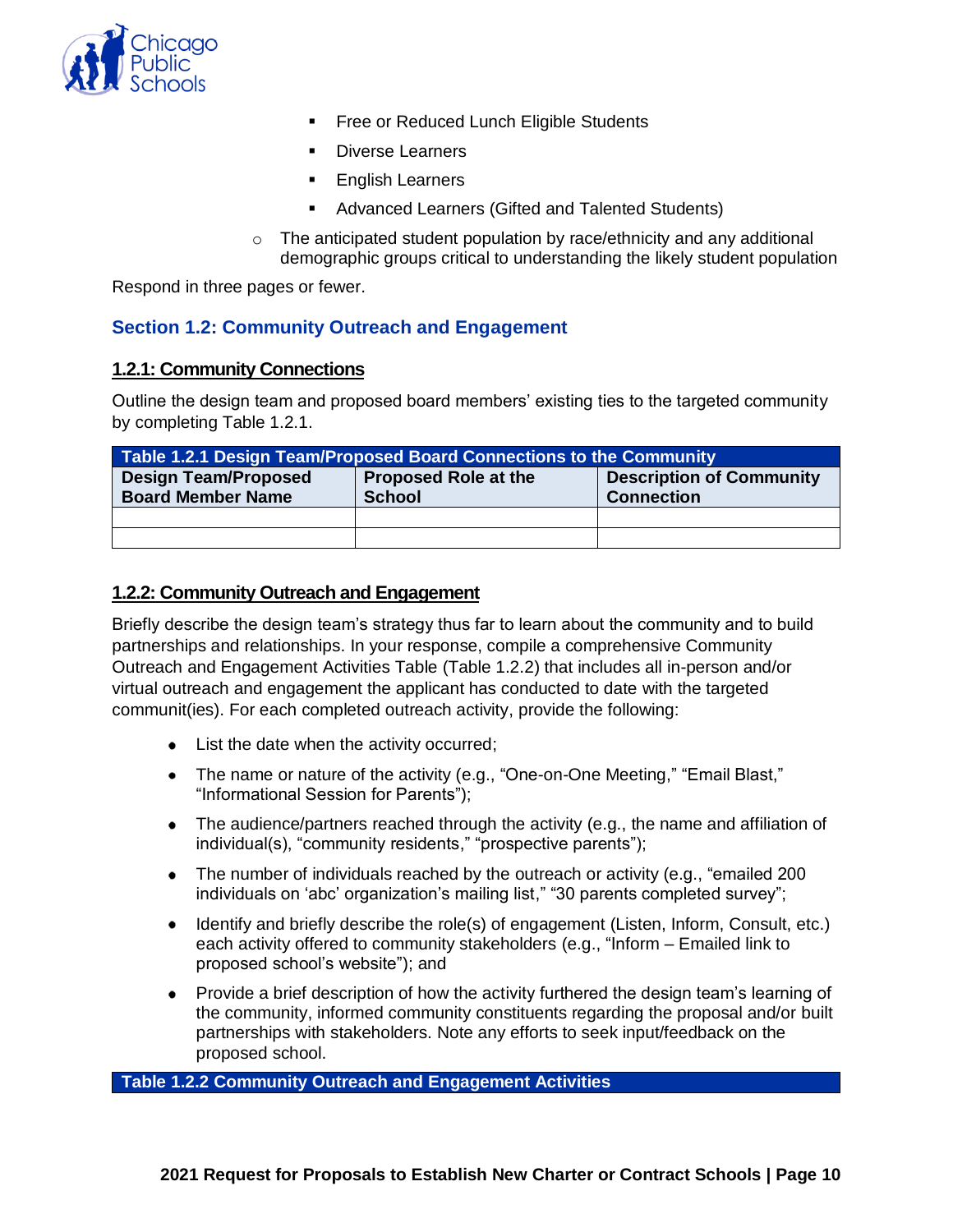

| <b>Date</b> | <b>Activity</b><br><b>Name</b> | <b>Audience/Partners</b> | # of People<br><b>Reached</b> | Role(s) of<br>Engagement<br>Offered to<br><b>Community</b> | <b>Brief</b><br><b>Description</b><br>Οi<br><b>Outcomes</b> |
|-------------|--------------------------------|--------------------------|-------------------------------|------------------------------------------------------------|-------------------------------------------------------------|
|             |                                |                          |                               |                                                            |                                                             |
|             |                                |                          |                               |                                                            |                                                             |
|             |                                |                          |                               |                                                            |                                                             |

Applicants must additionally provide a comprehensive Community Outreach and Engagement plan in Appendix 1.2.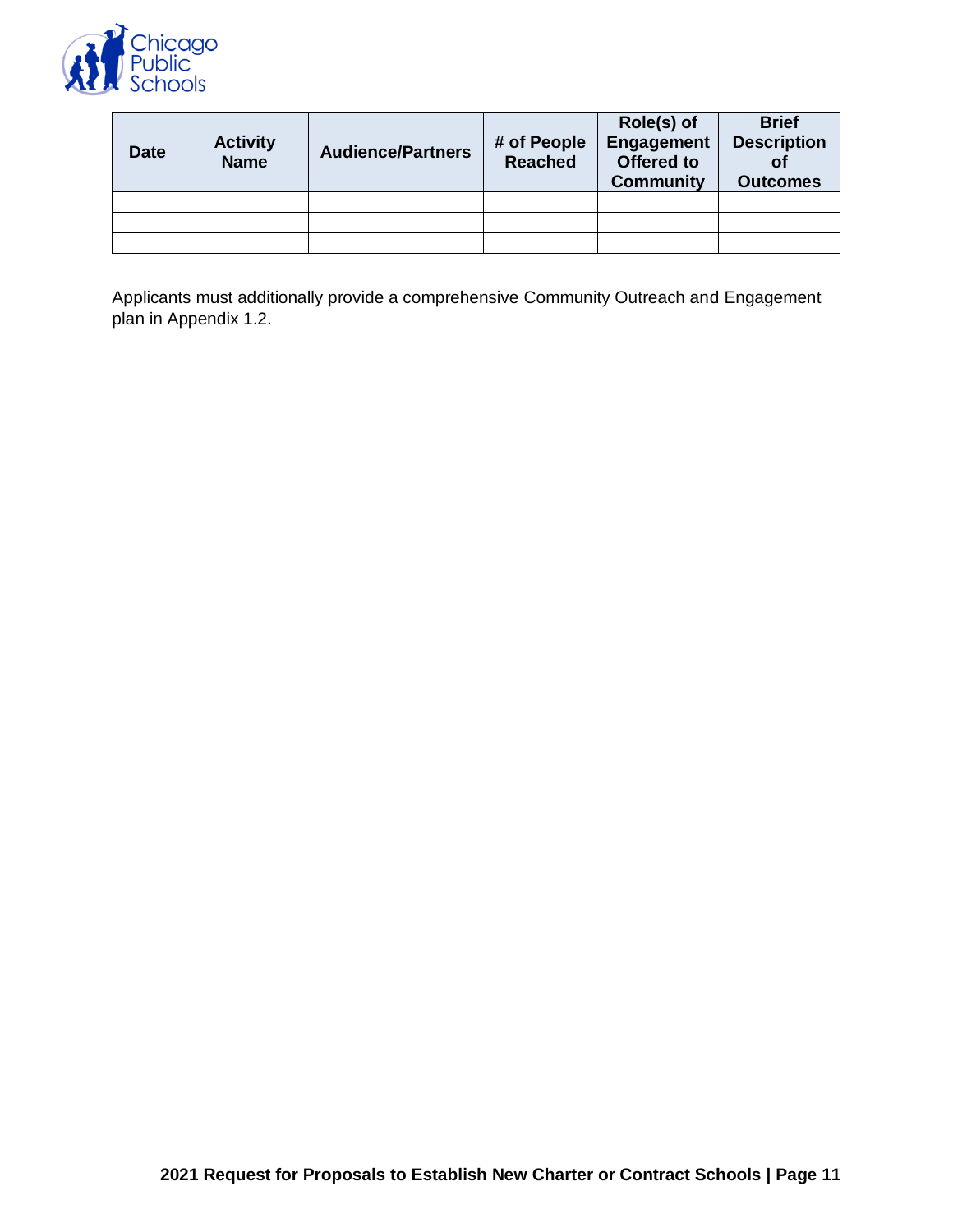

❖ Appendix 1.2 Ongoing Community Outreach and Engagement

In Appendix 1.2, applicants must provide a detailed plan for the proposed school's ongoing community engagement through December 2021. The plan should include any and all community engagement and outreach the applicant team plans to do related to the proposed school (including events, activities, marketing strategies, partnerships, surveys, action councils, steering committees, etc.). The community engagement plan should include the following components:

- Identification of stakeholders to the proposed school, and how they will be engaged by the applicant team. Describe how the design team will tailor outreach and engagement to ensure all stakeholders have opportunities to participate and partner in meaningful ways.
- Identification of the design team members' roles and responsibilities in community engagement.
- Outline the specific goals, milestones, and driving principles that will guide the design team's engagement efforts.
- Provide at least 2 anchoring questions (beyond the proposed school generally) that the design team will consistently ask the community during engagement efforts. Provide a rationale for each anchor question and the audiences that will be asked these questions.
- A full timeline and listing of outreach/engagement strategies and activities with the following for each distinct activity:
	- $\circ$  a brief description of the purpose and nature of the activity;
	- $\circ$  how the community will be informed of the activity;
	- $\circ$  the intended/likely audience for the activity and what stakeholder groups will be engaged;
	- $\circ$  the applicable public participation engagement role(s) the activity will offer to the audience/stakeholders; and
	- $\circ$  when and how often the activity will take place.
- How community engagement input and feedback will be collected, tracked and analyzed to inform the school model.
- How the design team will evaluate and assess their progress against community engagement goals, including the indicators the applicant team will internally use to assess whether the community supports or does not support their proposal.

#### **1.2.3: Community Input**

From the applicant team's engagement with the community to date, synthesize any key themes that have emerged from the community's input and feedback in Table 1.2.3. For each key theme, note the constituents/stakeholder groups from which the input was received and describe how the community's input will be further examined or incorporated into the school design, if applicable.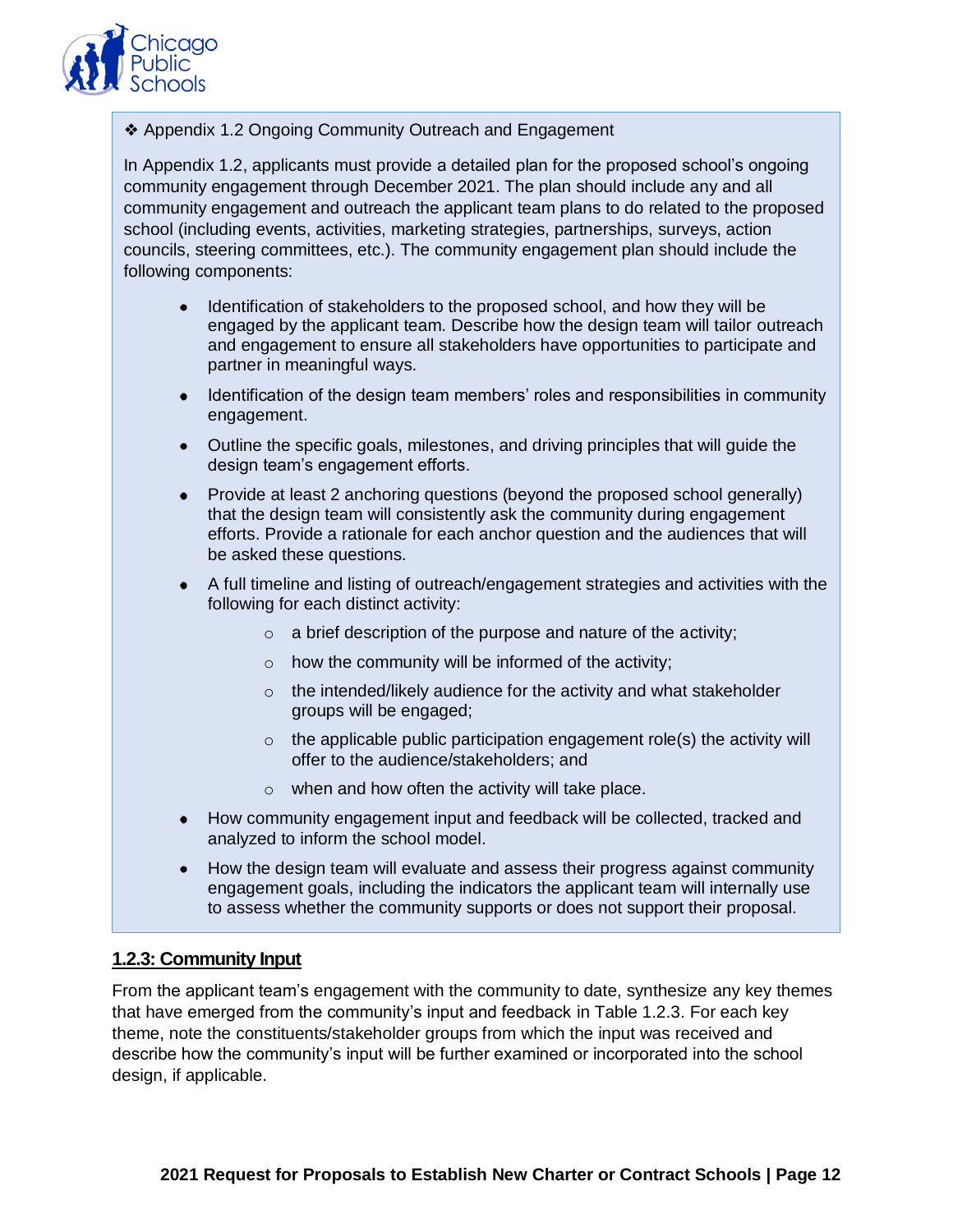

| Table 1.2.3 Community Input                     |           |                                  |  |  |  |  |
|-------------------------------------------------|-----------|----------------------------------|--|--|--|--|
| <b>Key Theme of Community</b><br>Input/Feedback | Source(s) | <b>Incorporation of Feedback</b> |  |  |  |  |
|                                                 |           |                                  |  |  |  |  |
|                                                 |           |                                  |  |  |  |  |

#### **1.2.4: Community Need & Impact of the Proposed New School**

Based on the applicant team's outreach, research, and understanding of the students and the community, briefly identify the most critical unmet needs and challenges to the success of the anticipated student populations. Explain how data, including data presented in your proposal and in [CPS's Annual Regional Analysis,](http://ara.cps.edu/) demonstrates the identified unmet needs and challenges. Additionally, describe how the proposed school intends to address these challenges and unmet needs for the target student population. In the response, address:

- What will the proposed school offer that is not currently available in existing school options and in the Chicago educational landscape?
- How will the proposed school address the needs of the community and build upon community assets?
- Why is the proposed school a good fit to address the identified needs for the targeted student population and community?

Based on your outreach, research, and understanding of the community, assess the impact the proposed new school would have on the students and communit(ies) it seeks to serve, if approved to open. In the response, address:

- The anticipated impact of the new school on students, families, community residents, and community institutions;
- If the proposed school anticipates that a majority of students will leave existing community/neighborhood schools to enroll in the proposed school, assess the likely impact on neighborhood schools (based upon the anticipated student population and existing school information provided in earlier responses);
- Questions or concerns raised by community members and stakeholders related to what the proposed new school will mean for students, community members, and community institutions;
- The data and information (both quantitative and qualitative) that informed your assessment; and
- How you will continue to consider the community-wide impact of a new school in the proposal development process.

Respond to Section 1.2.4 in six pages or fewer.

#### **1.2.5: Advancing Equity**

Define and describe the role of equity in the proposal development process and the proposed new school model. How does this proposal advance equity for students and communities?

Respond in two pages or fewer.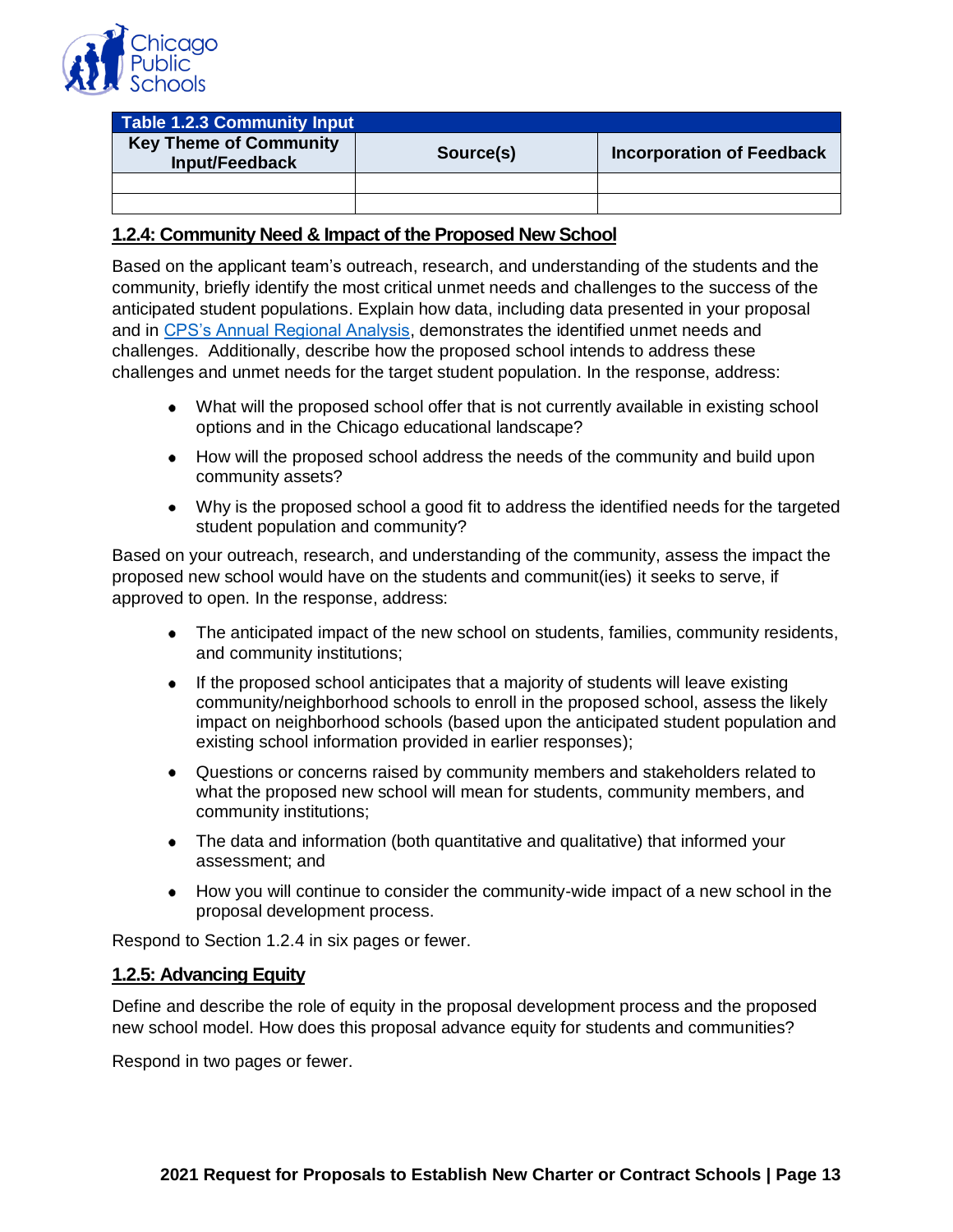

# **Tier II Application and Addendum Questions**

# <span id="page-15-1"></span><span id="page-15-0"></span>**Domain 1: Community Engagement and Support**

*Domain 1: Community Engagement and Support assesses whether the applicant garnered authentic support from the parents and communit(ies) they will serve and demonstrated true demand for the proposed school.*

*All applicants must complete this section in its entirety.*

*Please refer to the RFP Resource Guide instructions related to Redacted and Unredacted Personal Information of Children and Members of the Public before providing responses and attachments.*

# **Section 1.3: Facilities Space Requirements**

Provide an overview of the space requirements needed to successfully implement the proposed school model, including a description of how the proposed site(s) will need to evolve to support the school as it grows.

# **Section 1.4: Updated Community Outreach and Engagement**

#### **1.4.1: Community Connections**

Provide an updated table to describe the ties to the targeted community for any new design team or proposed board members. Refer to RFP Section 1.2.1 for the table format.

#### **1.4.2: Community Outreach and Engagement Plan**

Describe the design team's progress (since the Tier I submission) in executing on the community outreach and engagement plan. How has the design team continued to learn about the community, inform the community of the proposed school, build community partnerships, and foster relationships with stakeholders? In your response, address the following:

- Provide an assessment of the team's progress in meeting the established community engagement goals and milestones.
- Identify the stakeholders the design team has engaged to date, and how they have been engaged. Additionally, identify the individual stakeholders or stakeholder groups yet to be engaged and the planned strategies to engage them prior to the Tier III submission.
- Provide an update on outreach/engagement strategies and activities conducted to date. Include a table (Table 1.4.2) that describes:
	- o All community meetings, events, volunteer opportunities, and engagement activities that members of the design team have attended;
	- o All meetings, events, and engagement activities that the design team/proposed board members offered or hosted for community stakeholders; and
	- o Any outreach or marketing activities with the purpose of informing the community about the proposal or proposed school.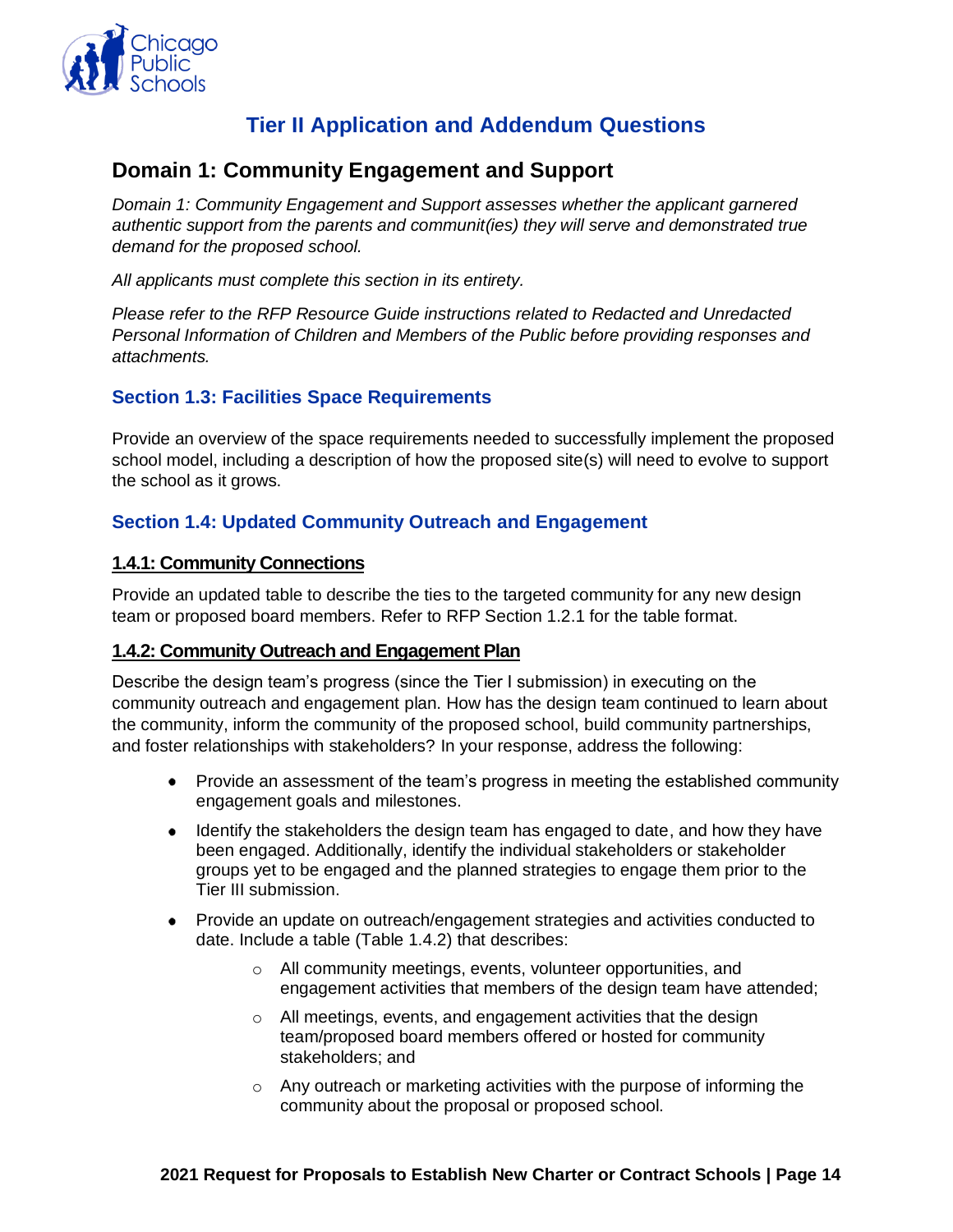

- Discuss how the design team sought community collaboration and input, and from whom. Describe any opportunities for the community to make decisions related to the proposal or proposed school's design.
- Describe any adjustments the applicant team has made to the engagement plan based upon new learnings or input from the community.

For Table 1.4.2, refer to RFP Section 1.2.2 for the Community Outreach Events/Activities table template. Applicants should not simply list outreach and engagement activities, but rather describe the nature, purpose, and outcomes of activities.

#### **1.4.3: Learning about the Community**

How has the design team's understanding of the targeted student population and community evolved based on further outreach, research, and engagement?

Further, summarize how community outreach and engagement has informed the comprehensive proposal to date, including what elements of the school model, vision and philosophy have been designed or revised based on new learning, partnerships, input or knowledge of the students and community. In the response, provide a table (Table 1.4.3) that outlines the additional input the design team received from the community and how, if at all, that input has been incorporated into the proposal and proposed school model. Acknowledge any input or feedback in opposition to the proposed school.

For Table 1.4.3, refer to RFP Section 1.2.3 for the Community Input table template.

❖ Appendix 1.4 Evidence of Ongoing Community Outreach and Engagement

In Appendix 1.4, applicants must include the following:

- Evidence of having notified residents of the proposed school including an approximate estimate of the number of individuals notified via each method of outreach;
- Copies of presentations, agendas, notes and sign-in sheets from community meetings and events hosted by the applicant;
- Petitions signed by parents and community members;
- A detailed record of community-based meetings. Include agendas, notes, and correspondence;
- A detailed record of one-on-one and small group meetings. Include agendas, notes, and correspondence; and
- Examples of flyers and outreach materials.

In Appendix 1.4, applicants may include:

An updated Community Outreach and Engagement Plan reflecting completed activities to date, to supplement the narrative response.

Refer to the RFP Resource Guide for examples of evidence types.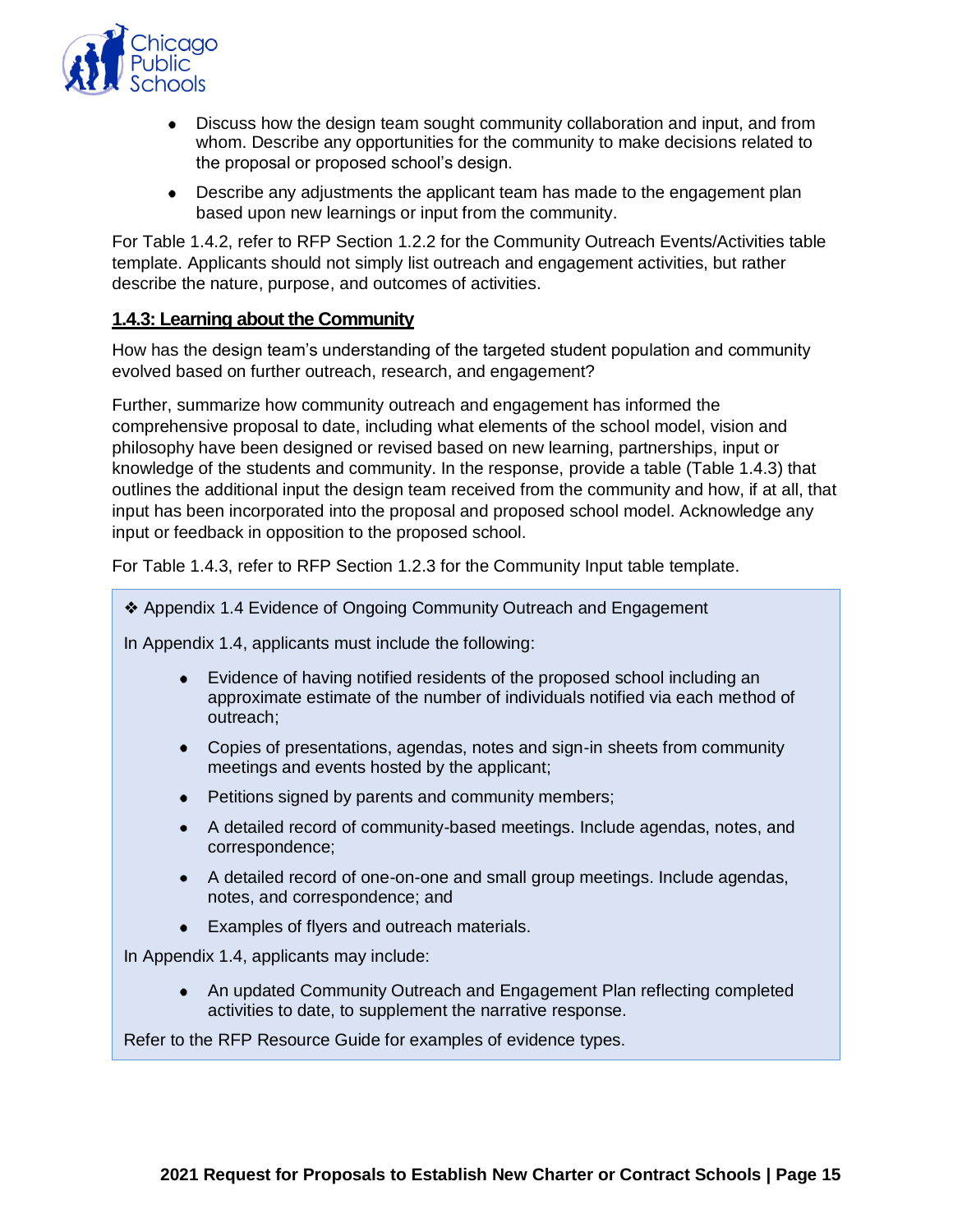

# <span id="page-17-0"></span>**Domain 2: Academic Plan**

*Domain 2: Academic Plan assesses whether the applicant has the capacity, leadership skills, and experience to open and operate a high-quality school that achieves the school's mission and prepares students for long-term success.* 

*All applicants must complete this section in its entirety.*

# **Section 2.1: The School Model**

#### **2.1.1: School Mission**

Provide the mission, vision, core values, and educational philosophy of the proposed school. If refinements were made since the submission of Tier I, describe the rationale for the changes to the mission, vision, values, and/or education philosophy as previously described in the Executive Summary.

#### **2.1.2: Key Design Elements**

Provide a clear and concise overview of the proposed school model, highlighting the key design elements, *i.e*., those aspects of the school model critical to its success, including:

- An explanation of how the key design elements reflect the school's mission, vision, and educational philosophy;
- An explanation of how the school model aligns with community assets and needs, including any need to improve educational outcomes in the community;
- A clear rationale for the key design elements, citing research and evidence of success with similar student populations or, for innovative or untested models, a strong rationale for the likelihood of success; and
- If applicable, a description of any integral digital or technology-based learning in the school, including any specific model(s) the school intends to employ and why.

#### **Section 2.2: Program of Instruction**

#### **2.2.1: Academic Standards**

Identify the educational standards by subject area and grade level that will guide your school's academic program. Explain your rationale for choosing the standards. Include your selected standards as an attachment, or provide a link if publicly available.

#### **2.2.2: Curriculum**

Describe the school's curriculum for each subject area and instructional level, along with the rationale for the curriculum development or selection decisions.

Applicants must address the following:

Describe the curricula for your proposed school in the core subjects of reading/ELA, math, science, and social studies. Explain the rationale for your curricular choices, such as textbook selection and supporting materials by subject. Provide evidence that any selected curricula are research-based, standards-aligned, have been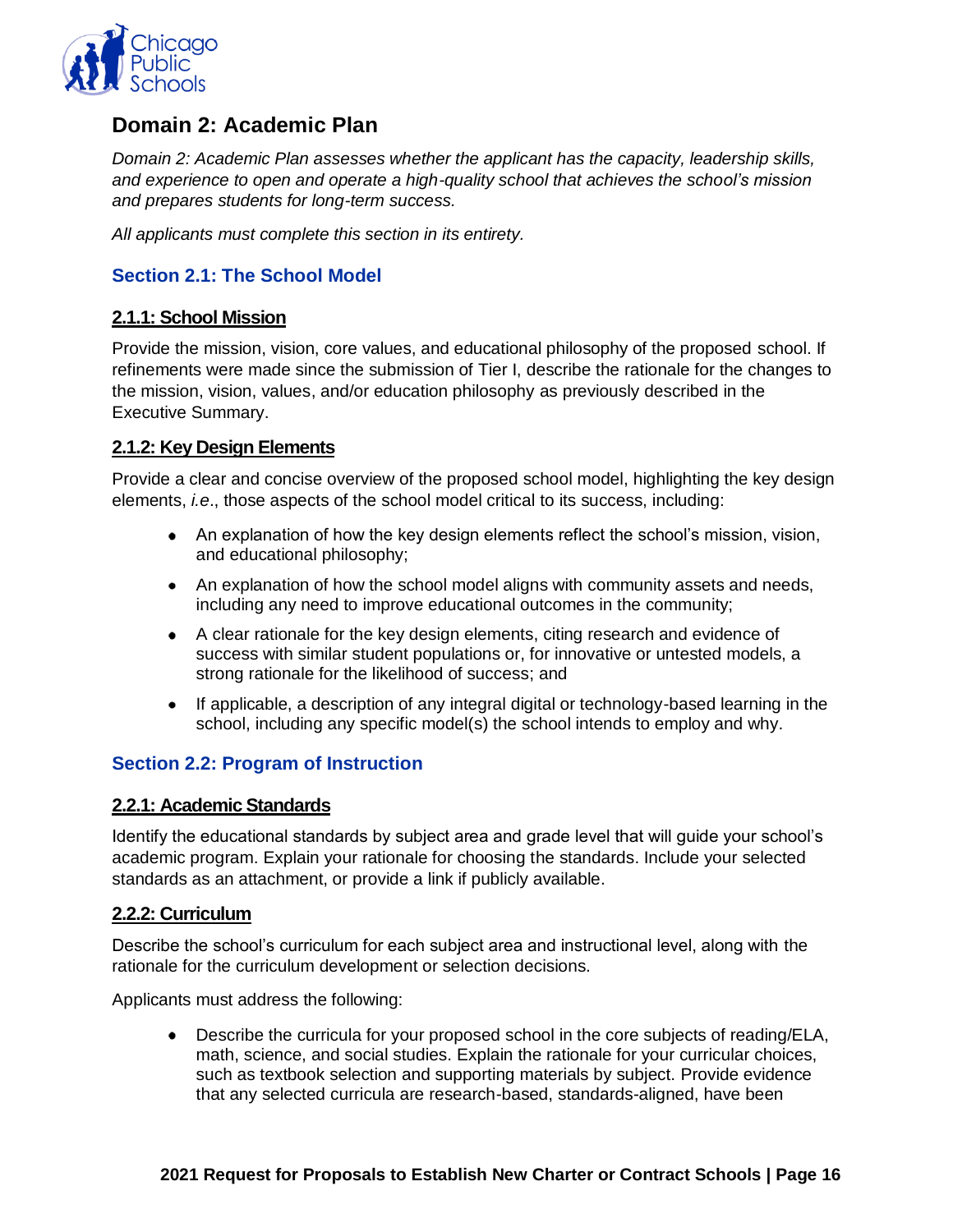

effective with students similar to those the school expects to serve, and will keep students on track for college and career readiness.

- Identify the full sequence of subjects/courses that students will be required to complete and the exit standards necessary to graduate from your school. Include any optional subjects/courses.
- Provide a detailed timeline for the selection and development of additional curricula (in any areas where it is not already fully developed). If the school will develop the curriculum, detail the responsible staff, the development process, key milestones, and the status of the development process.
- Explain how teachers will know what to teach and when to teach it, including the curriculum resources that will support instructional planning. Identify who will be responsible for creating or selecting these resources.
- The proposed scope of any virtual and/or technology-based learning in the school (by cohort, classroom, subject, grade-level, etc.). Provide the rationale and purpose for any chosen technologies. (i.e., What does the technology achieve in the classroom that could not otherwise be achieved?)
- Describe all equipment and services that will be required to implement the curricula,  $\bullet$ including supporting materials, textbooks, software, connectivity, devices, and digital storage. Outline the methods and process that the school will employ to ensure the school selects the appropriate learning resources, and that students have access to all necessary tools and resources.
- ❖ Appendix 2.2.2 Curriculum

In Appendix 2.2.2, applicants must provide the following:

- An overview of the curriculum for each subject/course and level, including:
	- o A general description of the content and skills to be addressed;
	- o Whether the curriculum will be developed in-house or selected;
	- o The names of any selected curricular programs/textbooks/Ed. Tech tools; and
	- $\circ$  The curriculum's alignment with the Illinois Learning Standards and any additional standards used by the school, and an explanation how any gaps in alignment will be addressed.
- At minimum, samples of the following curriculum resources developed for your school for one subject in one grade from each grade span that the school will serve (elementary, middle, high school):
	- o A Curriculum map;
	- o A Unit plan; and
	- o A Lesson plan.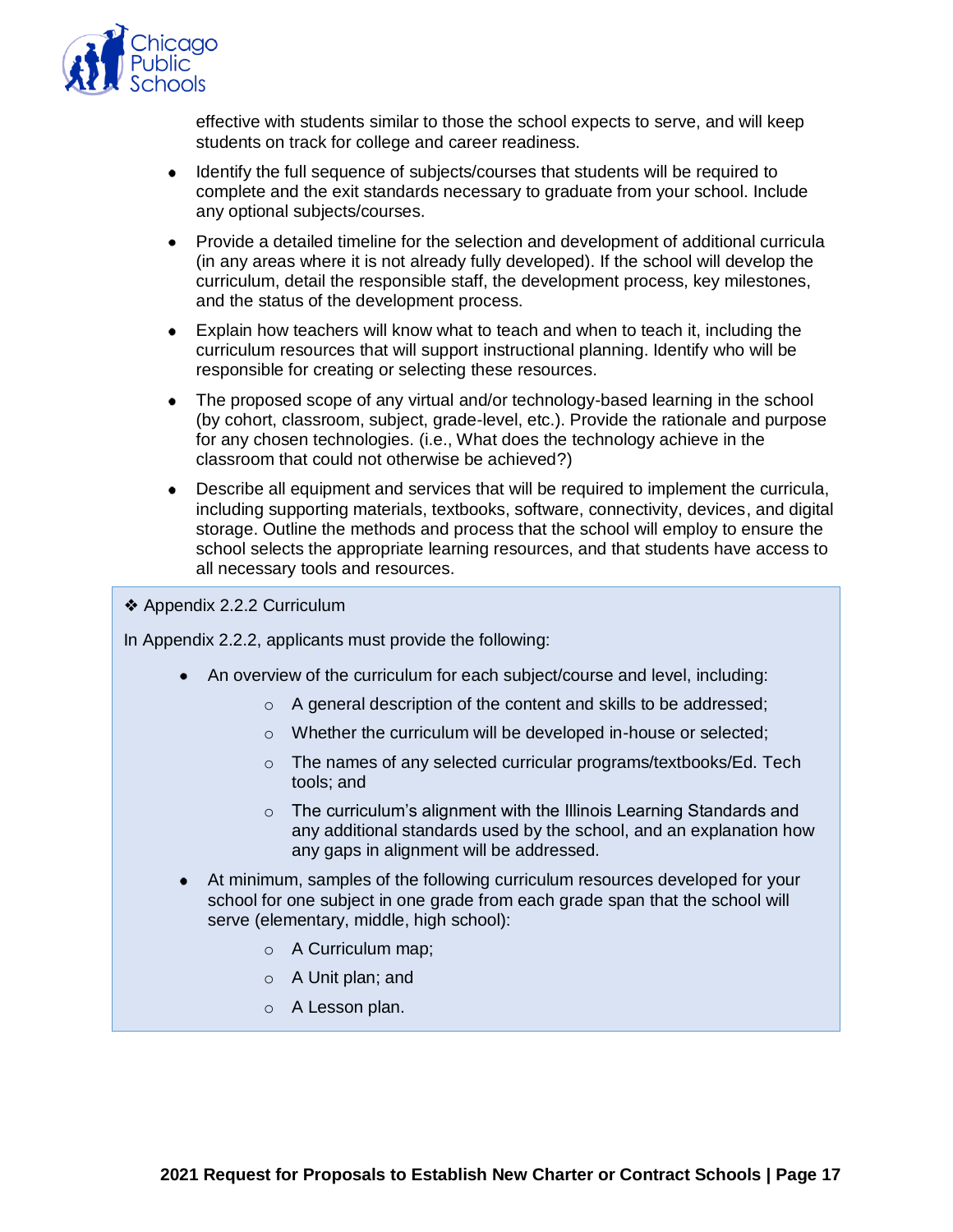

# **2.2.3: Promotion and Graduation Policy**

Explain the school's policies for promoting students from one grade to the next, including criteria for promotion or retention. Indicate when and how the school will inform students and parents about promotion and graduation policies and decisions.

If the school will offer high school grades within the proposed agreement term, include specific graduation requirements and the rationale for their selection. How will the graduation requirements ensure student readiness for college or other postsecondary opportunities?

- ❖ Appendix 2.2.3 Promotion and Graduation Policies
- In Appendix 2.2.3, applicants must provide promotion and graduation policies.

# **Section 2.3: Instructional Methods**

Describe the instructional approach and methods that will be used in the classroom. Include any specific requirements for implementation (e.g., co-teaching or aides, technology, physical space, etc.).

- Cite research or existing models that support the use of these instructional methods, especially considering the school's target population; and
- Describe how the instructional methods will achieve the school's mission and support implementation of any unique elements of the school's design.

In the response, discuss the incorporation of technology. Address the following:

- Discuss how the school will leverage technology for learning, how often digital learning will take place and the activities that will be taking place during those times, and how the students will receive feedback when learning on a digital device;
- Discuss any non-technology driven instructional methods in virtual classrooms, if applicable;
- Explain how the school will provide students with clear guidelines for the use of online/digital resources that are suitable to the objectives for each lesson, and how you will ensure students have access to answers, explanations, and/or rubrics;
- Explain how the school will translate typical aspects of a student's classroom experience (e.g., display of objectives and performance requirements, communication of due dates, opportunities for classroom discussion, office hours, etc.) to a virtual environment or technology-driven classroom, as applicable; and
- The role of staff and students in all aspects of technology/digital-based classroom activities. Specify the expectations for staff when students are engaged in digitalbased learning in the classroom.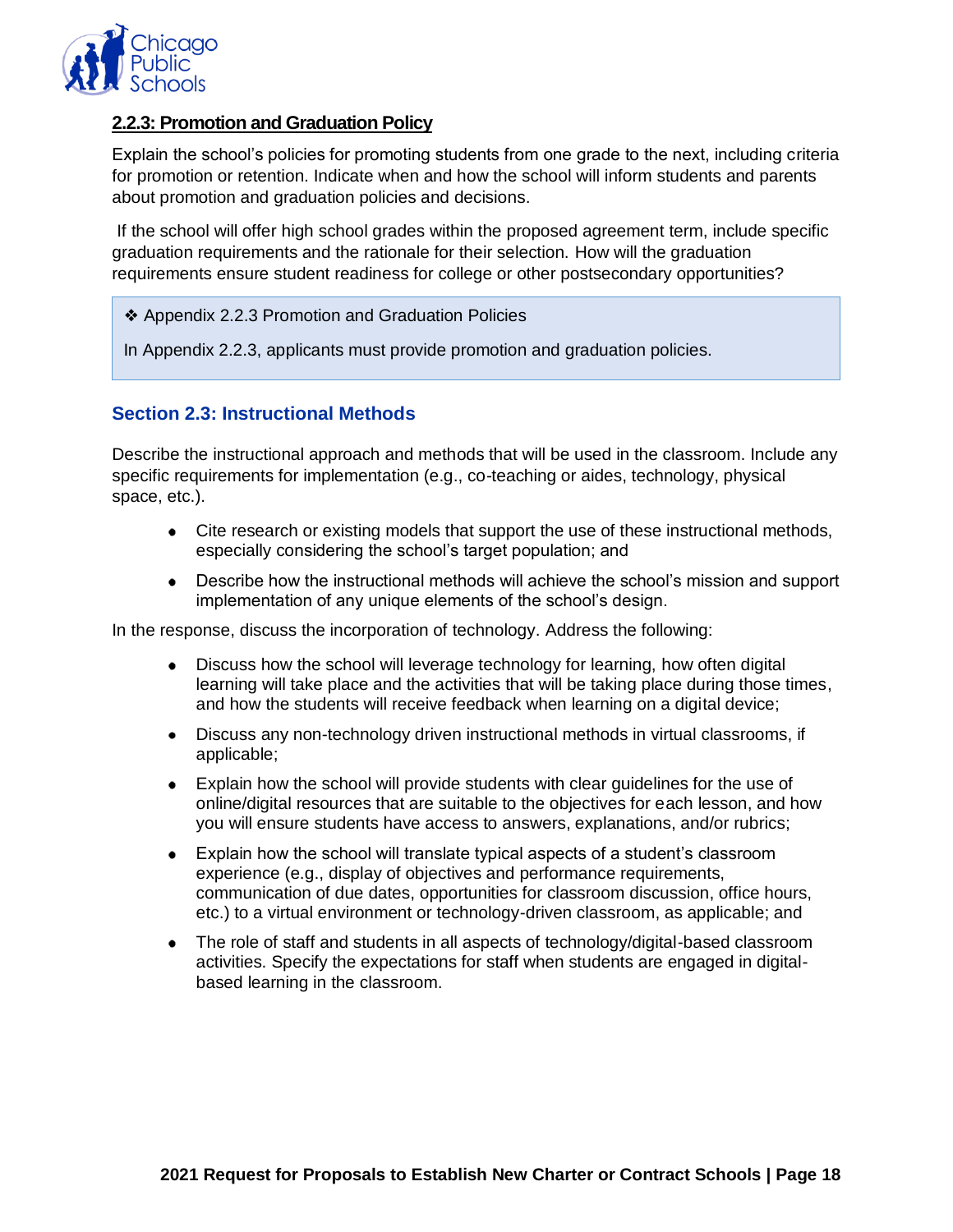

# **Section 2.4: Educational Goals and Assessments**

# **2.4.1: School Goals**

Chicago Public Schools uses the School Quality Rating Policy (SQRP) to assess its schools and hold them accountable for educational success. Please review the SQRP at [http://cps.edu/Performance/Pages/PerformancePolicy.aspx.](http://cps.edu/Performance/Pages/PerformancePolicy.aspx)

In addition, the Chicago Board of Education adopted a Charter School Quality Policy aligned to the SQRP that will be helpful to consult when setting goals for school performance. Please review this policy at [http://www.cpsboe.org/content/actions/2015\\_10/15-1028-PO1.pdf.](http://www.cpsboe.org/content/actions/2015_10/15-1028-PO1.pdf)

In your proposal, identify the academic, non-academic, and mission-specific goals and metrics for the proposed school. Your answer must:

- Include a table in the narrative that details the school's quantifiable goals, including targeted assessment scores, attendance levels, and additional metrics for each of its first five years of operation. Include the goals and metrics of success you will use for any technology-driven classroom components of the educational model.
- Highlight and discuss the rationale for any differences between your school's goals and metrics and those included in the SQRP at the grade level/s you intend to serve.
- Describe any non-academic goals for students, how those goals will be measured, and by whom.
- Describe how the proposed school goals align with any of the [CPS Five-Year Vision](https://www.cps.edu/about/vision/) goals, if applicable.

#### **2.4.2: Assessment and Data-Driven Programs and Instruction**

Describe the diagnostic, formative, and summative assessments the school will use to evaluate student knowledge and skills throughout the school year, at the end of each academic year, and for the term of the school agreement. Your answer must:

- Include the mandatory local and state assessments and specify the timing of their administration.
- Describe the purpose, design, format, and rationale for the selection of each assessment, including each assessment's alignment with Common Core State Standards.
- Describe key considerations in the selection or creation of any assessments not yet identified.
- Describe who will be responsible and involved in data collection and analysis. Identify the formalized strategies and supports (including any digital learning programs and learning management systems) the school will utilize to collect and analyze comprehensive assessment results, including the related role, responsibilities, and professional development/training for school staff and administrators.
- Describe how instructional leaders and teachers will use the assessment data to inform programmatic and instructional planning decisions and adjust instruction, curricula, professional development, and other school components.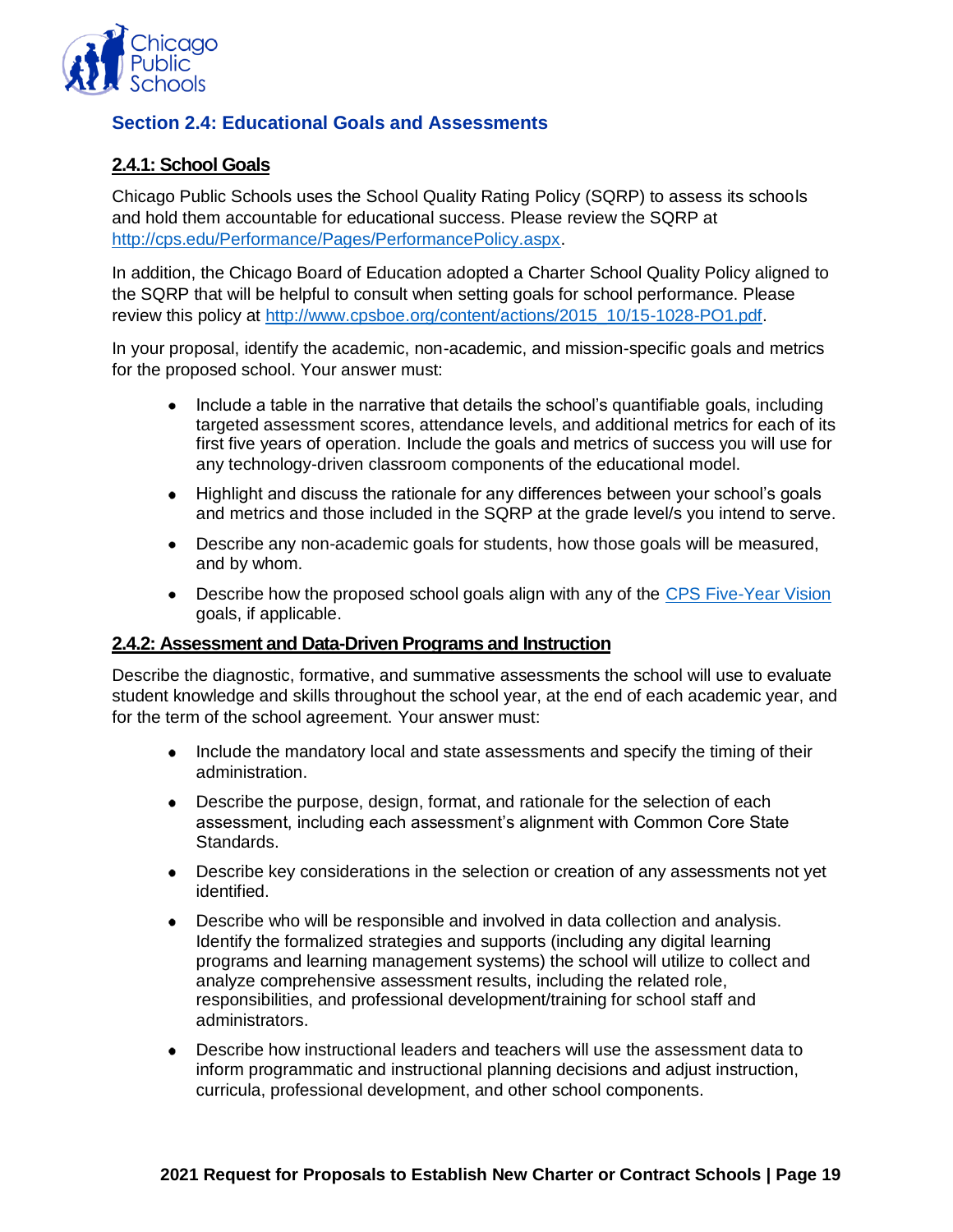

- Address how the school will monitor fidelity in implementing automated digital learning products according to the benchmarks and specifications set by vendors.
- Explain how the school will communicate with parents/guardians and students about academic achievement and progress.
- ❖ Appendix 2.4 Assessments Table

In Appendix 2.4, the applicant must provide a table, by grade level, detailing each assessment used and when it will be administered.

# **Section 2.5: School Calendar and Schedules**

#### **2.5.1: Annual Calendar**

Briefly describe the annual calendar and how it will support the mission of the school. Complete the calendar template provided in the RFP resource materials. Describe how the annual calendar may change in years 2 through 5.

If students will be learning remotely, clearly specify when students will be in the school building and when they will be learning remotely.

❖ Appendix 2.5 School Calendar

In Appendix 2.5, applicants must provide the annual school calendar for the proposed school's first year of operation that clearly articulates:

- Total number of days of instruction for the school year;
- First and last day of classes;
- Organization of the school year (e.g., semesters, trimesters, quarters, etc.);
- All planned holidays and other days off, as well as planned half days, including Professional Development days or meetings; and
- Dates for summer school, orientation and other activities outside of the core academic calendar.

Use the provided annual school calendar template available at [www.cps.edu/2021RFP.](http://www.cps.edu/2021RFP)

In Appendix 2.5, applicants must also provide sample student schedules and sample teacher schedules.

#### **2.5.2: Student Schedules**

For each division of the school (i.e., lower elementary, upper elementary, middle, and high), provide the following for a typical week of instruction:

- A Sample Student Schedule;
- A description of a typical school day from the student's perspective. Include start and dismissal times and any regular variations, (for example one day a week early dismissal for teacher professional development), what happens during the school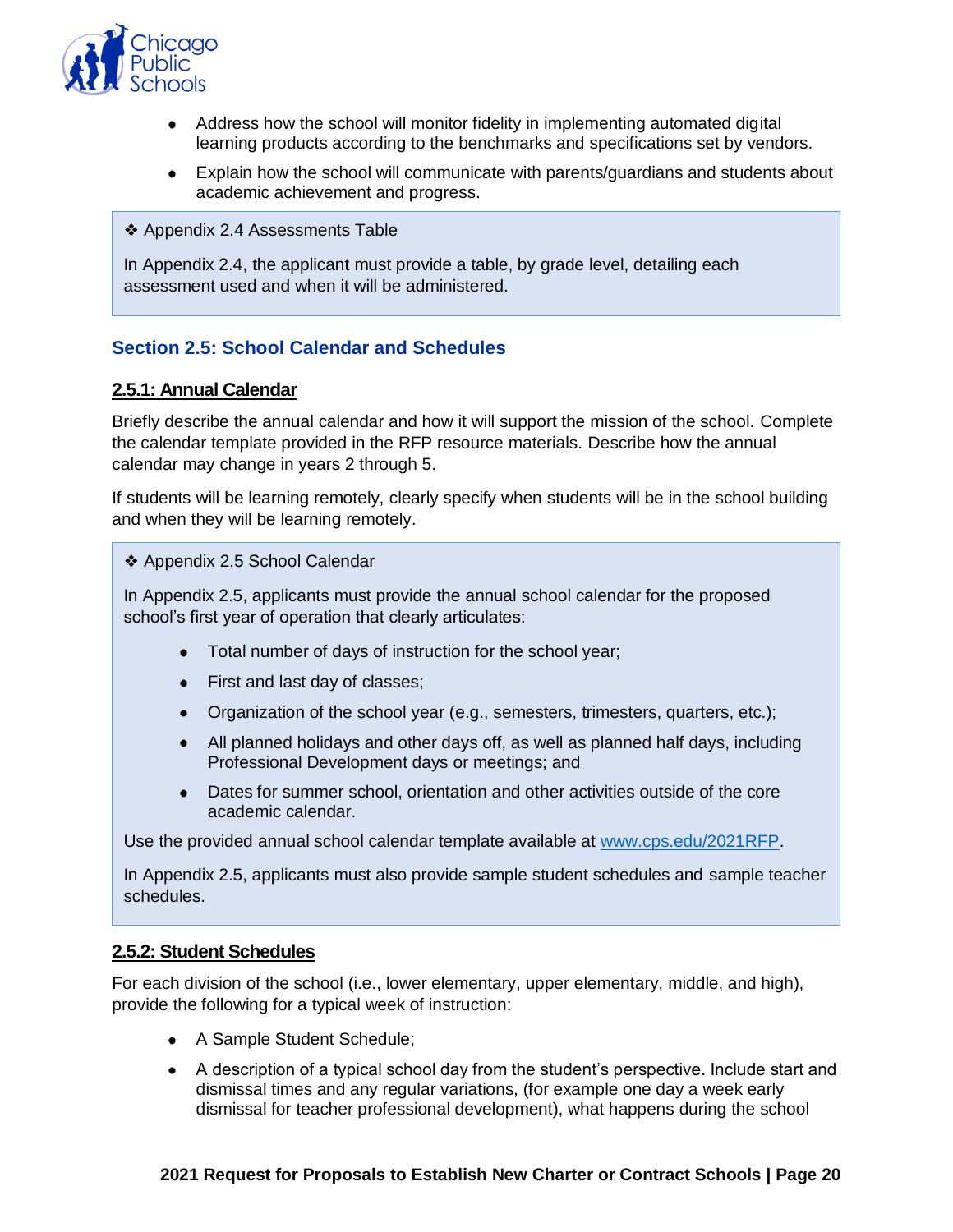

day, including the structure of academic and enrichment/elective courses, before or after school activities, and remediation or other non-core academic components of the proposed school design. If responsibilities or schedules vary significantly among students in the same grade division, include additional scenarios and an accompanying explanation; and

Describe any changes planned for the student schedule in years 2 through 5.

#### **2.5.3: Teacher Schedules**

Provide the following for a typical week of instruction:

- A Sample Teacher Schedule:
- A narrative describing a typical teacher day and week, including the length of the teacher's work day and time devoted to core teaching assignments, planning, professional development, and other activities and responsibilities (e.g., lunch duty, advisory groups, etc.). If responsibilities or schedules vary dramatically among teachers in the same grade division, include additional scenarios and an accompanying explanation; and
- Describe any changes planned for the teacher schedule in years 2 through 5.

# **Section 2.6: Special Student Populations**

#### **2.6.1: Students with Disabilities**

Describe the school's methods and strategies for identifying and serving students with disabilities, including but not limited to students with Individualized Education Programs (IEPs) or Section 504 plans, in compliance with all federal laws and regulations. Include the following information:

- How the school will identify students with mild, moderate, and severe disabilities, and avoid misidentification and overidentification of students;
- How the school will develop plans for the education of students with disabilities;
- How the school IEP Team will develop IEPs based on student need with appropriate accommodations and modifications, develop individualized measurable IEP goals, and monitor students' progress to ensure academic growth and attainment of each student's goals as set forth in their IEP;
- Describe how assessment tools will be determined and obtained:
- Describe in detail the full continuum of special education services (including related services) the school will make available to students with mild, moderate, and severe disabilities in the least restrictive environment (LRE) possible. Specify the services that will be offered in the school building and those that will be supported external to the school;
- Describe how the school will adjust the curricula, instructional practices, the code of conduct, daily schedule, staffing plans, and supports to meet identified needs. Further, describe the school's plan to monitor the adjustments; and
- Describe who will carry out responsibilities related to special education (including the identification of school staff and external professionals), how parents will be involved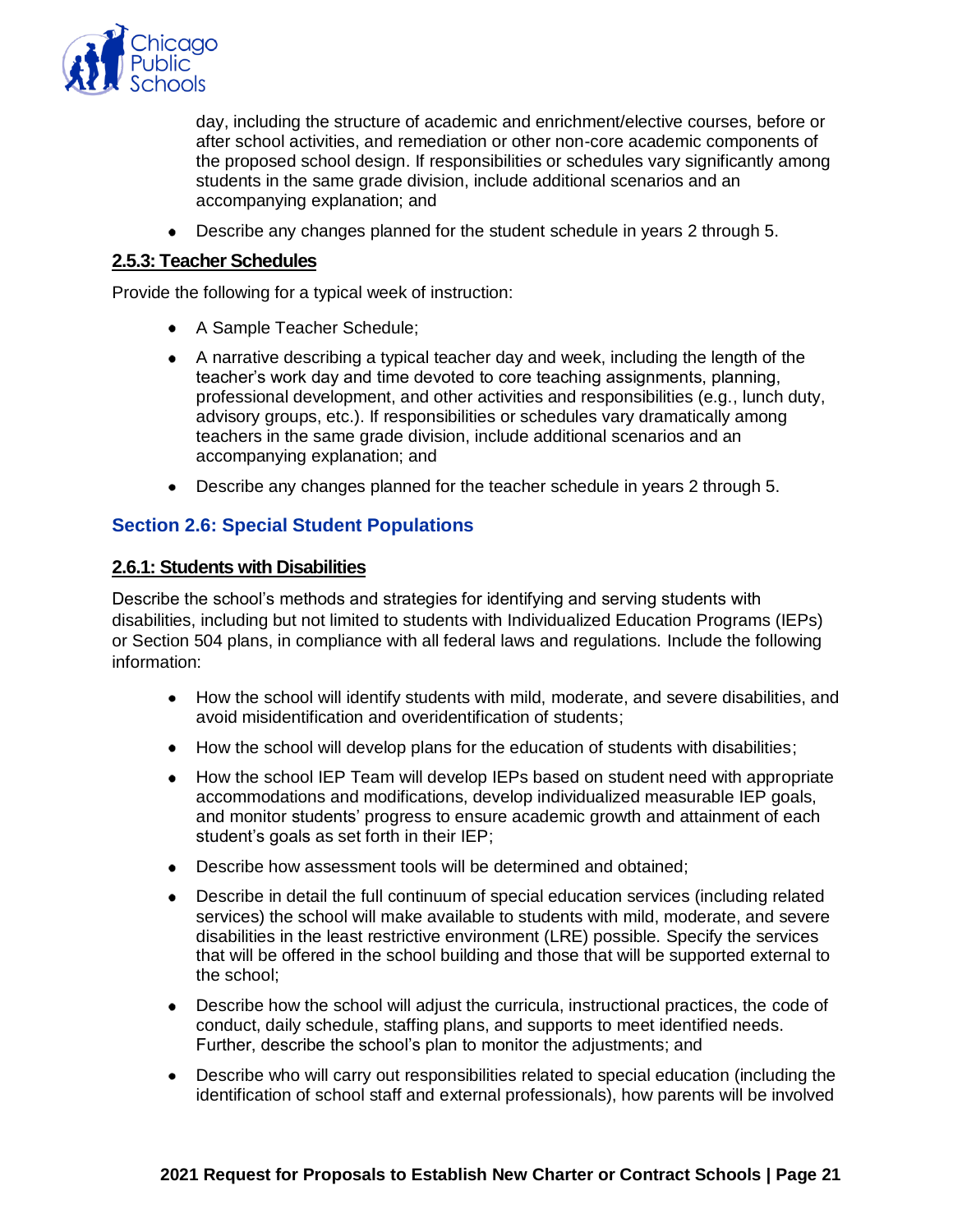

in this process, and how the school will ensure that there is qualified staffing to meet the needs of the student population.

❖ Appendix 2.6.1 ISBE Special Education Certification Form

In Appendix 2.6.1, applicants must complete and attach the ISBE Special Education Certification form: [https://www.isbe.net/documents/34-50A\\_charter\\_init\\_app\\_sped\\_svcs.pdf.](https://www.isbe.net/documents/34-50A_charter_init_app_sped_svcs.pdf)

#### **2.6.2: English Learners**

Describe the proposed school's methods and strategies for identifying (and avoiding misidentification), and serving English Learners (ELs) in compliance with federal and state law and regulations. In your response, describe:

- The specific process for identifying students whose first language is not English;
- The approach and methods for supporting ELs (once identified), including how the school will determine the scope of service the students may need;
- How the proposed school would monitor the implementation of services and monitor the progress of ELs; and
- How it would be determined when an EL would be eligible to exit services.

Be sure the following information is included in your response:

- Estimate the number of ELs at your proposed school (and the rationale for your projection);
- Staff/personnel, including qualifications, who will be responsible for implementing the EL service model;
- Process for providing EL students meaningful access to the general education curriculum and measures the school is taking to ensure ELs are included in any educational, extracurricular, and/or culture-building activities;
- EL program curriculum for development of English language proficiency or other supplemental services for ELs;
- Instructional strategies and intervention programs for EL students;
- How the needs of students identified for both Special Education and EL services will be addressed; and
- Cite research and evidence that supports the appropriateness of this approach.

❖ Appendix 2.6.2 ISBE English Language Learning Services Certification Form

In Appendix 2.6.2, applicants must complete and attach the ISBE English Language Learning Services Certification form: [https://www.isbe.net/documents/92-15A-charter-school](https://www.isbe.net/documents/92-15A-charter-school-initial-app-el-svcs.pdf)[initial-app-el-svcs.pdf.](https://www.isbe.net/documents/92-15A-charter-school-initial-app-el-svcs.pdf)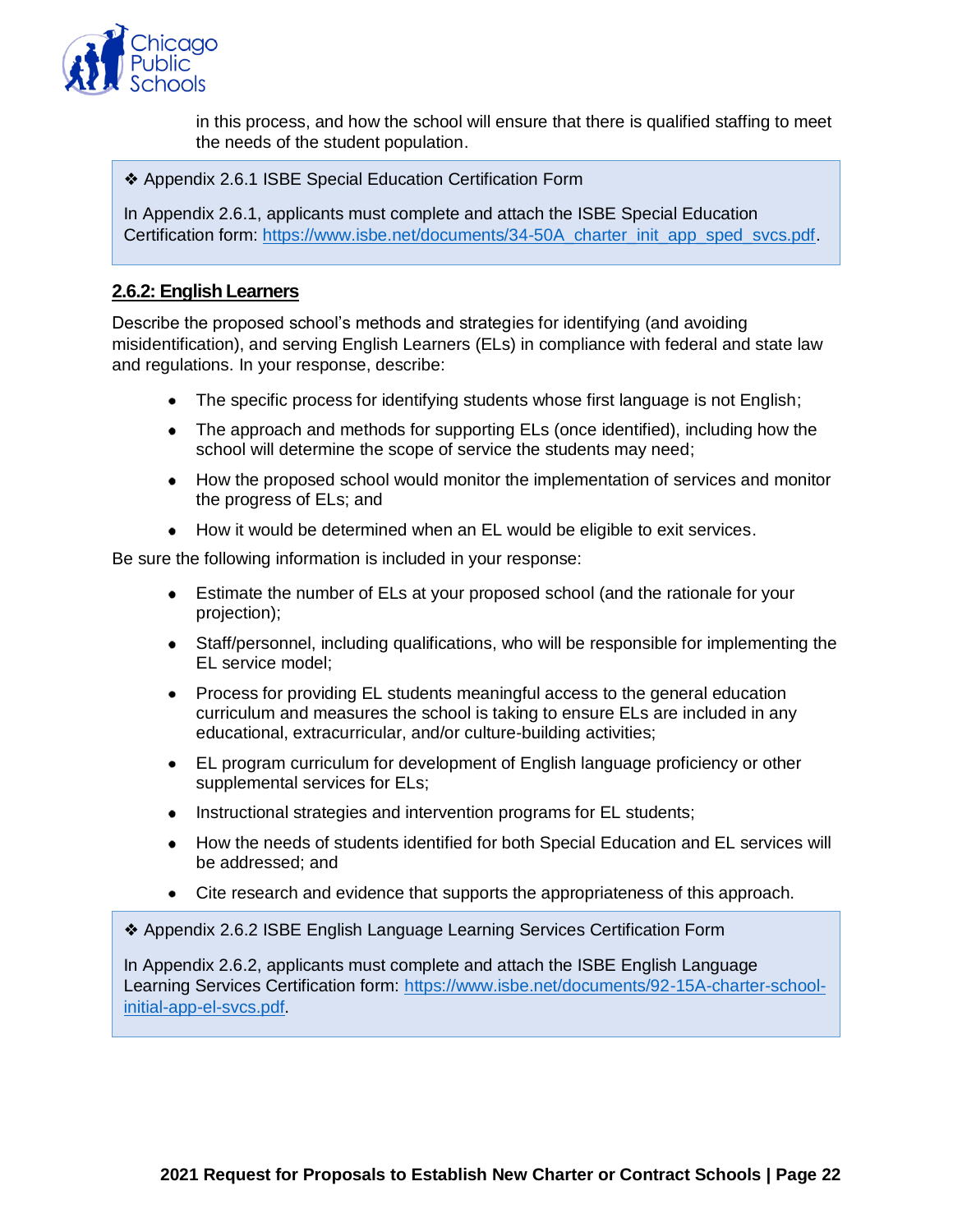

# **2.6.3: Advanced Learners**

Describe how your education program will identify and meet the needs of academically advanced students. Identify specific programs, services, and supports.

# **Section 2.7: Multi-Tiered Systems of Support**

# **2.7.1 Academic MTSS**

Describe the contours of your school's academic multi-tiered systems of support ("MTSS") to ensure all students receive the instruction, interventions, and supports they need to meet their academic needs. In your response, describe both the core instruction, intervention and supports that all students will receive in the general education program (Tier 1) and how the school will identify and meet the needs of students who require further support or intervention (Tier 2, Tier 3).

For each MTSS tier, describe:

- Specific levers indicating how and when students will be referred to appropriate tiers;
- Specific differentiated instructional strategies, programs, services, supports, and learning standards;
- The MTSS team and their roles/responsibilities including the individuals who may provide the interventions;
- The protocols and methods for implementation and intervention; and
- The methods for ongoing assessment of student's performance and monitoring systems to ensure students are in the appropriate tier and receiving appropriate interventions.

Clearly organize your response by tier.

Describe how and when the MTSS team will communicate with parents/guardians, teachers and staff to improve outcomes for students.

#### **2.7.2: Behavioral/Social Emotional Skills MTSS**

Describe the contours of your school's MTSS to ensure all students receive fitting instruction, interventions, and supports to meet their behavioral and social emotional needs. In your response, describe both the core instruction, intervention and supports that all students will receive in the general education program (Tier 1) and how the school will identify and meet the needs of students who require further support or intervention (Tier 2, Tier 3).

For each MTSS tier, describe:

- Specific levers indicating how and when students will be referred to appropriate tiers;
- Specific differentiated strategies, programs, services, supports, and learning standards;
- The MTSS team and the roles/responsibilities of all parties involved;
- The protocols and methods for implementation and intervention;
- The behavioral management (discipline) strategies to be used;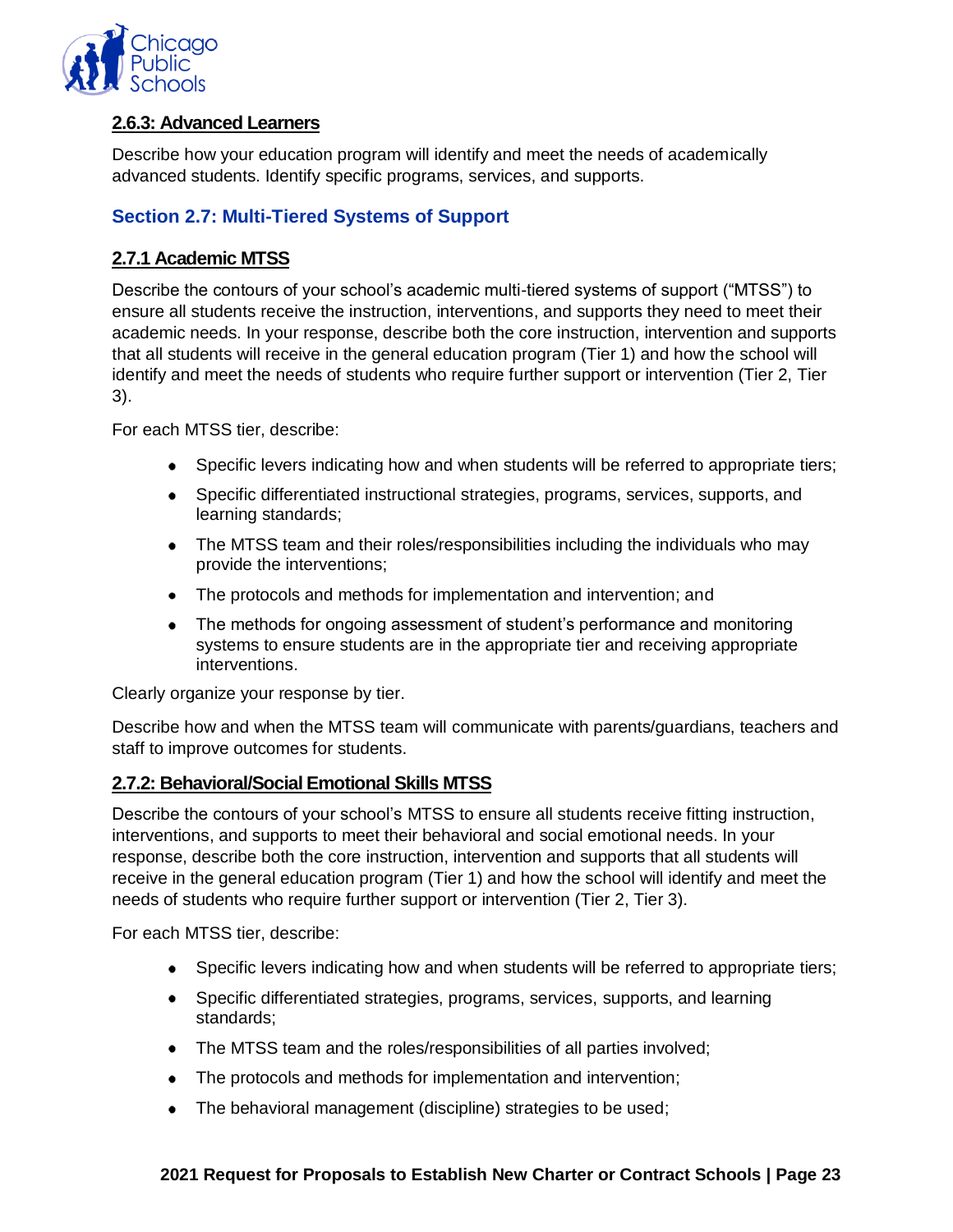

The methods for ongoing assessment of student's performance and monitoring  $\bullet$ systems to ensure students are in the appropriate tier and receiving appropriate interventions

Clearly organize your response by tier.

Describe how and when the MTSS team will communicate with parents/guardians, and teachers and staff to improve outcomes for students.

# **Section 2.8: School Culture and Social Emotional Learning**

#### **2.8.1: School Culture**

Describe the proposed school culture, including the core beliefs and behaviors that will inform and support a positive environment for students, staff, and families. In your response, address the following:

- The rationale for the school culture;
- How the culture is aligned to and supports the school's mission, vision, and core values;
- How the school culture will create a positive academic and social environment for the staff and student populations; and
- Describe how the school culture will reflect the identities of the school's students and families

Outline the key school culture goals and describe in detail how school culture will be cultivated, assessed, and monitored against those goals. In your response, address the following:

- How the school will intentionally establish, maintain, and nurture the school culture among staff, students and families, including what policies, practices, systems, symbols, norms, and traditions will be employed to continually meet school culture goals;
- The plan to both communicate expectations for school culture to students, teachers, administrators, and parents/guardians, and to facilitate school stakeholders to be active participants in modelling the school culture; and
- Identification of the members of the leadership team and/or staff who will be responsible for implementing, monitoring, and assessing school culture. Describe the specific goals and milestones of this team in developing, implementing, monitoring, and evaluating the school culture goals.

#### **2.8.2: Social Emotional Learning (SEL)**

Describe the role of social emotional learning in the proposed school. How will the school develop the social emotional knowledge, skills, and abilities (i.e., competencies) of all students? In your response, address the following:

- The SEL framework the school will use, and the rationale for the selected framework;
- The SEL curriculum in consideration, or, if not using an explicit SEL curriculum, a detailed explanation of how SEL will be integrated for each grade level, including a description of how often students at each grade level will receive SEL instruction;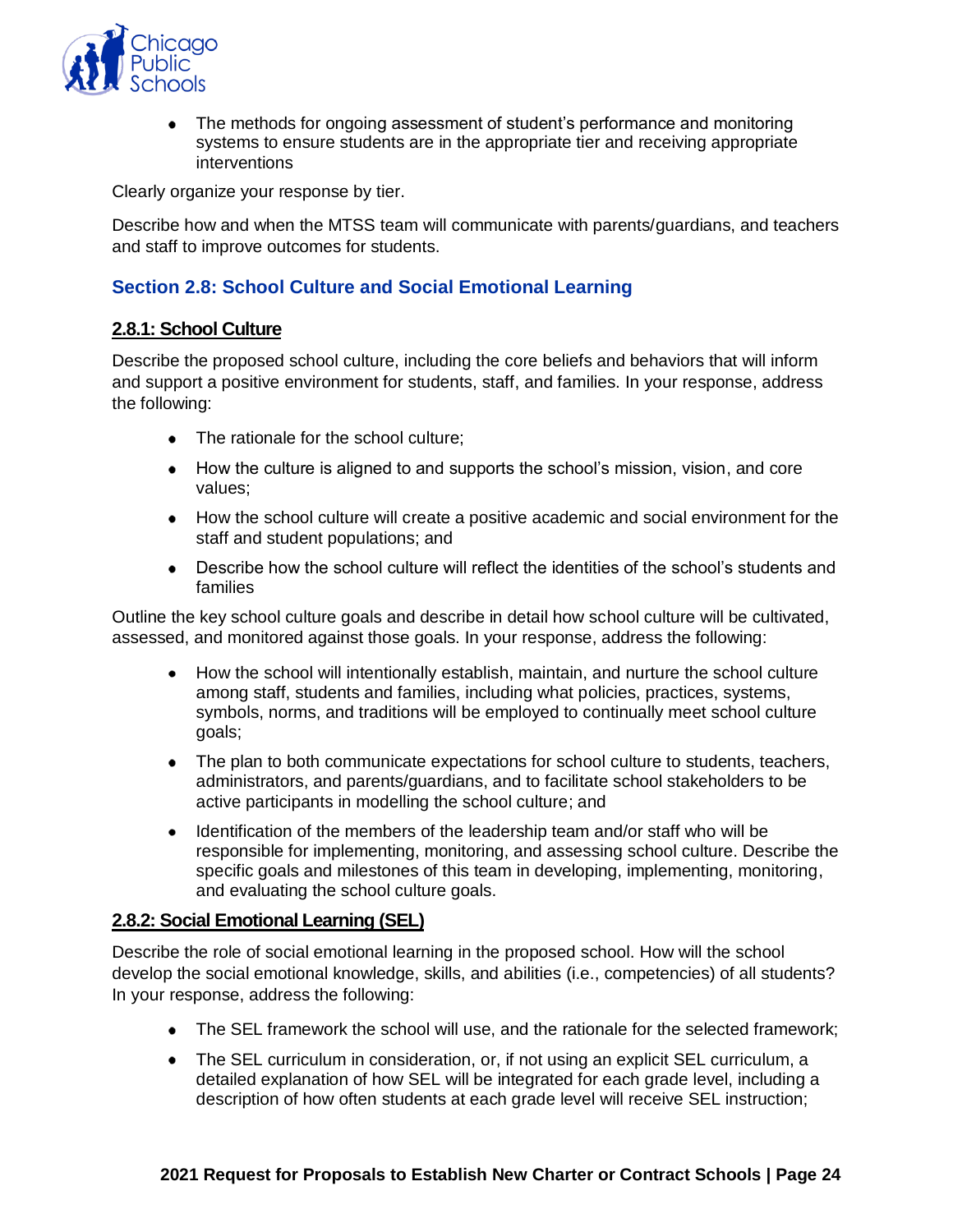

- Methods to intentionally integrate SEL instruction and skill building in the school's design;
- The programs, resources, and services (both internal and external) that will be provided to ensure the social emotional needs of the school community are met; and
- How SEL will be measured and monitored among students and staff, including the SEL competencies and assessments that will be used to track SEL development.

Identify the staff and team who will oversee SEL implementation/integration and describe each team member's specific role.

Describe the training, internal or external resources, and professional development that all staff will receive related to SEL. Additionally, describe how the school will communicate expectations to teachers and staff regarding SEL implementation and integration in the classroom and school.

❖ Appendix 2.8.2 SEL

In Appendix 2.8.2, applicants must provide a sample lesson/unit plan for the SEL curriculum or integration. If using an existing SEL curriculum, applicants may provide a link to the curriculum website in lieu of a sample lesson/unit plan.

#### **Section 2.9: Discipline, Behavioral Intervention, and Classroom Management**

Describe the school's approach to student discipline, behavioral intervention, and classroom management. In your response, include key policies, systems, and structures related to these areas:

- Explain the practices, interventions and consequences, including all restorative elements, that the school will use as alternatives to exclusionary discipline. Include a description of how the school's approach to discipline will comply with the recently adopted amendments set forth in Illinois Public Act 99-456 (sometimes referred to as SB100).
- Describe your school's approach to exclusionary discipline, including a list of offenses that may lead to suspension or expulsion.
- If the school will use the CPS Student Code of Conduct, state so here. If not, the school must attach their School Discipline Policy in Appendix 2.9.
- Include the codes of conduct for any online courses and/or the digital components of the school that take place inside and outside the physical school building. Explain how the school will enforce its codes of conduct in virtual classrooms and how the school will handle infractions that occur during digital-based learning and activities.

Describe the school's approach to student discipline, behavioral intervention, and classroom management for students with disabilities. Explain how the school will protect the rights of students with disabilities/impairments in disciplinary actions and proceedings.

Explain how the school will afford due process for all students, and describe the appeals procedures that the school will employ for students facing possible expulsion.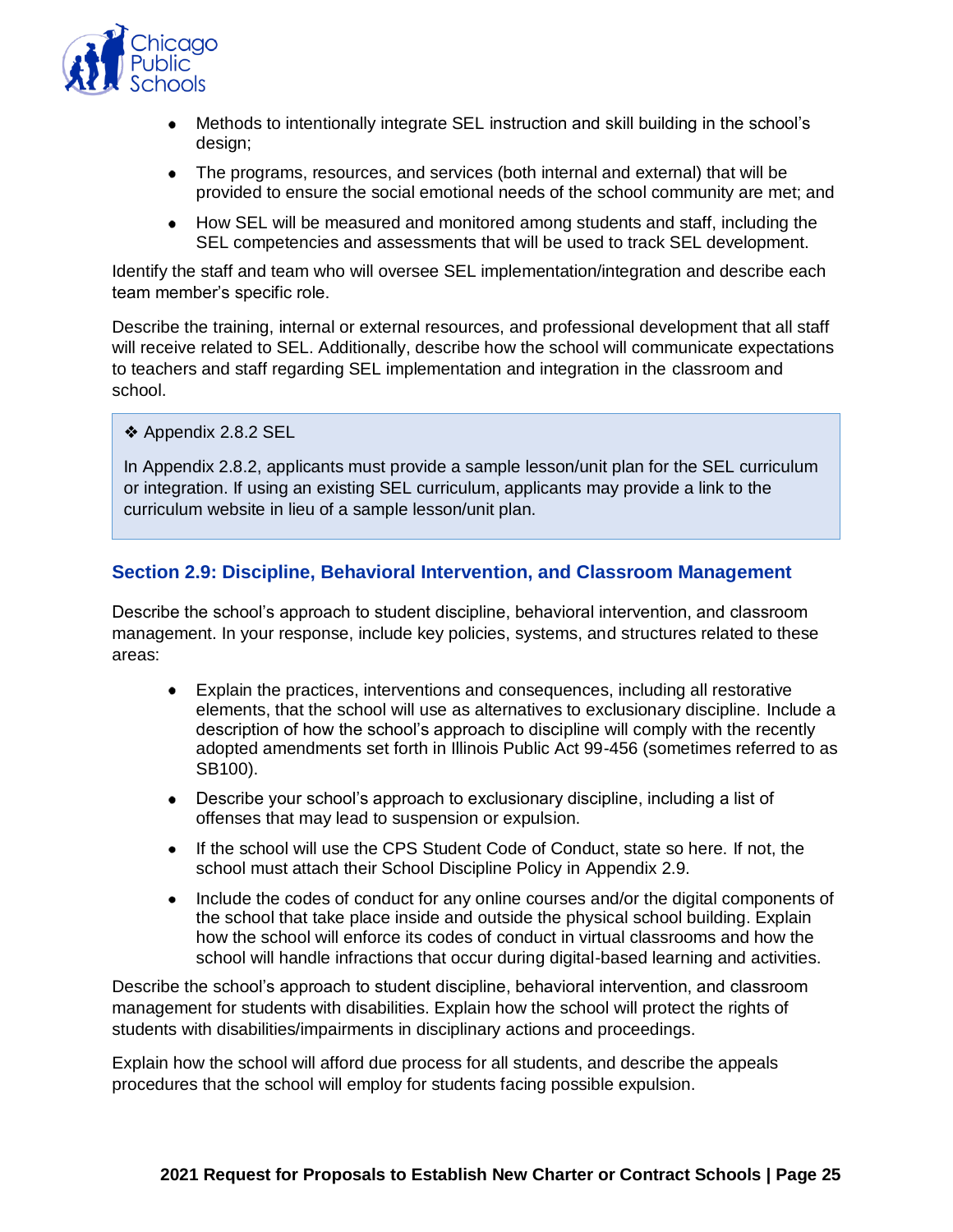

Describe how the school will communicate its approach and related policies to students and families.

Identify the members of the leadership team and/or staff who will be responsible for implementing, monitoring, and assessing the components of this section.

❖ Appendix 2.9 School Discipline Policy

In Appendix 2.9, applicants who are not using the CPS Code of Conduct must provide their School Discipline Policy and supporting documents related to behavioral interventions or classroom management. The policy should include other school policies that address student behavior, including, for example, promotion or graduation policies when student behavior is an element of successful promotion/graduation.

# **Section 2.10: Post-Secondary and Graduation Support**

Describe your vision for post-secondary success for all students.

If proposing a school serving any combination of grades K-8:

- Describe any components of your school culture designed to ensure that students are prepared to attend and succeed in a rigorous high school program.
- Describe any components of your school culture designed to provide age appropriate college awareness and college readiness supports.
- Identify the members of the leadership team and staff who will be responsible for implementing, monitoring, and assessing the components of this section.

If proposing a school serving any combination of grades 9-12:

- Describe any components of your school culture designed to prepare students for success after they graduate from high school.
- Describe any specific programs or supports beyond the academic curriculum that your school will implement to prepare students to access, enroll, persist, and succeed in college, as well as any other post-secondary training and/or career supports following graduation.
- What opportunities, if any, will your students have to engage in dual credit/credit and/or career credentialing?
- Identify the members of the leadership team and/or staff who will be responsible for implementing, monitoring, and assessing the components of this section.

Note: If proposing a school serving a combination of grades in both K-8 and 9-12 (e.g., serving grades 6-12), provide responses to all of the questions above.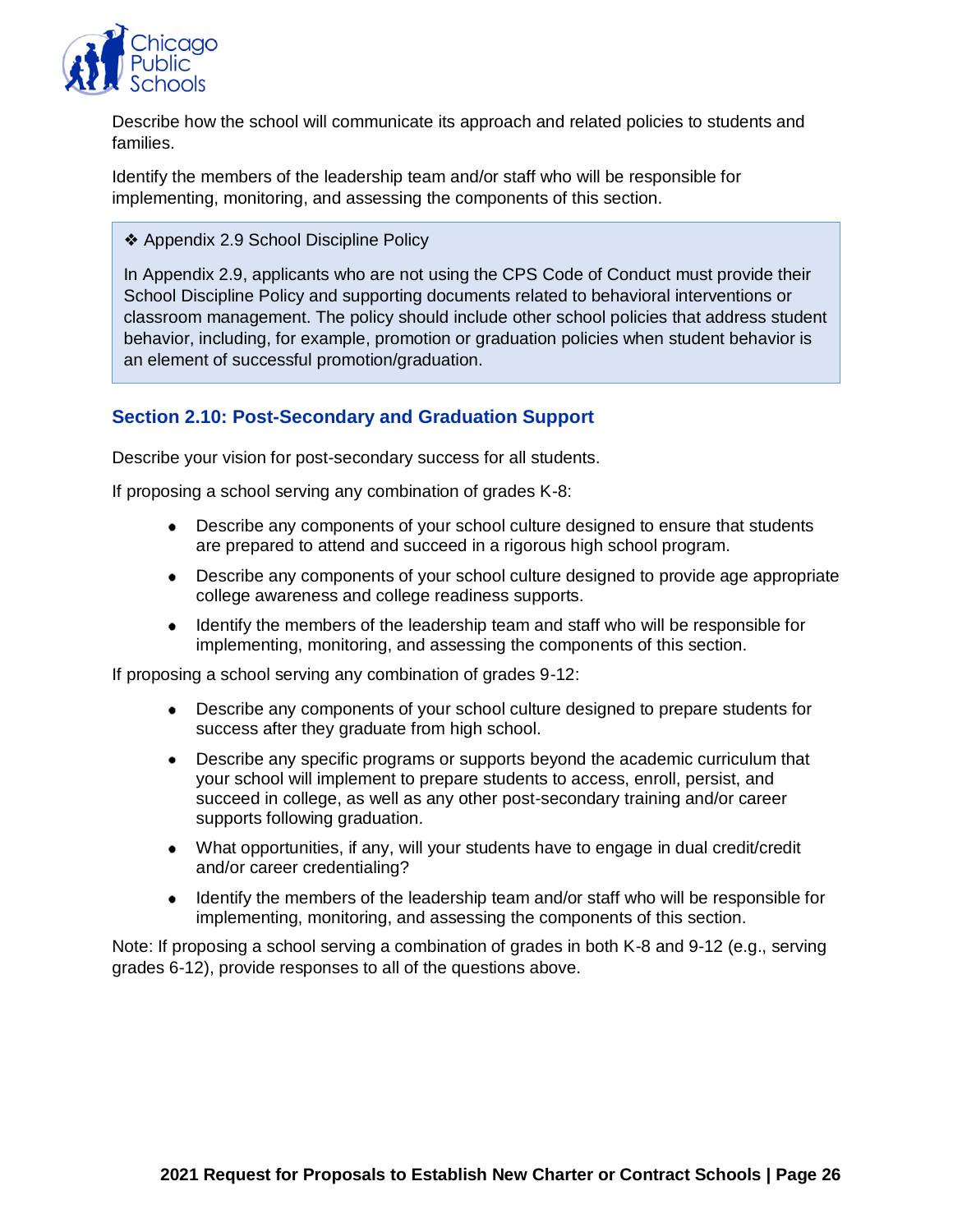

# **Section 2.11: Human Capital**

#### **2.11.1: Recruitment and Selection**

- Briefly describe the staffing model (number of administrators, co-teachers, aides, etc.) and explain how it will support student achievement. Provide teacher-student ratios.
- Provide an organizational chart for year one and for when the school is operating at all proposed grade levels. Explain the lines of reporting and accountability between the board, staff, any related bodies (such as advisory bodies or parent/teacher councils), and the Management Organization (if applicable). Describe the rationale for this structure. If working with a Management Organization, please detail who will manage the relationship and the interaction with different staff.
- Describe your design team's strategy, process, and timeline for recruiting and hiring the proposed school's teaching staff. Include the selection criteria, planned combination of experienced and new teachers, and any unique considerations to support your school design. How many new hires (teachers, network staff, and other key school support staff) will the organization have to make each year if approved to open the proposed school(s)?
- If an existing operator: Discuss the organization's current capacity to meet these demands, considering previous hiring patterns, current retention rates, and human resources capacity at the network level.
- Explain your strategy for recruiting bilingual-certified, special education, and other high-need teaching specialties.
- Discuss the proposed salary ranges and benefits (including pensions) listed in the attached budget (Section 3.1) and explain any financial incentives or rewards that may be included in the compensation system. Explain how the salary and benefit plans will enable the school to compete with other schools to attract and retain highquality staff.

#### **2.11.2: Professional Development**

Describe the school's approach to professional development for instructional staff and explain how it will support the effective implementation of the educational program, including:

- Which staff members will be responsible for leading professional development;
- The extent to which professional development will be conducted internally or externally;
- How the school will identify professional development topics;
- The purpose and frequency of teacher observation;
- How the school calendar will accommodate formal professional development sessions and teacher planning or collaboration time, and how the school budget will account for professional development;
- $\bullet$ How the professional development program will meet the needs of all teachers, including novice teachers, teachers new to the school, veteran teachers, and teachers of all subjects;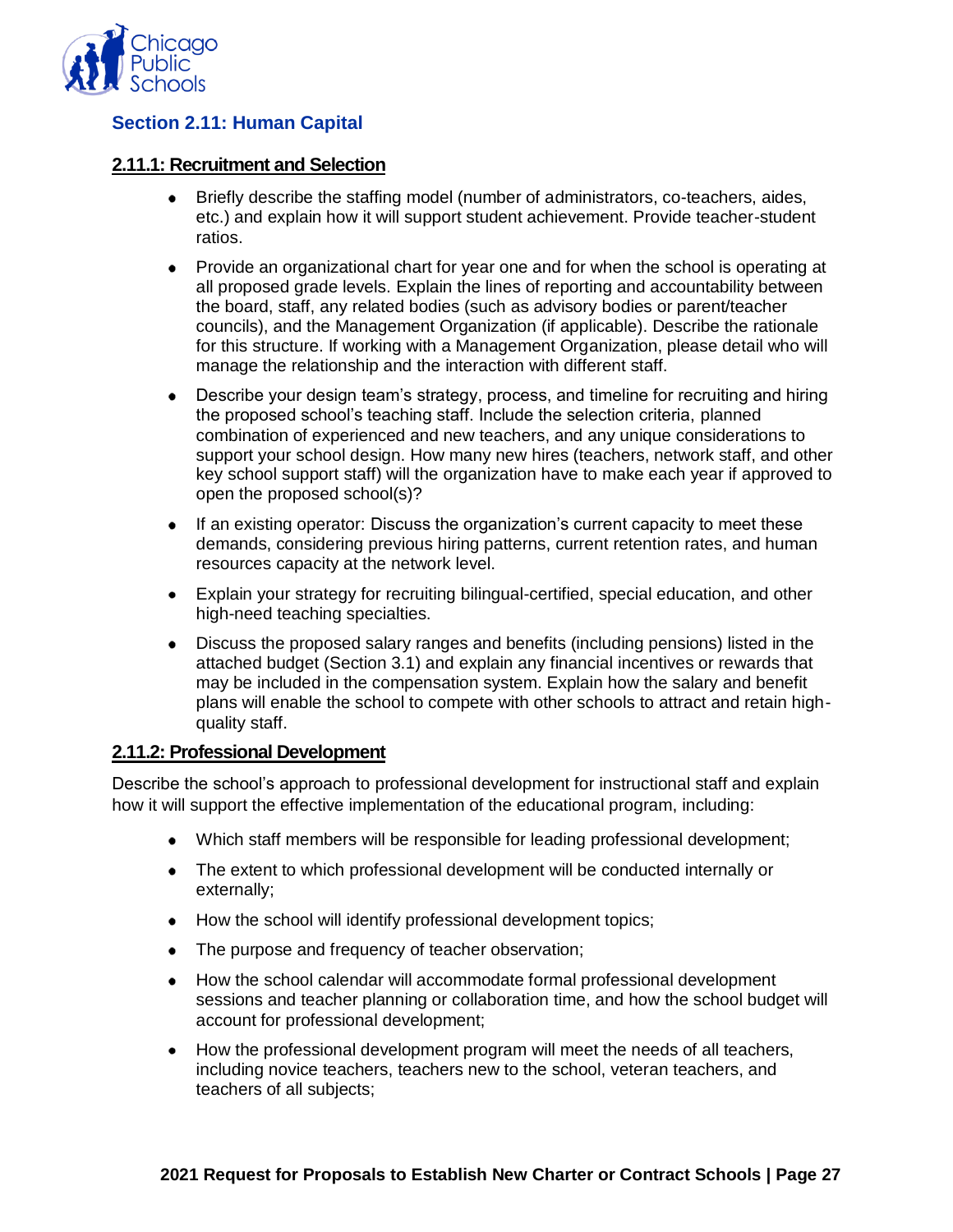

- How teachers will be prepared to deliver unique or particularly challenging aspects of the curriculum and instructional methods;
- What professional development and resources will staff receive in order to effectively use any technological instructional materials and Ed. Tech tools;
- What professional development will take place prior to school opening and the topics that will be covered during this induction period; and
- The process for evaluating the efficacy of the professional development program.

Beyond professional development, how will your school promote a positive professional culture that will help develop and retain talent? Include opportunities for staff to be involved in schoollevel decision-making, development of new initiatives, or opportunities for teacher collaboration and advancement.

#### **2.11.3: Staff Evaluation**

Describe how school leader and staff performance will be monitored and evaluated, including the calendar, staff roles, and supplemental documents. Explain how the school intends to handle unsatisfactory teacher and staff performance, as well as leadership/teacher changes and turnover.

If applicable, explain how the school will adapt teacher evaluation procedures to online components of the school model and for online teachers. Include information regarding observations, coaching, and analysis of student data.

❖ Appendix 2.11 Staffing

In Appendix 2.11, applicants must provide:

- A chart showing the school staffing model that lists all administrative, instructional, and non-instructional staff positions over the school's first five years of operation. Indicate if each position is based out of the school building or expected to work remotely;
- A school-level organizational chart that shows the lines of authority and reporting within the school and clearly delineates the roles and responsibilities of staff members over the school's first five years of operation;
- Job descriptions for all leadership positions, teachers, and key support staff; and
- A professional development calendar for the first year of operation.

Applicants may provide additional documents, including:

- Personnel policies or an employee manual;
- Resumes of prospective staff members who have been identified for specific positions with a description of why they are uniquely qualified for success in the position; and
- Any documents, policies, tools, or forms related to staff evaluation and performance.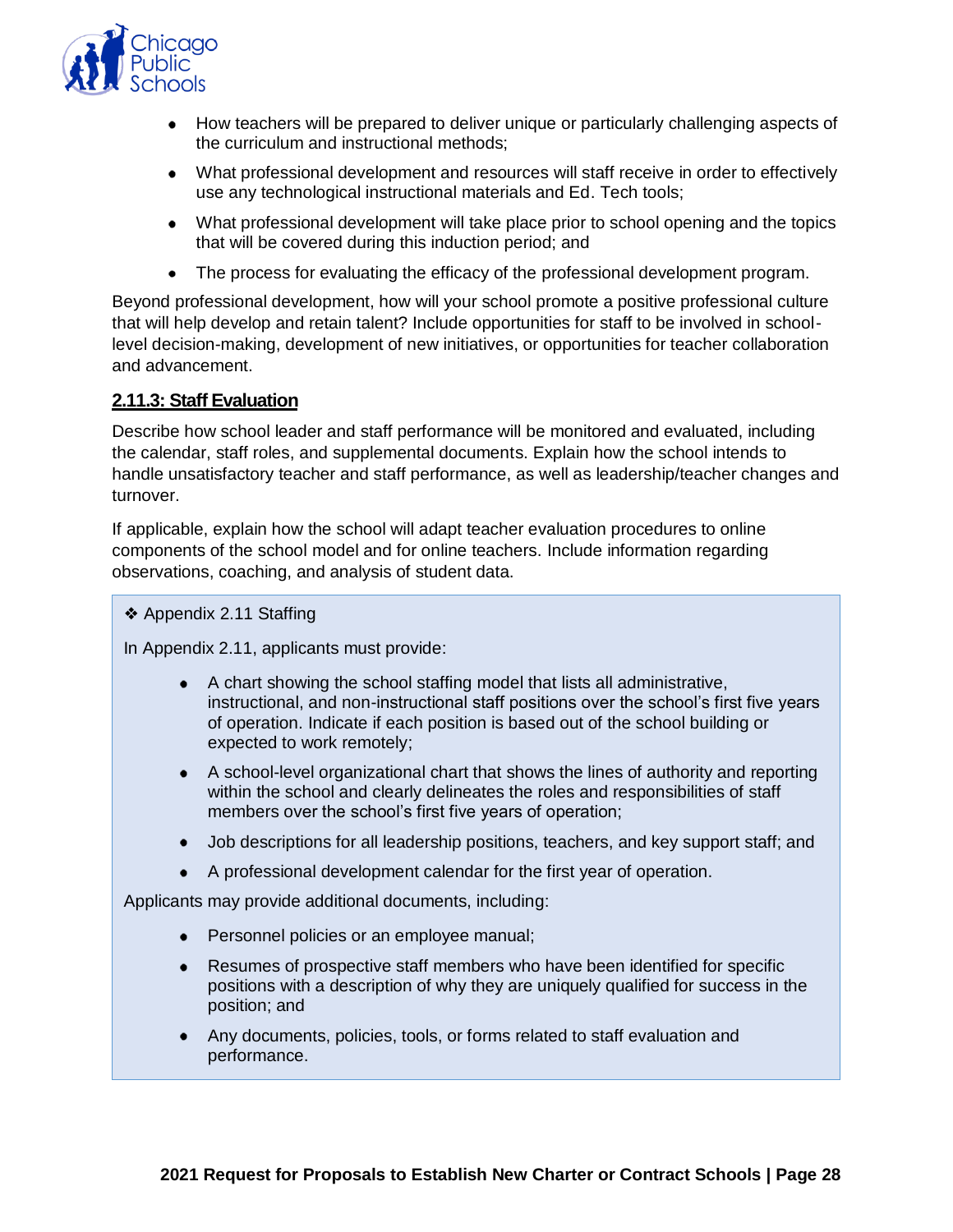

# **Section 2.12: Design Team Experience and Capacity**

# **2.12.1: Experience**

For each design team member and candidate for staff positions, please provide a summary of each person's experience and credentials, their role during the design phase, and intended role in the proposed school (if applicable), making sure to identify any proposed board members. Note: board resumes are requested in Section 4.4.1 – Governance Start-up.

Describe the team's individual and collective qualifications for implementing the school design successfully, including in areas such as:

- School leadership;
- Curriculum, instruction (including any unique or progressive instructional methods), and assessment;
- Operations;
- Finance:
- Accounting and internal controls;
- Fundraising and development; and
- Law.

Describe any experiences that team members or proposed staff members have in serving the school's targeted population.

List any advisors, consultants, and organizational partners that have supported the development of the school or will support school operations. Describe their specific role.

#### **2.12.2: Leadership**

*Note: All design teams that do not currently operate an existing school in Chicago must identify a proposed instructional leader in their response.*

Briefly describe the proposed leadership structure, citing roles and responsibilities of the school's leadership team beyond the principal/head of school.

Briefly describe the identified school leader(s), including experience and training. Explain how these individual(s) are well qualified to launch and lead the proposed school. Describe plans to address any gaps in skill or experience to ensure success in the role.

Include additional information about other members of the proposed leadership team, if identified.

#### **2.12.3: Evidence of Success**

Provide evidence of the team members' and the proposed school leaders' collective and individual capacity and track record driving academic achievement and growth among students similar to those the school will serve. Include quantitative data where available.

*If a national operator new to Chicago or an organization proposing to contract with a MO: Provide evidence that the proposed model has driven academic achievement and growth*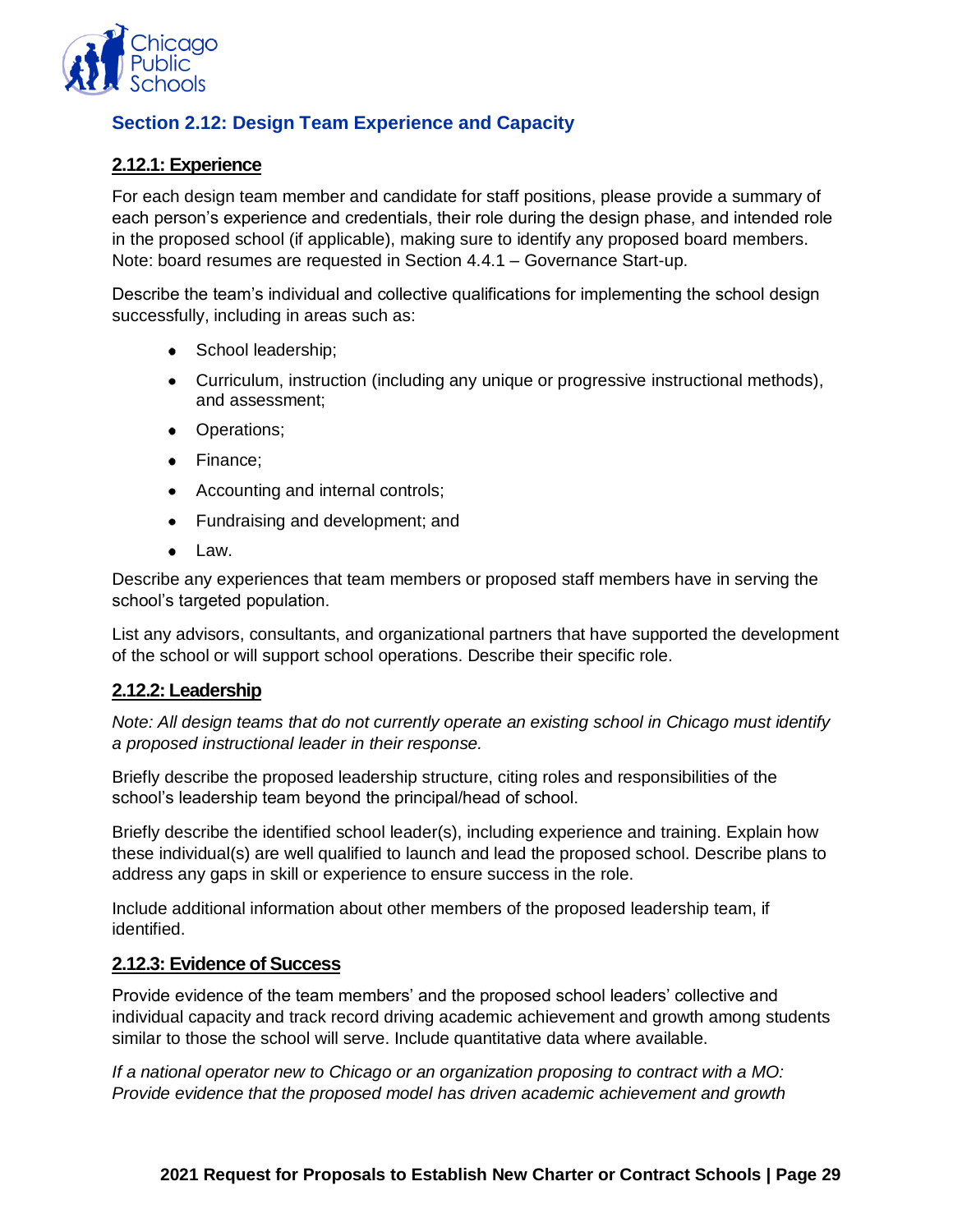

*among similar student populations. Submit third party, externally validated quantitative data demonstrating student academic growth, student academic attainment, and student behavioral outcomes for each school in the network (see the Resource Guide for more detail). If the student demographics of the targeted community are different from those that the existing operator has served, explain how the operator will understand and address the needs of the targeted student population. Refer to the National Operator Replication Table available on the RFP Website,* [www.cps.edu/2021RFP](http://www.cps.edu/2021RFP)*, and provide an explanation on how you meet these criteria.*

❖ Appendix 2.12 Design Team

In Appendix 2.12, applicants must provide:

- Resumes of all design team members and candidates for positions in the school, including the identified school leader and members of the proposed leadership team. It is not necessary to provide personal addresses or phone numbers.
- In a table or Excel spreadsheet, the demographic data on student populations served at each existing school in the network, including the following (%):
	- o Free- and reduced-price lunch (FRL);
	- o African American, Hispanic, Caucasian, Asian American, and other;
	- o English Learners;
	- o Students with Individual Education Plans (IEPs); and
	- o Students in Temporary Living Situations.
- State or district report cards (via links to public websites where the data are stored, if available), vendor reports, or other verifiable sources of data demonstrating the academic track record of all existing campuses.
- A list of all previous authorizers with whom the management organization (MO) has worked, including contact information for each listed party. CPS reserves the right to contact authorizers to ask additional information about the operators' track record.

#### **Section 2.13: Parent and Community Engagement**

How will the school engage parents/guardians and the community once it is open, if approved?

Your answer must:

- Describe how the school will build strong family-school partnerships to engage parents and guardians in the life of the school and their child(ren)'s education.
- Outline any commitments, volunteer activities, or requirements for parents' involvement in their child(ren)'s education;
- Outline any resources or support that will be provided to parents/guardians to support their involvement and partnership; and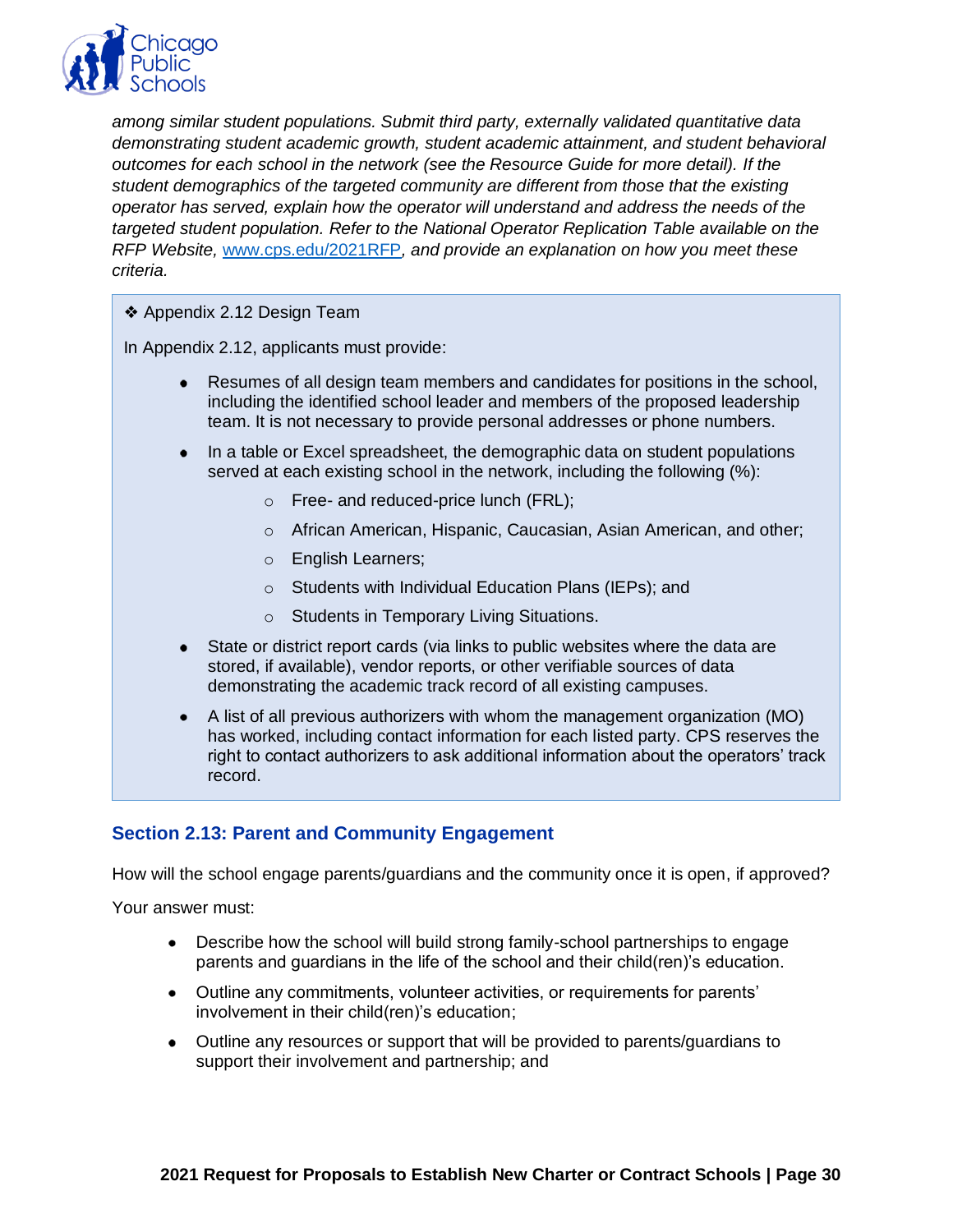

- If applicable, specify any requirements or expectations for parent involvement associated with remote learning components of the educational program. Outline any resources or support that will be provided to parents/guardians around learning that is expected to occur at home or outside the school building.
- Describe how the school will maintain consistent and open communication with parents and guardians regarding their child(ren)'s education and school engagement opportunities and expectations.
- Describe the formalized mechanism(s) to ensure that parents/guardians and the community are involved in the governance of the school and/or have opportunities to provide regular feedback to the board of directors.
- Provide a plan for how parents/guardians and students can submit or share a concern about a governing board decision, administrative procedure, or practice at the school. Describe the policies and/or procedures for complaint (grievance) resolution.
- Identify the members of the leadership team and/or staff who will be responsible for implementing, monitoring, and assessing the components of this section.
- ❖ Appendix 2.13 Parent Handbook

In Appendix 2.13, applicants may include a parent handbook.

# <span id="page-32-0"></span>**Domain 3: Financial Plan**

*Domain 3: Financial Plan assesses whether the proposal and budget present a sound fiscal plan and policies to ensure responsible management of public funds.*

*All applicants must complete this section in its entirety.*

#### **Section 3.1: School Budget**

Complete the budget workbook (available on [www.cps.edu/2021RFP\)](http://www.cps.edu/2021RFP). Within the workbook, present the design team's expected revenues and expenses, and additionally present a contingency budget that reflects no more than 75% of maximum enrollment each year. Instructions are provided in the workbook.

Include a budget narrative that summarizes the budget and explains how the budget reflects the mission and philosophy of the school. In your narrative:

- Detail key assumptions and revenue and cost estimates;
- Discuss programming contingencies for circumstances where revenues are lower or costs are higher than anticipated;
- Describe the differences in available programming, supports, and spending between your expected budget and your contingency budget; and
- Provide a fundraising plan. What are the organization's fundraising goals over the next five years? Include any information about historical fundraising levels and future likelihood of success. In addition, include evidence of commitments that have already been secured.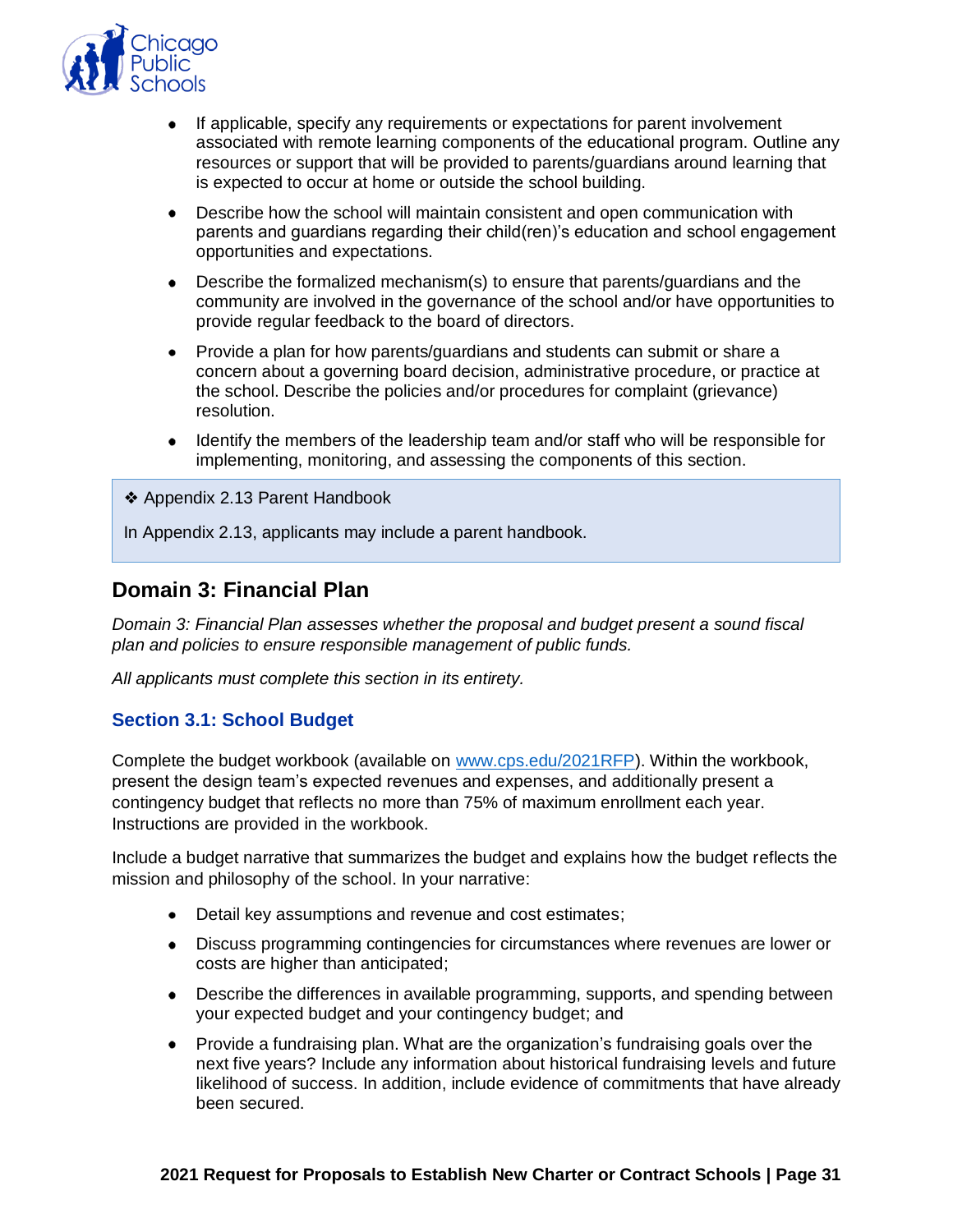

#### ❖ Appendix 3.1 Budget

In Appendix 3.1, applicants must provide an Excel version of the complete budget workbook that aligns with the proposed school board calendar.

If the applicant is a national operator and/or intends to contract with an MO, it must also provide:

- The organization's three most recent audited financial statements and latest interim financial statements; and
- The organization's (or MO's) most recently filed IRS Form 990, Form 1120S, or other federal tax return.

# **Section 3.2: Financial Controls and Monitoring**

Describe the existing or proposed policies and procedures that the proposed school and board will use for financial planning, accounting, purchasing, and payroll. Explain how these plans will sustain financial health of the organization and ensure legal compliance with any requirements and restrictions for the use of public funds. Include the following information in your response:

- Identify how the board will monitor the school's financial position.
- Identify who is responsible for directly managing and overseeing the school's budget and a description of how they will do so.
- Describe the school's plan to comply with the Illinois Charter Schools Law's (105 ILCS 5/27A-5(f)) requirement that charter schools submit an annual audit of school finances conducted by an outside, independent auditor.
- What financial controls will the organization have in place at the central and school level to ensure long-term financial viability?
- ❖ Appendix 3.2 Fiscal Documents

In Appendix 3.2, applicants must provide:

- A list or table of all financial reports to be provided to the board, including how frequently they will be provided, and the party to be responsible for generating them; and
- Fiscal policies for the organization.

# <span id="page-33-0"></span>**Domain 4: Operational Plan**

*Domain 4: Operational Plan assesses whether the applicant has the operational and governance systems in place to ensure responsible planning, spending, and oversight decisions and prioritize student success.* 

*Operators New to Chicago must complete this section in its entirety. Existing Chicago Operators need only to complete sections 4.1.2, 4.2, and 4.4.*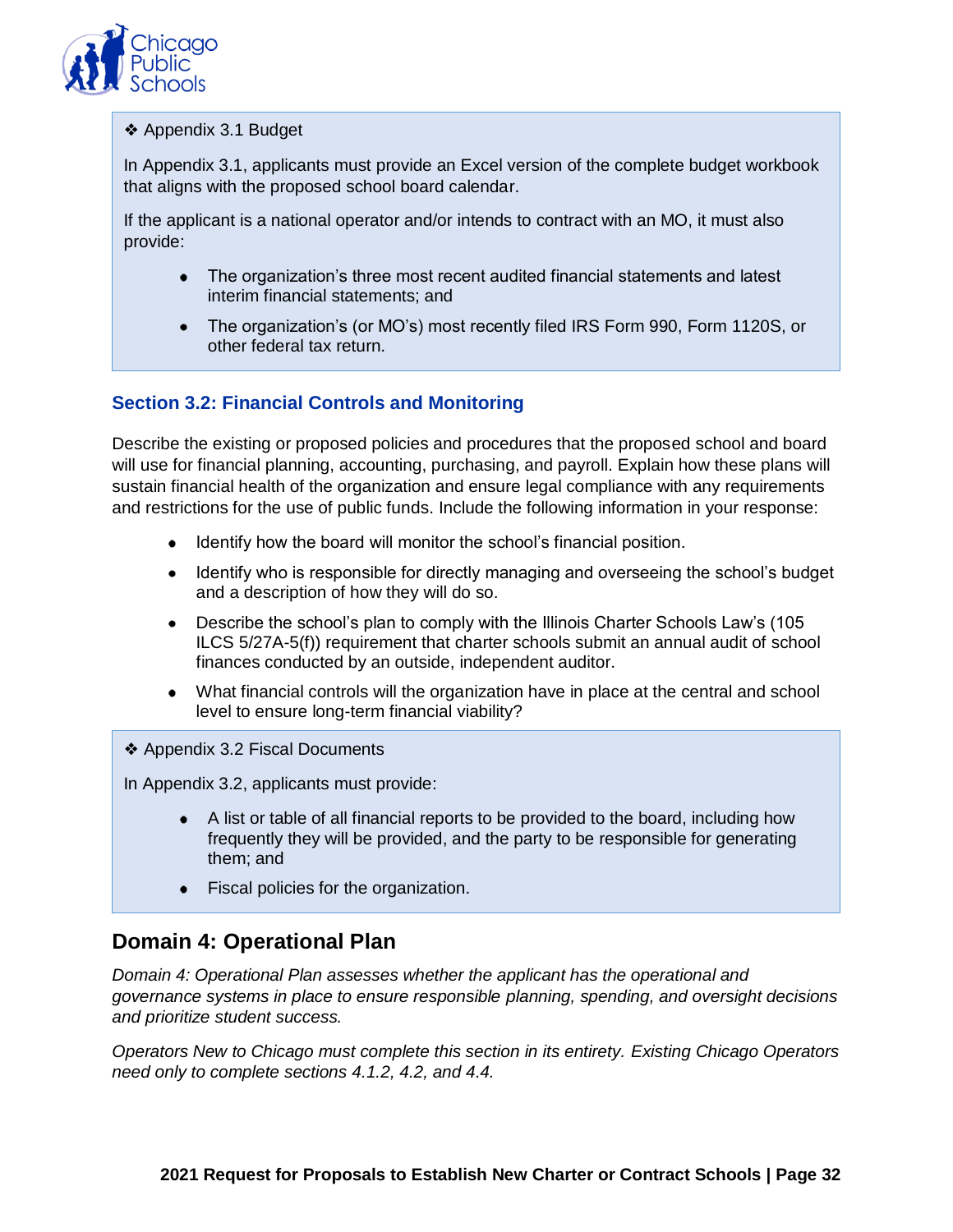

# **Section 4.1: Operations**

#### **4.1.1: Operational Management and Leadership**

Describe how the school will manage its non-academic services once it opens and who will be responsible for overseeing which operational aspects of the school, including, but not limited to, transportation, food service, building operation, purchasing processes, student records, information technology, and school safety.

Explain the school's plan to define roles and responsibilities for operational priorities and decision-making, including developing its personnel policy.

#### **4.1.2: Start-up Plan**

Describe the activities that the design team will undertake in the planning year(s). Explain who will work on a full-time or part-time basis between approval and school opening and how the school/network will compensate these individuals during this period.

In an attachment, provide a timeline for completing the array of activities required to successfully open a new school, including:

- Defined tasks with identified owners, start dates, and deadlines;
- The hiring process and schedule;
- The creation of non-academic documents and policies; and
- Procuring supplemental services such as food service, insurance, technology support, etc.

❖ Appendix 4.1 Start-up Plan

In Appendix 4.1, applicants must provide a detailed start-up plan.

#### **Section 4.2: Student Recruitment and Enrollment**

#### **4.2.1: Student Enrollment**

Complete this enrollment projection chart for the first five years of the proposed school and the year it reaches full capacity, citing the enrollment capacity for each grade. Discuss attrition assumptions, grade configurations, and other considerations as needed for the chart.

| <b>4.2.1 Proposed Enrollment</b> |                  |                             |                             |                  |                  |                                 |  |  |
|----------------------------------|------------------|-----------------------------|-----------------------------|------------------|------------------|---------------------------------|--|--|
| <b>Number of Students</b>        |                  |                             |                             |                  |                  |                                 |  |  |
| Grade                            | Year 1<br>$20 -$ | Year <sub>2</sub><br>$20 -$ | Year <sub>3</sub><br>$20 -$ | Year 4<br>$20 -$ | Year 5<br>$20 -$ | At<br><b>Capacity</b><br>$20 -$ |  |  |
| K                                |                  |                             |                             |                  |                  |                                 |  |  |
|                                  |                  |                             |                             |                  |                  |                                 |  |  |
| ּמ                               |                  |                             |                             |                  |                  |                                 |  |  |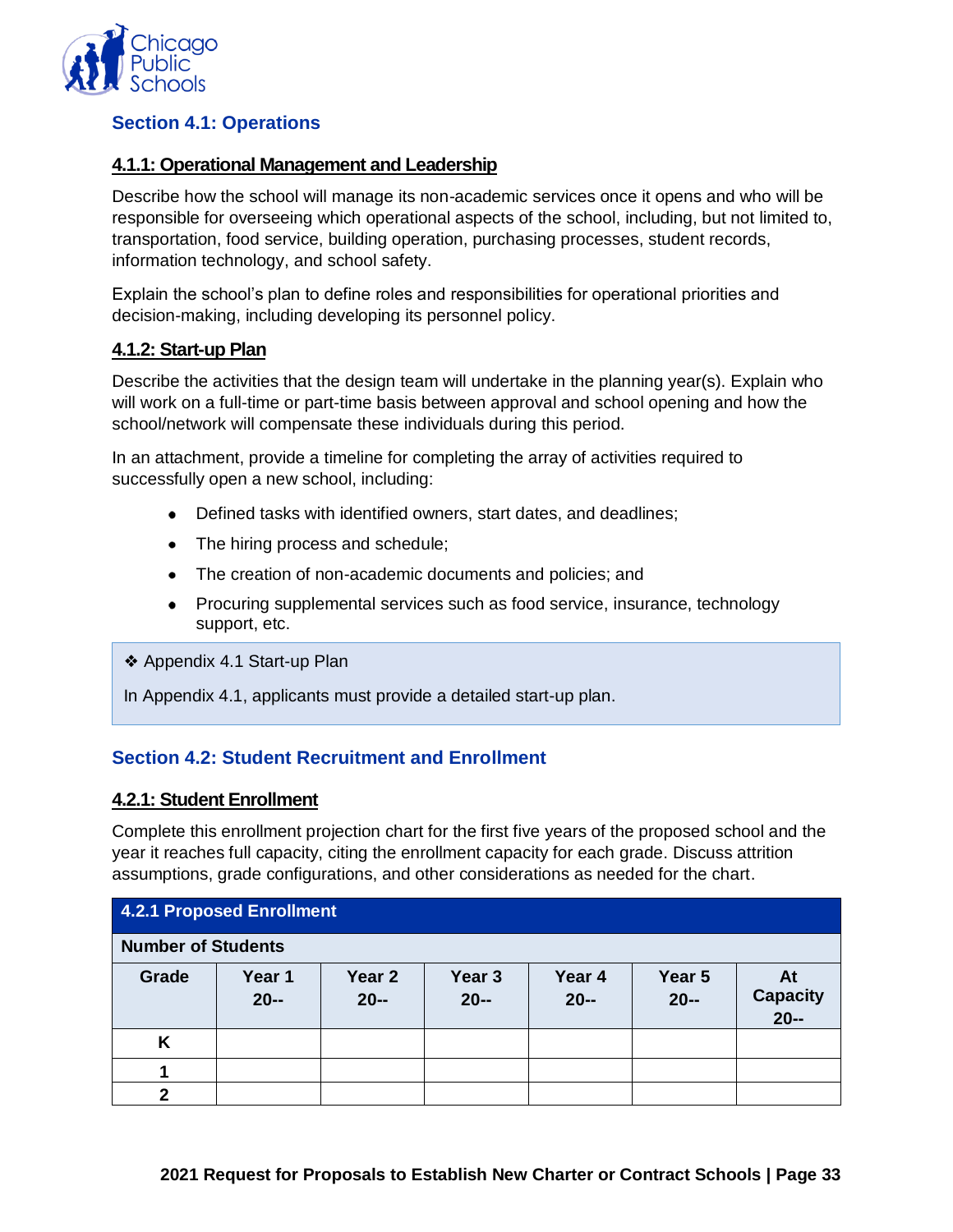

| <b>4.2.1 Proposed Enrollment</b> |  |  |  |  |  |  |  |
|----------------------------------|--|--|--|--|--|--|--|
| 3                                |  |  |  |  |  |  |  |
| 4                                |  |  |  |  |  |  |  |
| 5                                |  |  |  |  |  |  |  |
| 6                                |  |  |  |  |  |  |  |
|                                  |  |  |  |  |  |  |  |
| 8                                |  |  |  |  |  |  |  |
| 9                                |  |  |  |  |  |  |  |
| 10                               |  |  |  |  |  |  |  |
| 11                               |  |  |  |  |  |  |  |
| 12                               |  |  |  |  |  |  |  |
| <b>Total</b>                     |  |  |  |  |  |  |  |

#### **4.2.2: Student Recruitment**

Describe the strategy to recruit the targeted student population. Who will be responsible for student recruitment in the start-up and ongoing years?

Explain how the school will attract and retain all students, including those with disabilities, students with Individualized Education Plans (IEPs), English Learners (ELs), and students in temporary living situations (STLS).

Describe the process, timeline, and requirements for parents and students to apply to the proposed school. *Note that application forms should only request contact information and age/grade level, and should not request social security numbers*.

Develop and describe a lottery policy consistent with the Illinois Charter School Law. Explain how the proposed school will conduct its lottery if over-subscribed. Explain policies and procedures for waiting lists, withdrawals, re-enrollment, and transfers.

Describe the process for enrolling and registering students. Note: post-lottery forms may request information on special education status, English language proficiency, academic aptitude, and proof of immunization. However, such information may not operate as a barrier to registration or enrollment at the school. What information and resources will be provided to students and families to ensure they have access to necessary support prior to the first day of school?

#### ❖ Appendix 4.2 Recruitment and Enrollment

In Appendix 4.2, applicants must provide copies of application forms, registration forms, and enrollment forms, and their lottery policy.

#### **Section 4.3: Operational Compliance**

#### **4.3.1: Transportation**

Describe how the school will meet the transportation needs of all of its students, including lowincome and at-risk students, students with disabilities, and students who are in temporary living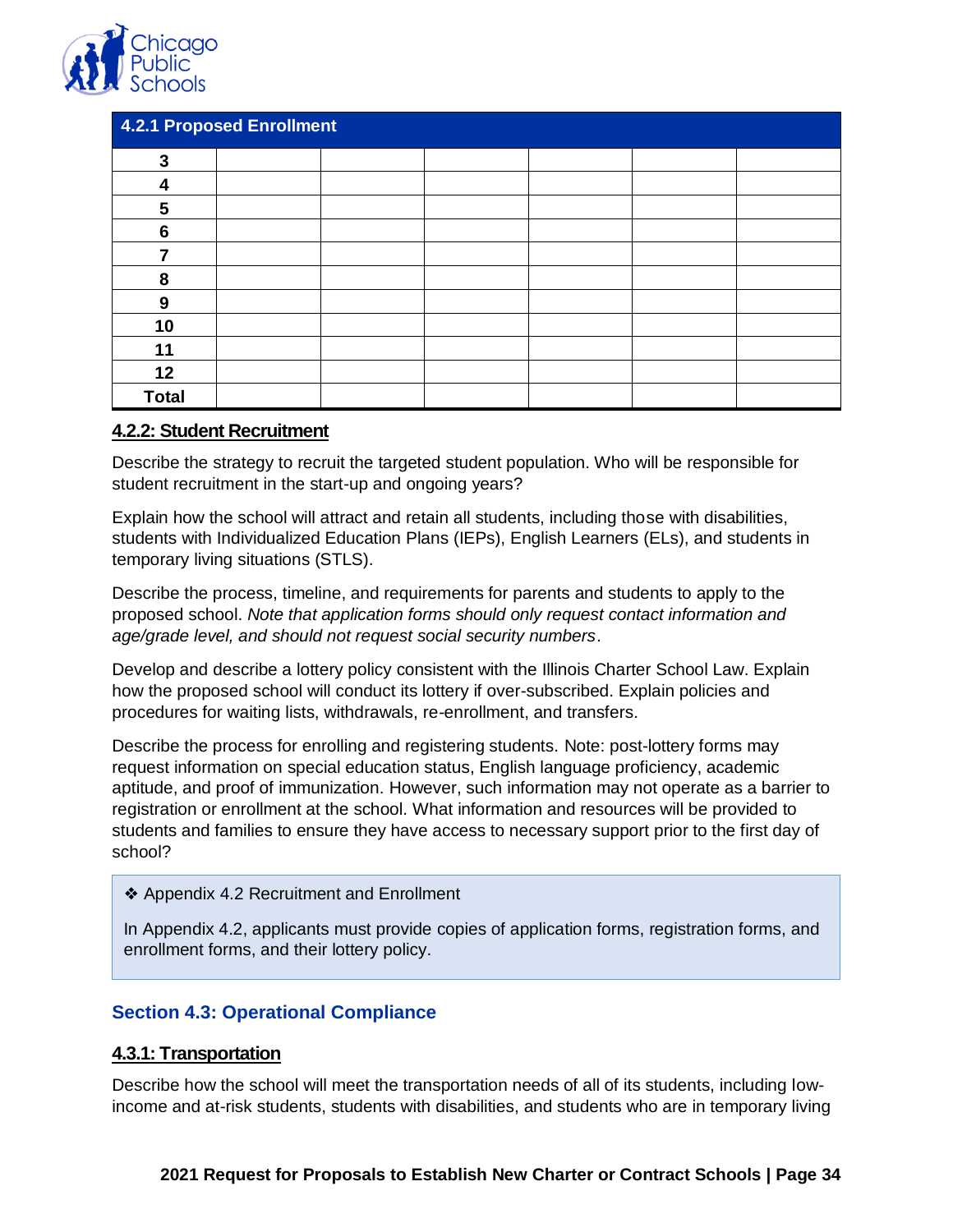

situations. Specify which staff members will be responsible for overseeing transportation services and supports. Include transportation costs in the five-year budget.

#### **4.3.2: ADA Compliance**

Describe the processes that the school will implement to ensure ADA compliance. The American with Disabilities Act (ADA) and Section 504 of the Rehabilitation Act prohibit discrimination on the basis of disability and require accessibility in all aspects of school operations, including employment, buildings, programs and activities, communications, and information technology.

# **4.3.3: Safety Plan**

Provide a school plan to protect the safety of students, the facility, and the property. Describe any safety policies and plans to employ security personnel, technology, or equipment.

# **4.3.4: Insurance Plan**

Provide an attachment that lists the types of insurance coverage the school will secure and describes the levels of coverage. Include workers' compensation, liability, property, indemnity, and any other anticipated insurance.

#### ❖ Appendix 4.3.4 Insurance

In Appendix 4.3.4, applicants must provide attachments that lists the types of insurance coverage the school will secure and describes the levels of coverage. Include workers' compensation, liability, property, indemnity, and any other anticipated insurance.

# **4.3.5: Asset Inventory Plan**

Describe the process that the school will implement to ensure proper documentation, monitoring, and disposal of all assets purchased for the school, including the process to document and maintain records of assets purchased with public funds.

#### **4.3.6: Student Records**

Describe the processes that the school will implement to ensure that it will properly maintain its students' permanent and temporary records, including how the school will ensure that it will properly transfer such records as needed.

#### **4.3.7: Acceptable Use of Technology Policy**

Describe the processes that the proposed school will use to implement, communicate and enforce its acceptable use of technology policy for staff and students. In the response, address:

- How students, parents and staff will be informed of the policy;
- How the policy will protect students while engaged in online and digital learning activities; and
- How the policy aligns and supports the planned use of technology within the school community.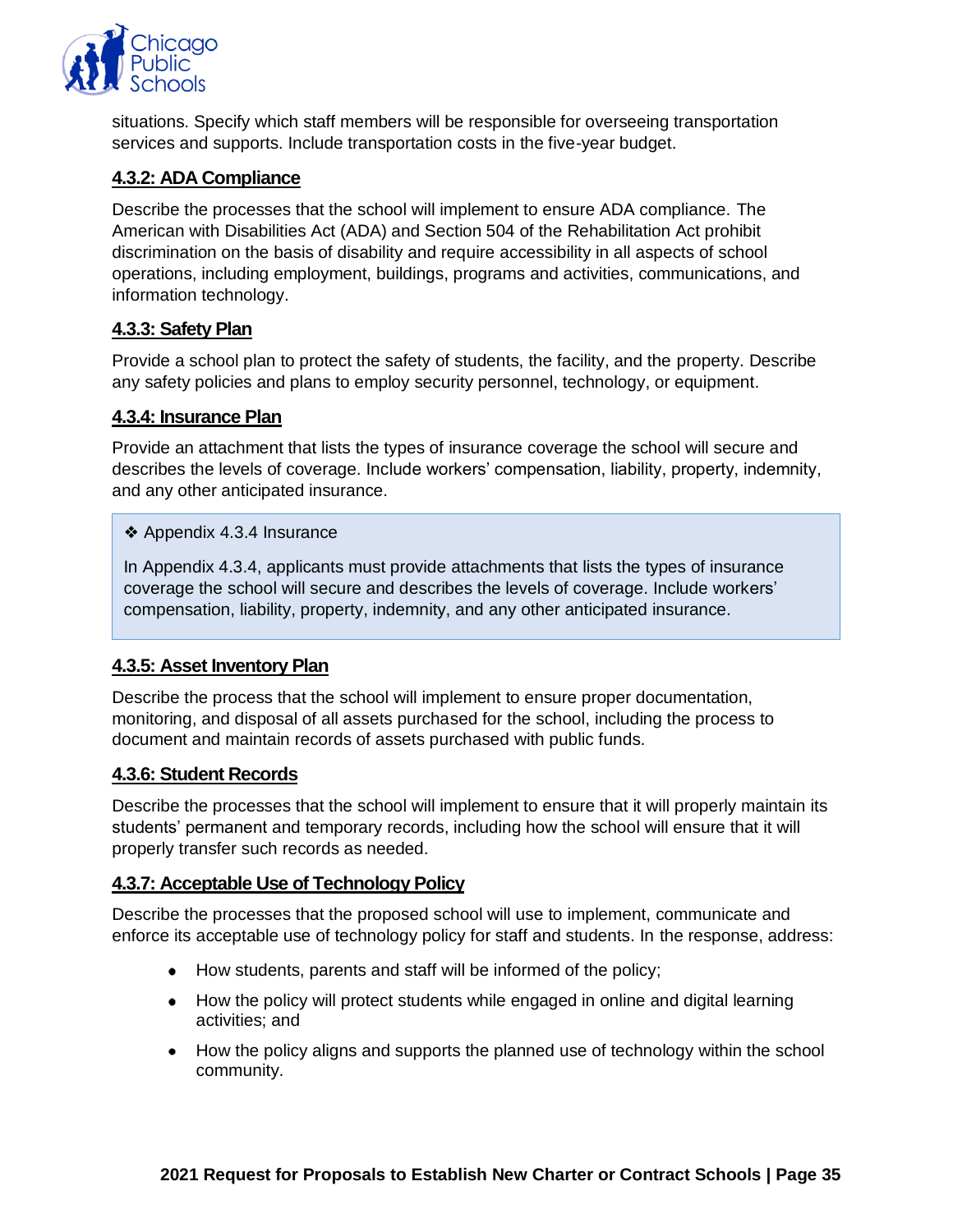

❖ Appendix 4.3.7 Acceptable Use of Technology Policy

In Appendix 4.3.7, applicants must provide a copy of their Acceptable Use of Technology Policy for staff and students.

# **Section 4.4: Governance**

#### **4.4.1: Governance Start-up**

Identify (at minimum) the board chair, vice chair, and treasurer. Summarize the experience and diversity of the governing board, and explain why the members of the governing board are qualified to serve on a public charter school board (or, as applicable, a contract school board), highlighting any educational, financial, legal, fundraising, governance, or other special experience or skill sets for unique school models.

Describe recruiting plans to build a diverse and qualified board, including the timeline and procedures for selecting new board members, and how you will ensure the board's ability to provide proper oversight and governance throughout its growth from year 1 through year 5, including a description of board training.

#### **4.4.2: Governance Structure and Ongoing Oversight**

Describe the size, structure, powers, and duties of the proposed governing board.

- Identify board officer positions and clearly state the roles and responsibilities for each member.
- Describe any committees, school advisory bodies, or parent/teacher councils (if applicable) and their roles and responsibilities, and how your proposed structure will ensure that there will be active representation of key school stakeholders. *Note that charter schools are required to describe the nature and extent of parent, professional educator, and community involvement on the board (105 ILCS 5/27A-7(a)(10)).*
- Outline formalized procedures for the board to run effective, outcomes-focused meetings that consistently monitor the school's progress.
- Explain how the board will monitor academic, financial, operational, and organizational progress of the proposed school.
- Describe how the board will ensure that it provides effective oversight of itself. What would trigger a member's removal from the board and what process would guide removal?
- Describe the role of the board in evaluating the school leader(s) and holding them accountable for school performance.

Outline the relationship and reporting authority among the school leadership, management organization (if applicable), and any school advisory bodies or parent/teacher councils (if applicable) to the governing board. Explain the rationale for the proposed structure.

If applicant is an existing non-profit organization: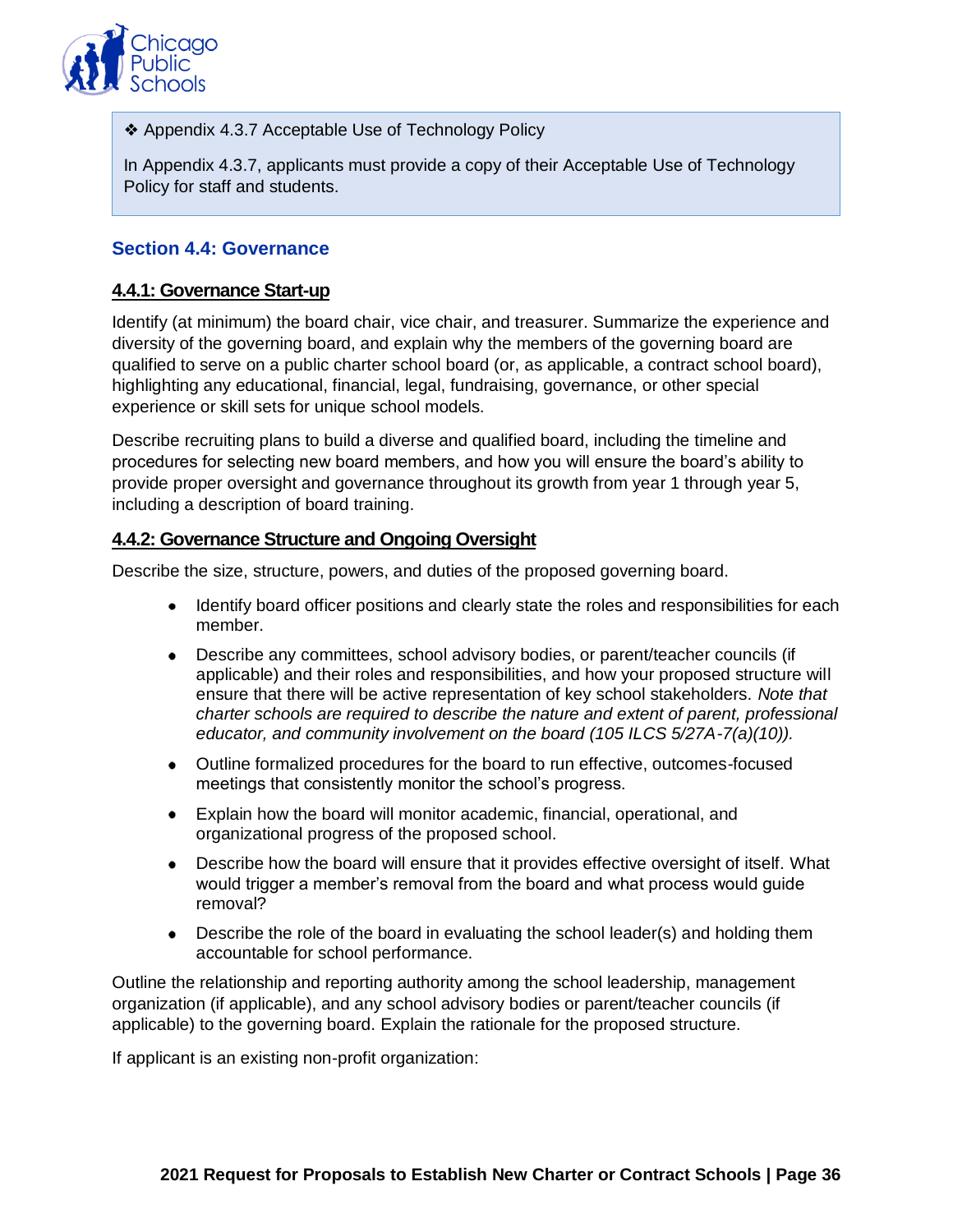

- Will the existing non-profit board govern the new school, or has the school formed a new non-profit corporation governed by a separate board? Note: If you are using an existing non-profit board to oversee the school, that organization will be required to submit all financial performance documents requested in Domain 3: Financial Plan.
- If the existing non-profit's current board will govern the charter school, what steps have you taken to transform its membership, mission, and bylaws to assume its new duties? Describe your plan and timeline for completing the transition and orienting the board to its new duties.
- If you have formed a new board, describe its ongoing relationship to the existing nonprofit's board, if any.

#### **4.4.3: Board Legal, Compliance, and Ethics Policies**

Specify where and how frequently the board plans to meet. Describe the procedures that will be in place to ensure compliance with the Open Meetings Act and the Freedom of Information Act.

Provide a draft Ethics Policy for the proposed school's board members, directors, officers, and employees.

Please identify any existing actual or perceived conflicts of interest among the proposed founding board members and explain how the design team/founding board plans to address them.

#### ❖ Appendix 4.4 Board Materials

In Appendix 4.4, applicants must provide:

- Each board member's Board Member Application Form and Board Member Conflict of Interest Form (both can be found at [http://www.cps.edu/2021RFP\)](http://www.cps.edu/2021RFP);
- A board calendar:
- An Ethics Policy;
- A formal Conflict of Interest policy;
- A copy of the board bylaws;
- Board member resumes (board member addresses and phone numbers need not be included);
- Proof of (or proof of filing for)  $501(c)(3)$  status and federal tax-exempt status (Note: applicants must have applied for 501(c)(3) status by the Application deadline); and
- A Charter School Application Assurance Statement for each board member (Statement can be found at [www.cps.edu\2021RFP\)](http://www.cps.edu/2021RFP).

#### <span id="page-38-0"></span>**Domain 5: Growth Plan**

*Domain 5: Growth Plan assesses whether the organization has a strategic growth plan and the academic, financial, and operational capacity to successfully open, operate, and oversee the proposed new school(s).*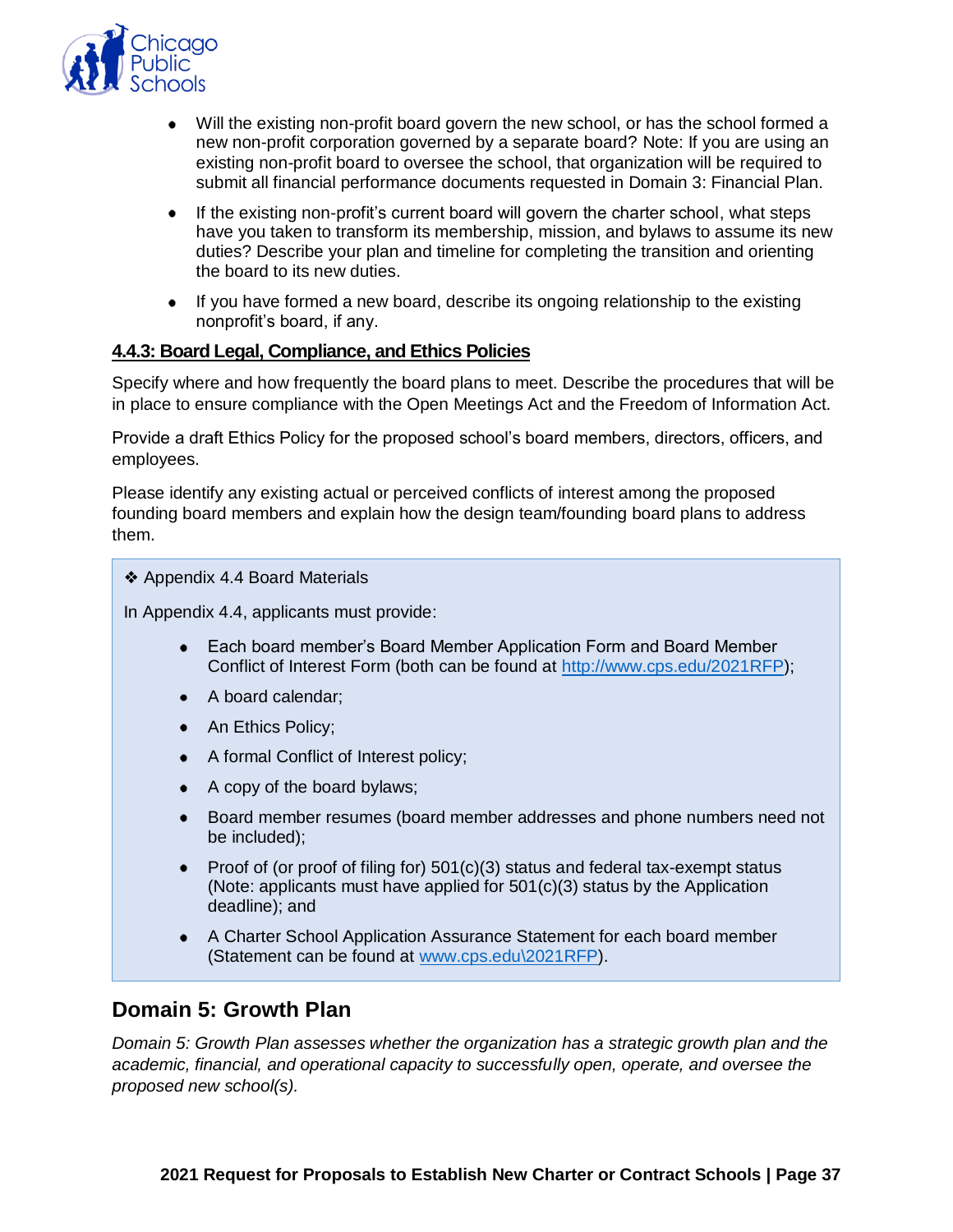

*Operators New to Chicago that do not operate any schools do not need to complete this section. Operators New to Chicago that operate a charter school outside of Chicago must complete this section in its entirety. Existing Chicago Operators must complete this section in its entirety.* 

# **Section 5.1: Growth Plan**

# **5.1.1: Proposed Growth**

Describe the organization's proposed scope of growth in any locations outside of Chicago. List any other proposals that are pending with or have recently been approved by other authorizers. Cite the number of school(s) requested in each proposal.

Describe the organization's strategic vision and desired impact of its growth plan.

- In addition to having the opportunity to reach and educate more students, what does the organization hope to gain by adding new school(s)?
- What is the rationale for the proposed growth strategy in Chicago and elsewhere (if applicable)?
- How did the organization determine the proposed pace and scope of growth? What academic, financial, and organizational metrics does the board consider when assessing the organization's capacity to grow? Explain any "green lighting" procedures and discuss how the network currently performs against key benchmarks for expansion.

#### **5.1.2: Implementation of Growth Plans**

As the network continues to grow, how will the organization ensure that it continues to provide the same quality of services? How will the model or operations change as the proposed number of students and school(s) are added (if applicable)?

Discuss the risks associated with implementing the proposed growth plan (e.g., identifying facilities, fundraising, identifying high-quality school leaders and teachers, meeting enrollment targets, sustaining high levels of academic performance). What contingency plans have been developed to help mitigate these risks?

#### **5.1.3: Continuous Improvement**

What are the areas in which the network is currently focusing its improvement efforts? What specific challenges are the network experiencing in these areas (special needs students, internal/interim assessment, calendar and schedules, school culture, discipline, parent and community engagement, staff observation and support, etc.)? In the response:

- **Explain how these priority areas were determined;**
- Briefly share the activities and initiatives that the school/network is undertaking to improve these components of the school model;
- Describe who is leading the effort and why;
- Describe the desired outcomes and progress to date; and
- Address how might the addition of new school(s) impact these existing challenges.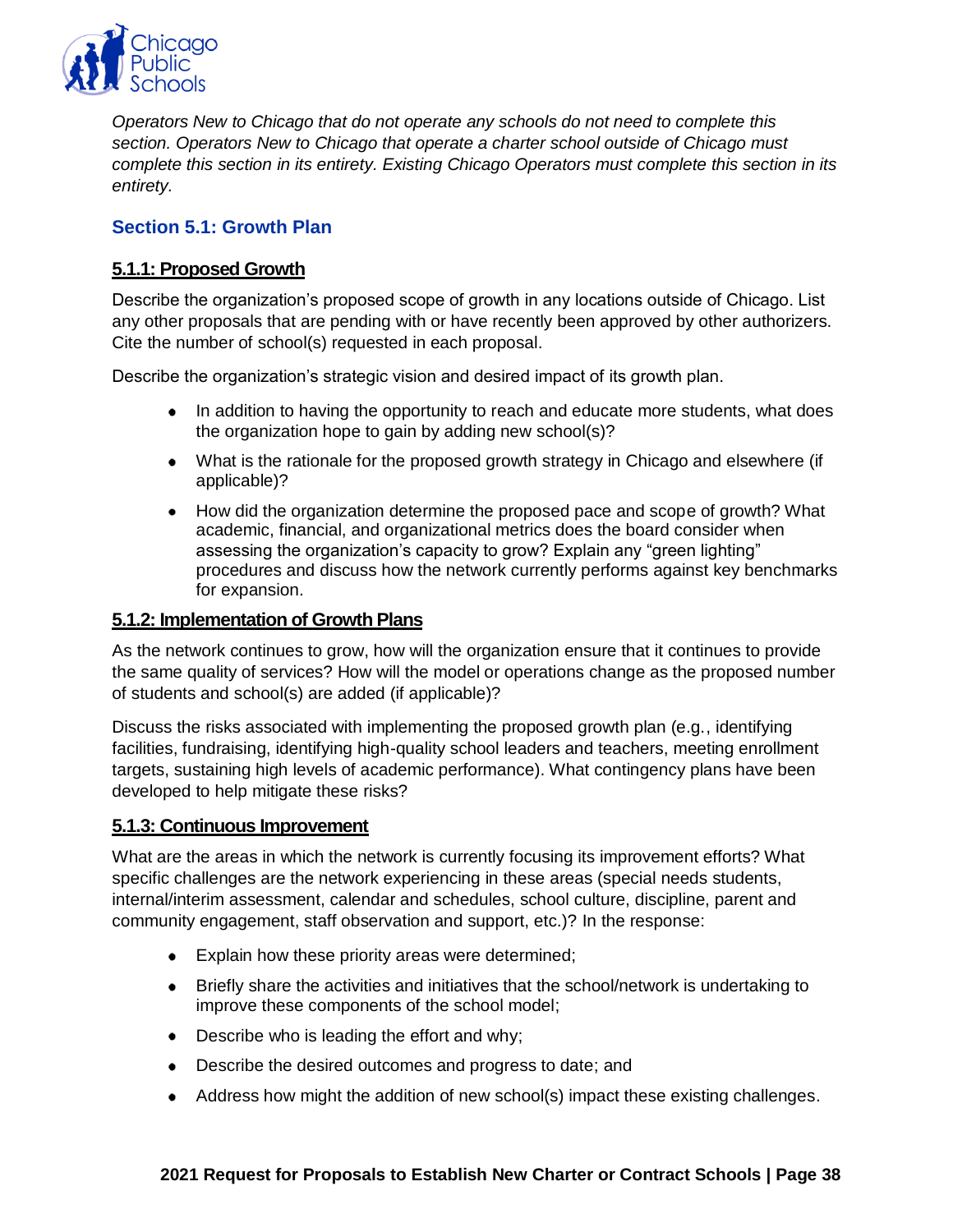

# **Section 5.2: Academic Capacity**

### **5.2.1: Deviations from Existing Educational Model**

If the educational model proposed in the new school differs from the existing schools by educational philosophy, instructional strategies, curriculum, or student learning supports, highlight the key distinctions and the rationale for the changes. If aspects of the educational model have not been finalized, provide a timeline for finalizing the educational plan prior to school opening, citing specific tasks, deadlines, and responsible parties.

#### **5.2.2: Oversight of Academic Performance**

Describe the organization's approach to academic performance oversight at the network and school levels. What performance management systems and benchmarks does the organization use currently, and will the organization use here, to formally assess academic progress?

How do network leadership, the board, school leaders, and the MO (if applicable) monitor and diagnose underperformance of individual school(s)? How do they identify underperformance and determine and implement appropriate intervention(s)?

If the MO or national operator has an existing school that is not meeting academic standards: Why is the organization applying to add school(s) at the same time that existing school(s) are on academic probation? How does the organization plan to significantly improve the academic performance of these existing school(s) while simultaneously opening new school(s)?

# **Section 5.3: Operational Capacity**

#### **5.3.1: Network Supports**

Designate school-level, network-level, and MO-level (if applicable) decision-making authority for key functions by completing the table available on the RFP website [\(www.cps.edu/2021RFP\)](http://www.cps.edu/2021RFP). Note: If proposing to partner with a MO, the information provided in this table should align with the description of roles and responsibilities in the draft MO contract.

What role does the network play in supporting expansion and the incubation of new school(s)?

Explain the role of any national, state-wide, or regional offices in supporting the proposed school(s) once in operation (if applicable). Describe any services, goods, or resources that these offices will provide to support the academic, financial, or organizational operation of the school(s).

❖ Appendix 5.3.1 Decision-Making Authority Table

In Appendix 5.3.1, applicants must provide a completed decision-making authority table.

#### **5.3.2: Human Capital**

**Growth:** How many new employees (teachers, network staff, and other key school support staff) will the organization hire each year of growth if approved to open the proposed school? Discuss the organization's current capacity to meet these demands. Consider previous hiring patterns, current retention rates, and human resources capacity at the network level.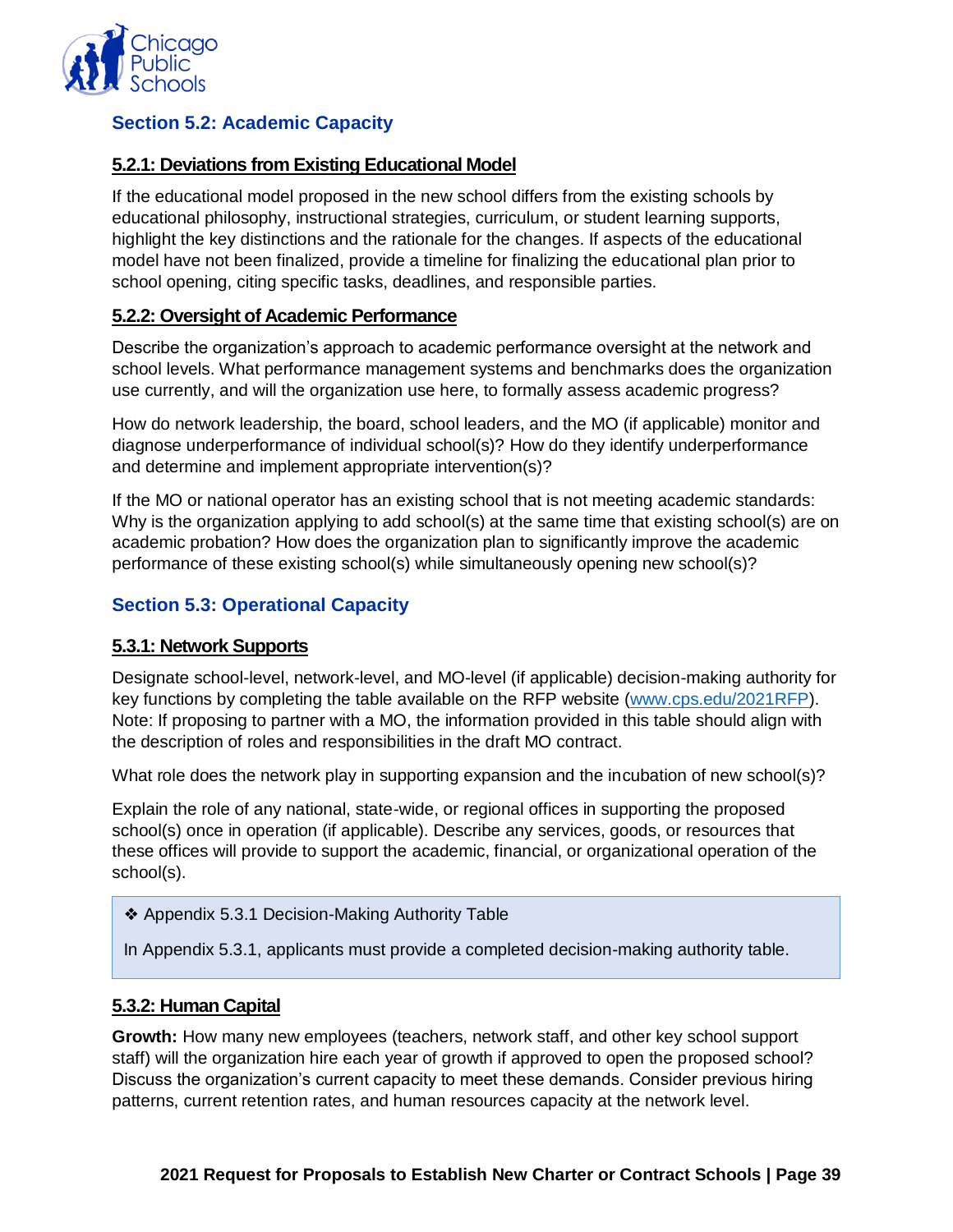

**Recruitment and Hiring:** Discuss the organization's capacity and strategy to ensure that these positions and the positions at existing schools will be filled by quality candidates. If partnering with an MO, please specify the role of the MO in the selection process.

# **Section 5.4: Past Organizational and Financial Performance**

Specify whether any of the organization's schools are currently on financial probation or have been on financial probation over the past three years. Describe the circumstances leading to being placed on financial probation.

List any current or past litigation, including arbitration proceedings, that has involved the organization. Discuss the outcomes and/or any demands identified as part of the arbitration or litigation.

Cite any instances in which the organization's schools have had their contract terminated, voluntarily closed, or have not been renewed by their authorizer. In addition, describe all instances in which the MO has exited a contract or partnership with a school, including instances where a school has terminated its agreement with the MO. Please explain the circumstance surrounding these incidents.

Discuss any non-openings that the organization has experienced (e.g., a school received approval but did not successfully open). Describe the circumstances surrounding these incidents.

# <span id="page-41-0"></span>**Domain 6: Management Organizations (MOs)**

*Domain 6: Management Organizations (MOs) assesses whether the proposal provides a plan and evidence for how the MO will contribute to the overall success of the school with appropriate oversight structures in place.* 

*Applicants contracted with, or proposing to enter into a contract with, an MO must complete this section in its entirety.* 

#### **Section 6.1: MO Contract**

Explain why the applicant decided to hire an MO and explain the criteria and process for selecting the MO. What due diligence (academic, financial, operational, and legal) has the applicant conducted on the MO prior to submitting this application?

How will the services that the MO is proposing to provide further the mission, vision, and goals of the school and/or network? In your response, address:

- Describe the scope of services that the MO will provide;
- Clearly specify the decisions and services for which the MO will be responsible; and
- Specify whether the MO has a role in selecting the school leader; who employs the school leader; and whether the school leader reports to the MO.

Explain the compensation structure and fees that the proposed school will pay to the MO.

Note: Illinois law restricts charter schools from employing any staff person who is simultaneously employed by an MO (105 ILCS 5/27A-10.5(c)).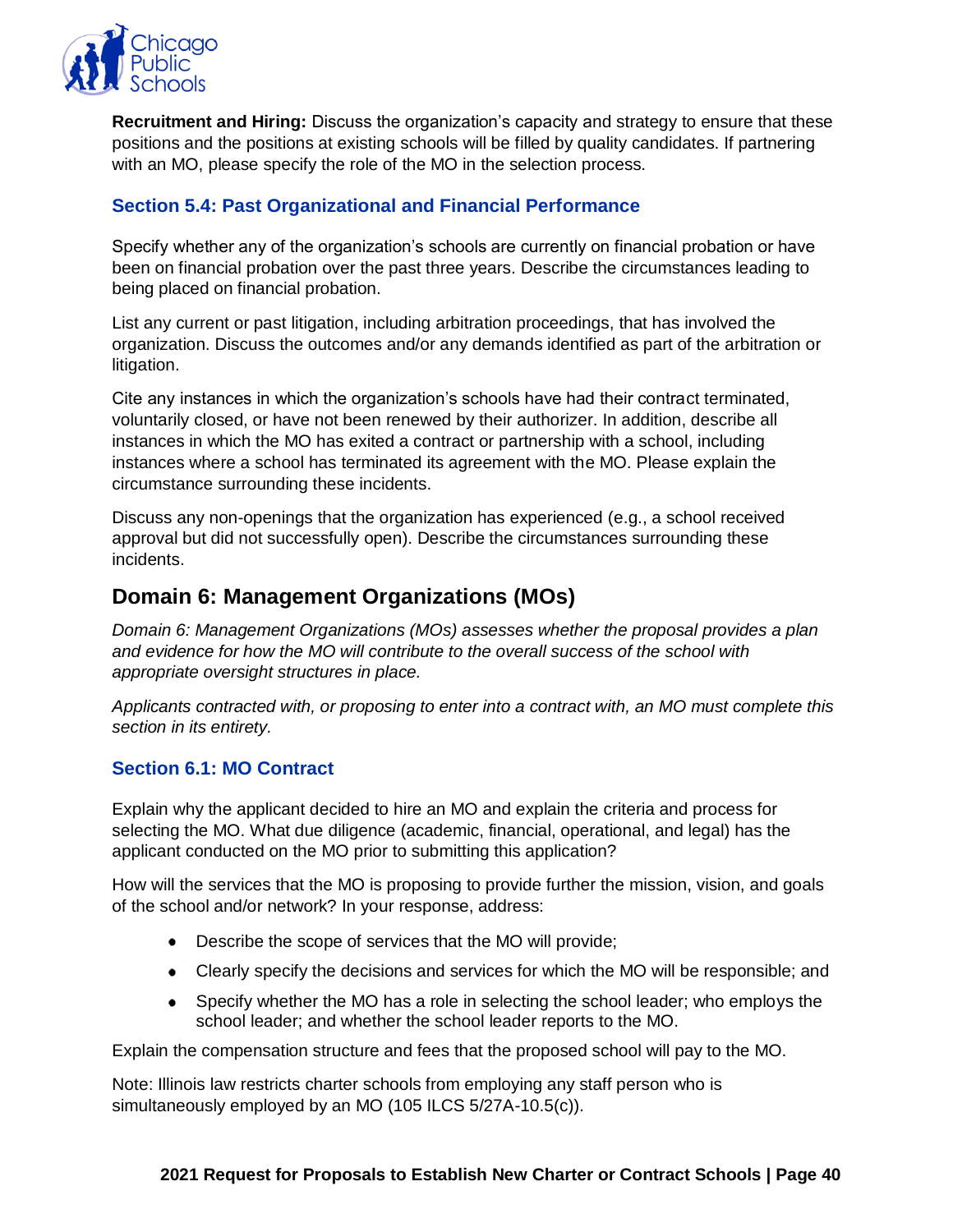

❖ Appendix 6.1 MO Contract

In Appendix 6.1, applicants must provide a proposed MO contract that includes all of the terms listed in the RFP and in the evaluation form, and outlines terms for termination of the contract with the MO.

#### **Section 6.2: MO Oversight**

Describe how the proposed board will monitor and evaluate the performance of the MO to ensure quality service. Include the following in your answer:

- What academic, operational, and/or financial performance metrics will the board use to evaluate MO performance?
- How frequently will the board monitor MO performance?
- What benchmarks will define successful MO performance?
- What are the consequences if these benchmarks are not met?
- What are the conditions for renewal and termination of the contract?
- Discuss the proposed board's qualifications to hold the MO accountable to the educational, operational, and financial goals outlined in your application.

#### **Section 6.3: MO's Past Organizational and Financial Performance**

Specify whether any of the organization's schools are currently on fiscal probation or have been on fiscal probation over the past three years. Describe the circumstances leading to being placed on fiscal probation.

List any current or past litigation, including arbitration proceedings, that has involved the organization. Discuss the outcomes and/or any demands identified as part of the arbitration or litigation.

Cite any instances in which the organization's schools have had their contract terminated, voluntarily closed, or have not been renewed by their authorizer. Also cite any instances in which the MO has voluntarily exited a contract or partnership with a school (if applicable). Please explain the circumstance surrounding these incidents.

Discuss any non-openings that the organization has experienced (e.g., a school received approval but did not successfully open). Describe the circumstances surrounding these incidents.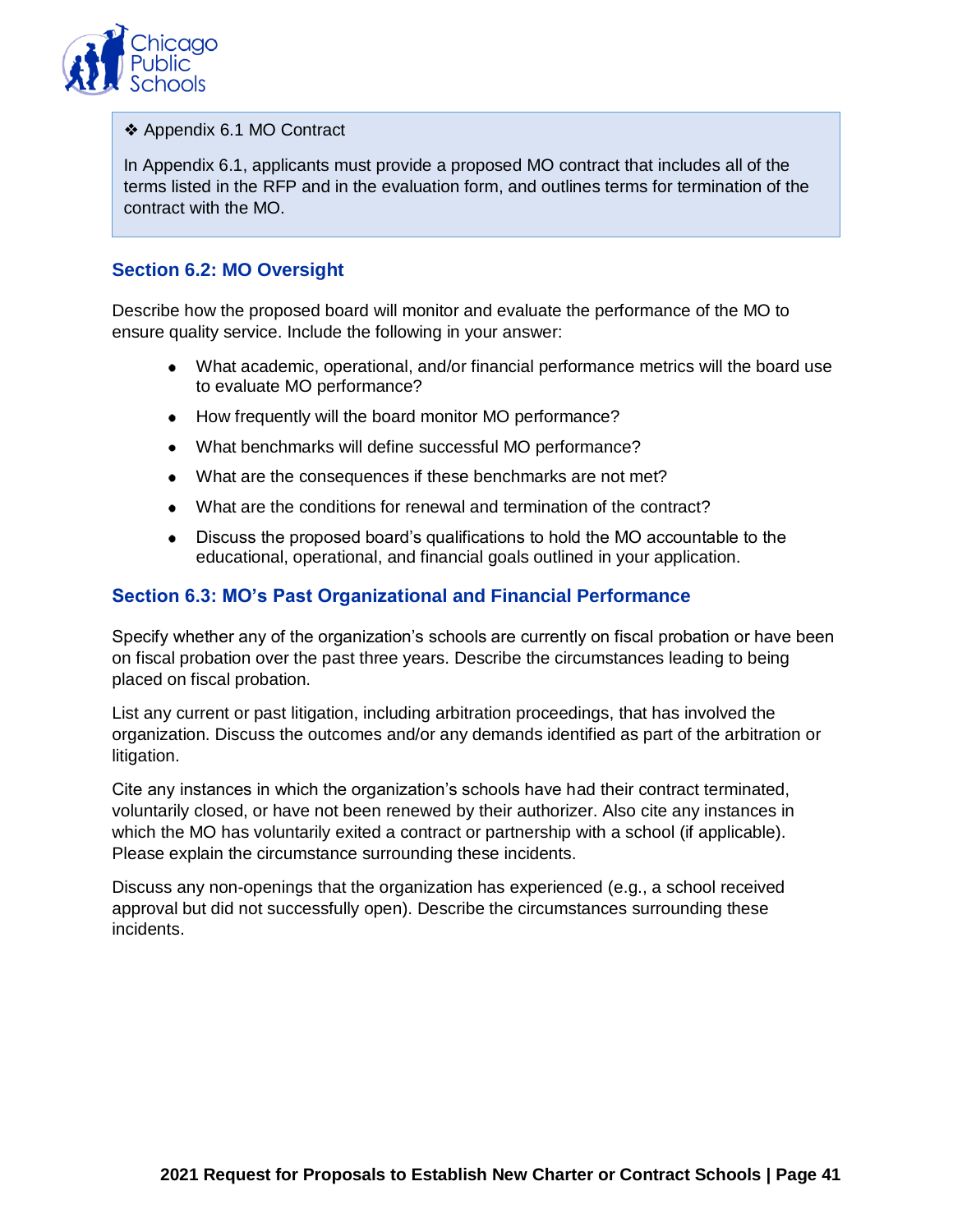

# **Tier III Application and Addendum Questions**

<span id="page-43-0"></span>*All applicants must complete Tier III in its entirety.*

*In addition, applicants may update their application response to Section 3.1: School Budget, which can be found above, in the Tier II Application. Applicants may briefly describe (in 2,000 words or less) any updates to other sections from Tier I or II. New operators may have updates to proposed board membership.*

# <span id="page-43-1"></span>**Domain 1: Community Engagement and Support**

*Domain 1: Community Engagement and Support assesses whether the applicant garnered authentic support from the parents and communit(ies) they will serve, and demonstrated true demand for the proposed school.*

*Please refer to the RFP Resource Guide instructions related to Redacted and Unredacted Personal Information of Children and Members of the Public before providing responses and attachments.*

#### **Section 1.5: Ongoing Community Outreach and Engagement**

#### **1.5.1: Continued Community Outreach and Engagement**

Describe the design team's progress (since the Tier II submission) in executing on the community outreach and engagement plan. How has the design team continued to learn about the community, inform the community of the proposed school, build community partnerships, foster relationships with stakeholders, and build a foundation of community support for the proposed school? In your response, address the following:

- Provide an updated assessment of the team's progress in meeting the established community engagement goals and milestones.
- Identify the stakeholders the design team has engaged to date and how they have been engaged. Additionally, identify the individual stakeholders or stakeholder groups yet to be engaged and the planned strategies to engage them prior to the Tier IV submission.
- Provide an update on outreach/engagement strategies and activities conducted to date. Include a table (Table 1.5.1) that describes:
	- o All community meetings, events, volunteer opportunities, and engagement activities that members of the design team have attended;
	- o All meetings, events, and engagement activities that the design team/proposed board members offered or hosted for community stakeholders; and
	- o Any outreach or marketing activities with the purpose of informing the community about the proposal or proposed school.
- Outline any additional input the design team received from the community and how, if at all, that input has been incorporated into the proposed school. Describe any opportunities for the community to make decisions related to the proposal or proposed school's design.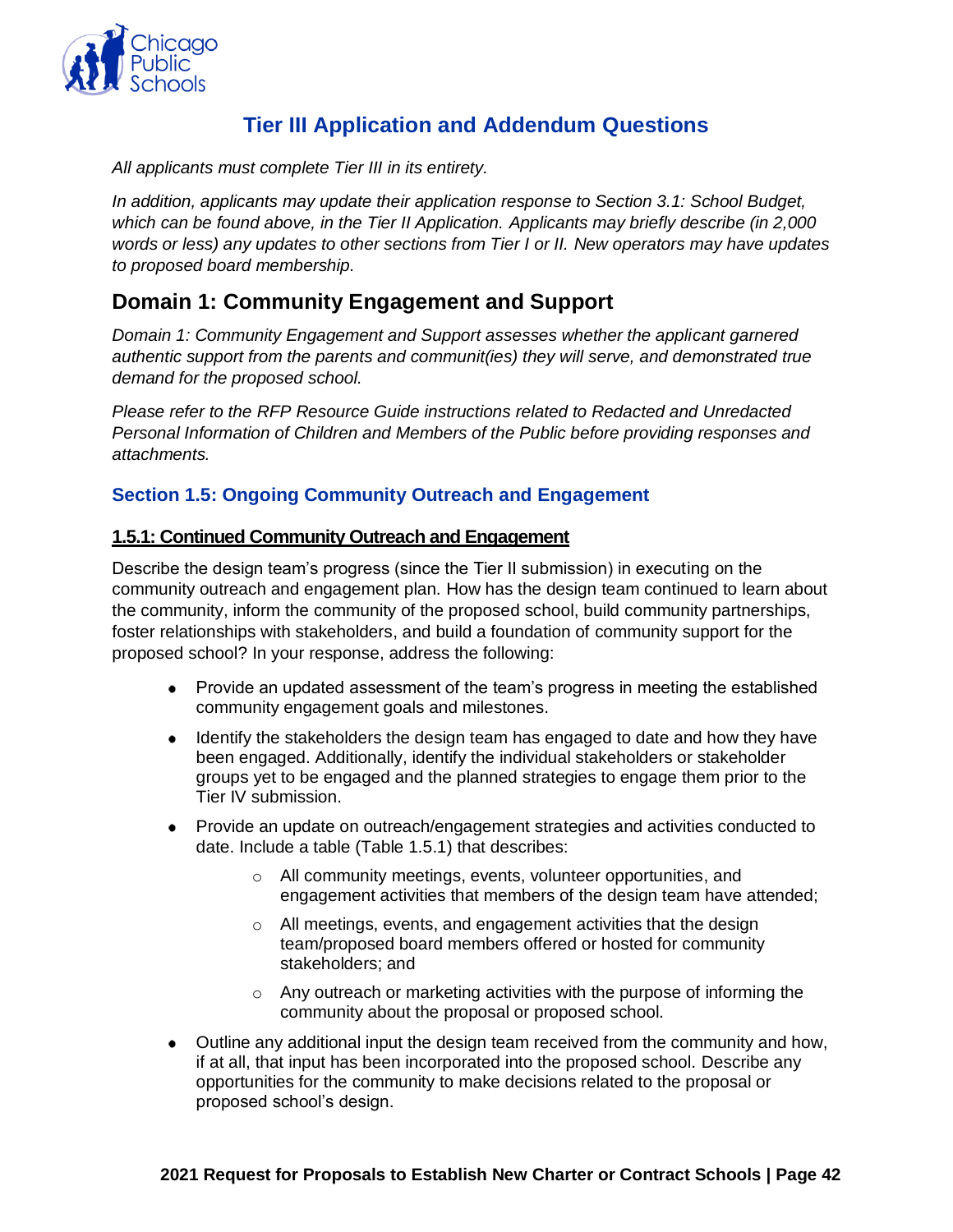

- Acknowledge any input or feedback in opposition to the proposed school.
- Provide an updated discussion on the design team's understanding of the assets, challenges, and needs of the communities it seeks to serve, and why the proposed school is a good fit to serve the anticipated students and communit(ies).
- Provide an updated discussion of the anticipated impact the proposed school will have on the communit(ies) it seeks to serve.
- Describe any adjustments the applicant team has made to the engagement plan based upon new learnings or input from the community.

For Table 1.5.1, refer to RFP Section 1.2.2 for the Community Outreach Events/Activities table template. Applicants should not simply list outreach and engagement activities, but rather describe the nature, purpose and outcomes of activities.

#### **1.5.2: Community Meeting Description**

Provide a detailed description of at least one community meeting that the design team hosted since the submission of the Tier II proposal. In your response, address the following:

- The purpose of the event and agenda;
- The date, time and location (or web-based platform) of the event;
- The structure of the event (presentation, discussion, Q&A, etc.)
- The intended and actual audience:
- How outreach was conducted for the event;
- Any resource provided to attendees;
- The outcome of the meeting (input received, partnerships or relationships formed, new learning about the community, etc.)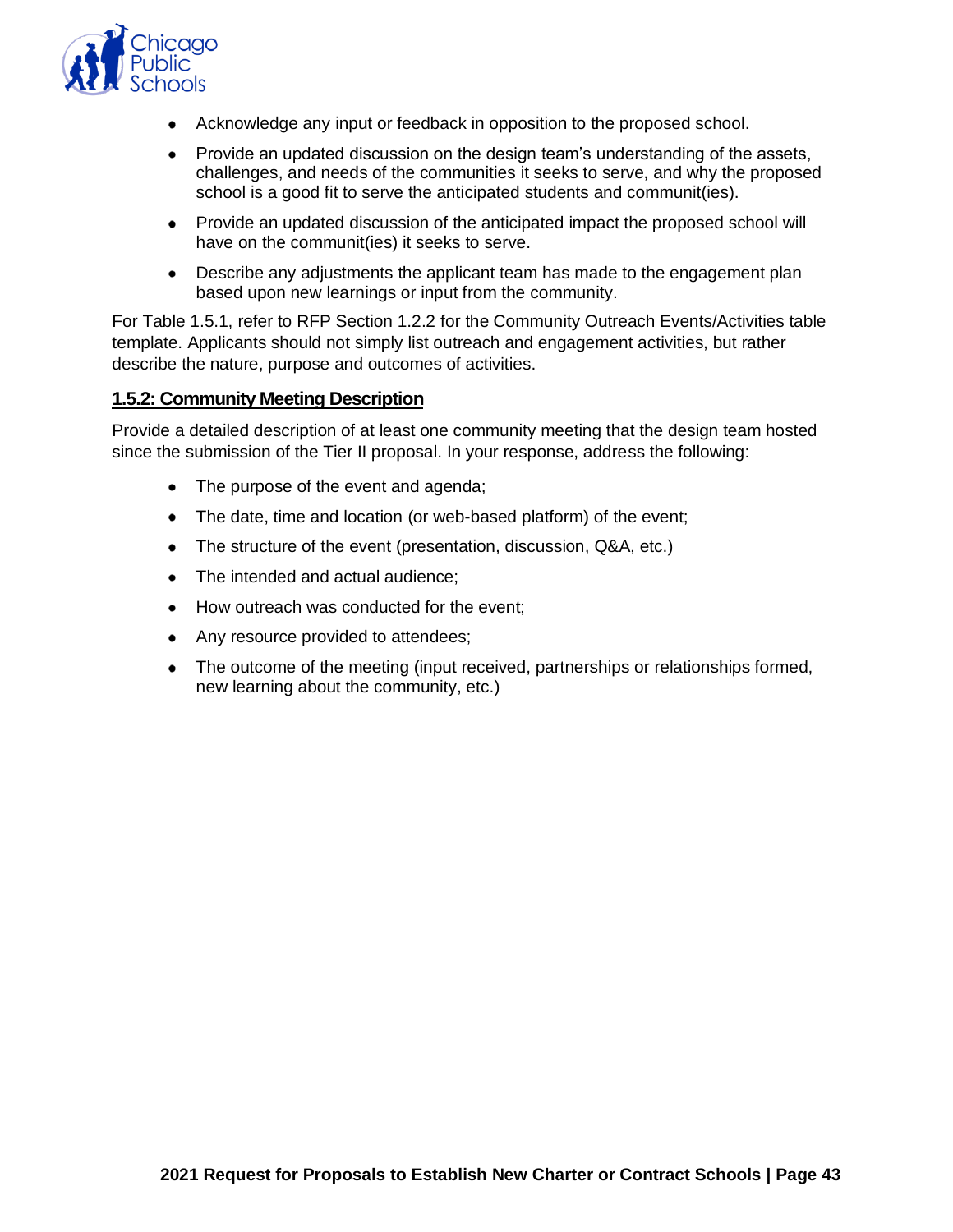

❖ Appendix 1.5 Evidence of Community Outreach and Engagement

In Appendix 1.5, applicants must include the following materials since the Tier II submission:

- Evidence of having notified residents of the proposed school including an approximate estimate of the number of individuals notified via each method of outreach.
- Copies of presentations and sign-in sheets from community meeting(s) hosted by the applicant;
- Petitions signed by parents and community members;
- A detailed record of attended community meetings and events. Include agendas, notes, and correspondence;
- A detailed record of one-on-one and small group meetings. Include agendas, notes, and correspondence; and
- Examples of flyers and outreach materials.

In Appendix 1.5, applicants may include:

• An updated Community Engagement Plan reflecting completed activities since the Tier II submission, to supplement the narrative response.

# **Section 1.6: Community and Family Support**

#### **1.6.1: Student Demand & Family Support**

Provide evidence that a sufficient number of parents/guardians of age-eligible children may send their children to the proposed school. Evidence should support at least half of the enrollment capacity proposed for the school's opening year. For example, if an applicant proposes to serve 150 students in year one, evidence must be submitted to demonstrate that the parents/guardians of at least 75 age-eligible children would consider sending their student to the school. Forms of evidence may include:

- Letters of intent-to-enroll from parents/guardians of age-eligible students that include:
	- o Name;
	- o Address;
	- o Whether the signatory is a parent of school-aged child(ren);
	- o Name(s) of their child(ren); and
	- o Each child's current grade level.
- Personalized letters of support from parents outlining why they believe the proposed school will be an asset to the community. Specify if letters are from a parent/guardian of age-eligible child(ren).

#### **1.6.2: Community Support**

Provide a table (Table 1.6.2) that lists the names of supporters of the proposed school in the targeted communit(ies) and their affiliations. Include organizations, businesses, or leaders in the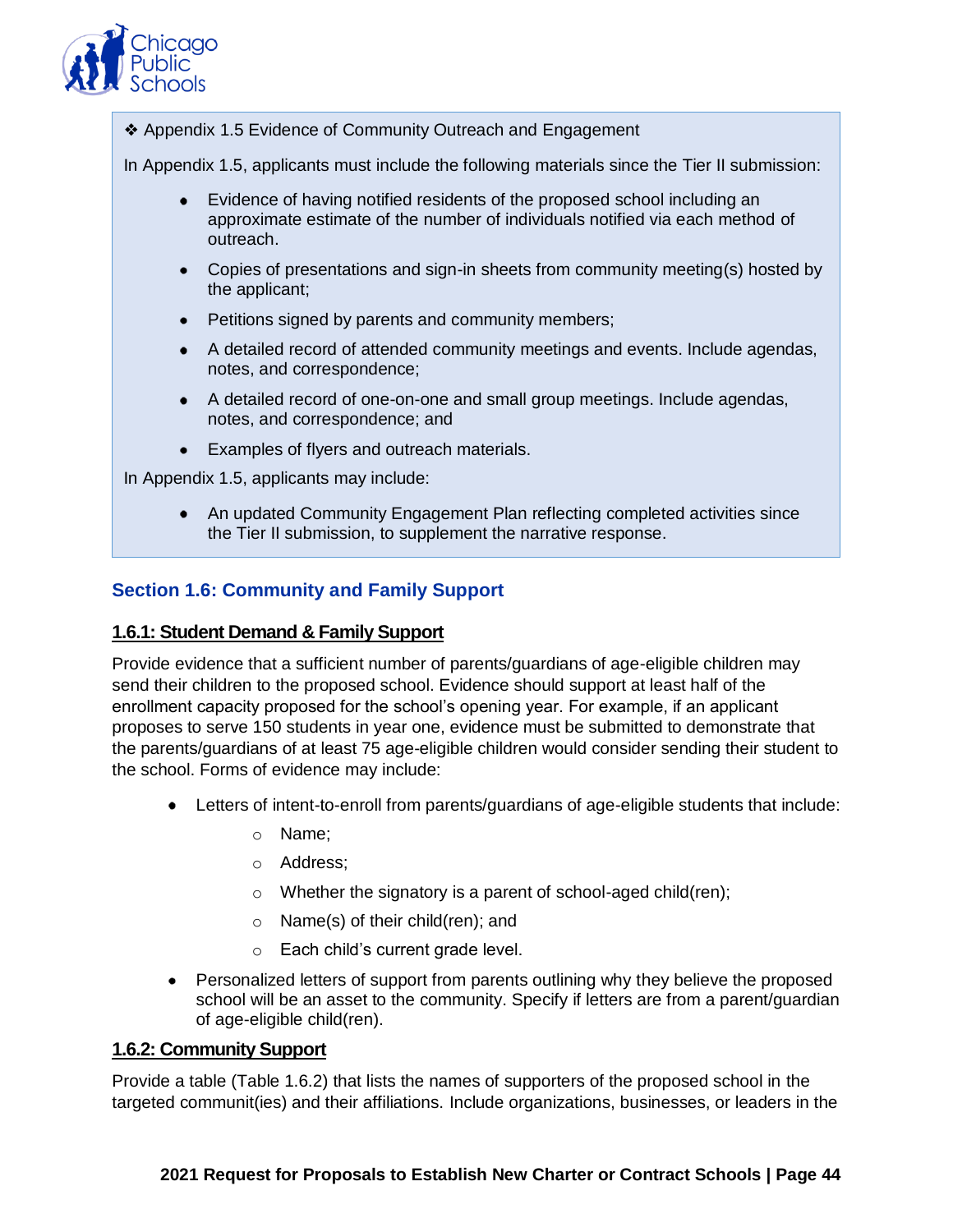

targeted communit(ies) that support the proposed school. Applicants may also include citywide organizations, businesses, or leaders that support the proposed school (designating they are citywide supporters and not directly tied to the targeted communi(ties)). Attach letters of support in Appendix 1.6.

# **1.6.3: Elected Officials**

Provide evidence of outreach to all elected officials, including each alderman, state representative, and state senator within the proposed recruitment area, that includes each of the following:

- Formal notification of the proposed school by email or letter;
- Requests for a meeting (Note: if meeting(s) have already taken place, please list the dates, times, and individual(s) with whom the design team met); and
- Attendance at ward nights (events often hosted by Aldermen).

Provide a table (Table 1.6.3) clearly outlining the names of any elected officials who support or oppose the proposed school.

#### **1.6.4: Community Contributions and Partnerships**

Describe how the school would positively contribute to the community if approved to open. Outline any services, resources, or volunteer opportunities that the school will offer to families or community members.

Describe any community-based partnerships proposed for the school and any resources that the school will use from citywide organizations. Describe how these collaborations will contribute or give back to the broader community.

Note: If an identified partner will play an integral role in implementing the proposed school model (e.g., providing services or support as part of the school day or afterschool hours), provide a detailed memorandum of understanding (MOU), letter of intent, or draft contract between the proposed school and the partnering organization.

#### **1.6.5: Evidence of the Need for the Proposed School**

Provide evidence, including letters, data, or other information, discovered through your community outreach or otherwise, that further demonstrates the otherwise unmet need the proposed school seeks to address, and why the proposed school is the right fit to meet the needs of the community. Describe any evidence of need attached in Appendix 1.6.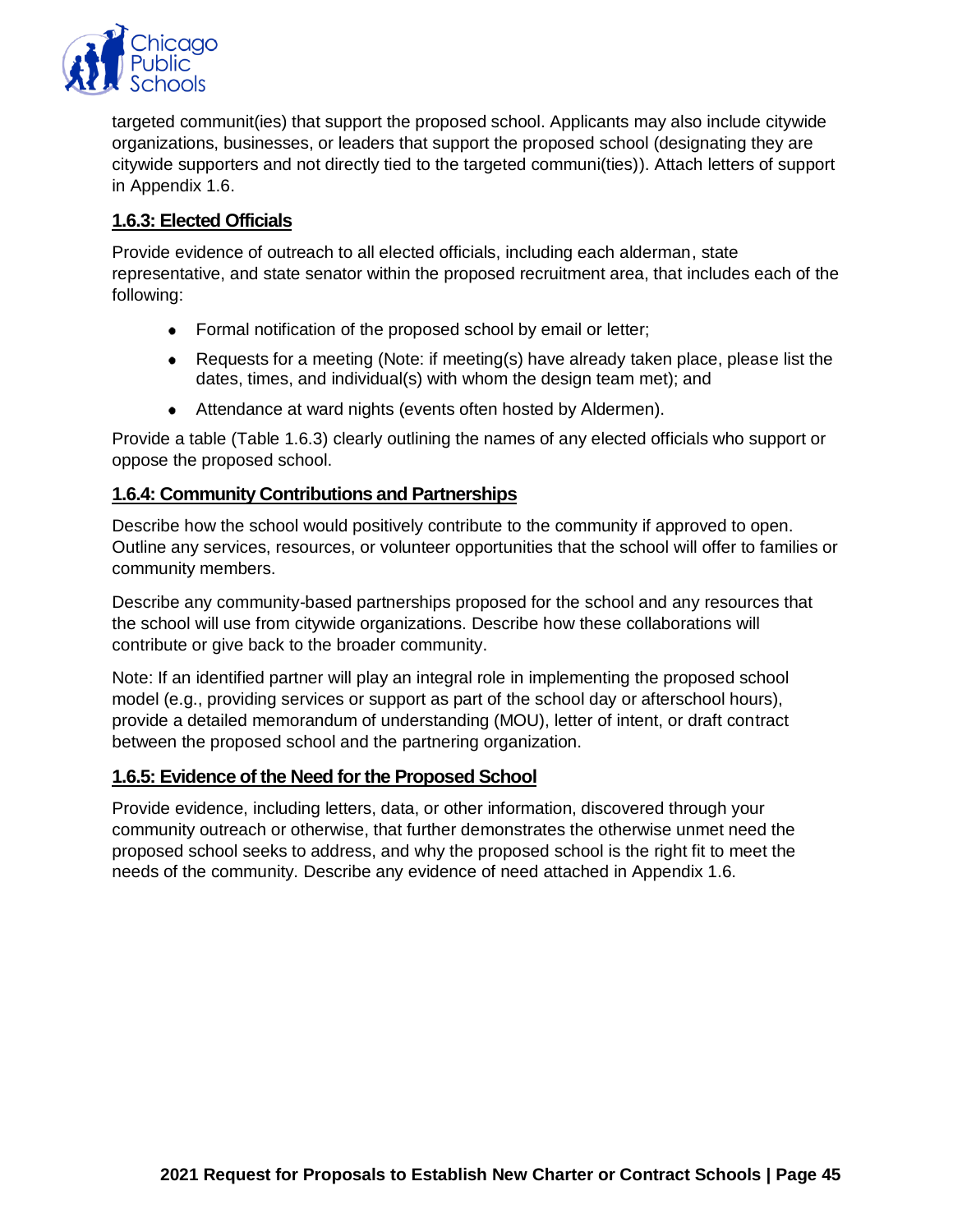

❖ Appendix 1.6 Evidence of Support & Need

In Appendix 1.6, applicants must provide evidence of support including:

- Intent-to-enroll Letters (from parents/guardians of age-eligible children);
- Personalized letters of support from parents;
- Copies of communication to elected officials;
- Letters of support received from parents, community members, organizations, elected officials, and stakeholders in the community;
- Copies of any articles on the proposed new school, if any;
- Letters of support from potential partners (MOU required for community-based partnerships as listed above); and
- Additional data and letters that provide evidence of the stated need for the proposed school.

#### **Section 1.7: Updated Facilities**

*Note: Per Illinois law (105 ILCS 5/27A-7(a)(3)), the applicant must identify at least two viable independent facility options unless it has fully secured an independent facility.*

#### **1.7.1: Overview of Proposed Site**

Provide an overview of each proposed site, including a general description of the property, the property's address, current owner, and previous use.

#### **1.7.1: Management of Proposed Site**

Describe the plan to secure and renovate an appropriate facility in time for school opening. Describe the design team's capacity for and experience with facilities acquisition and management, including managing build-outs and/or renovations.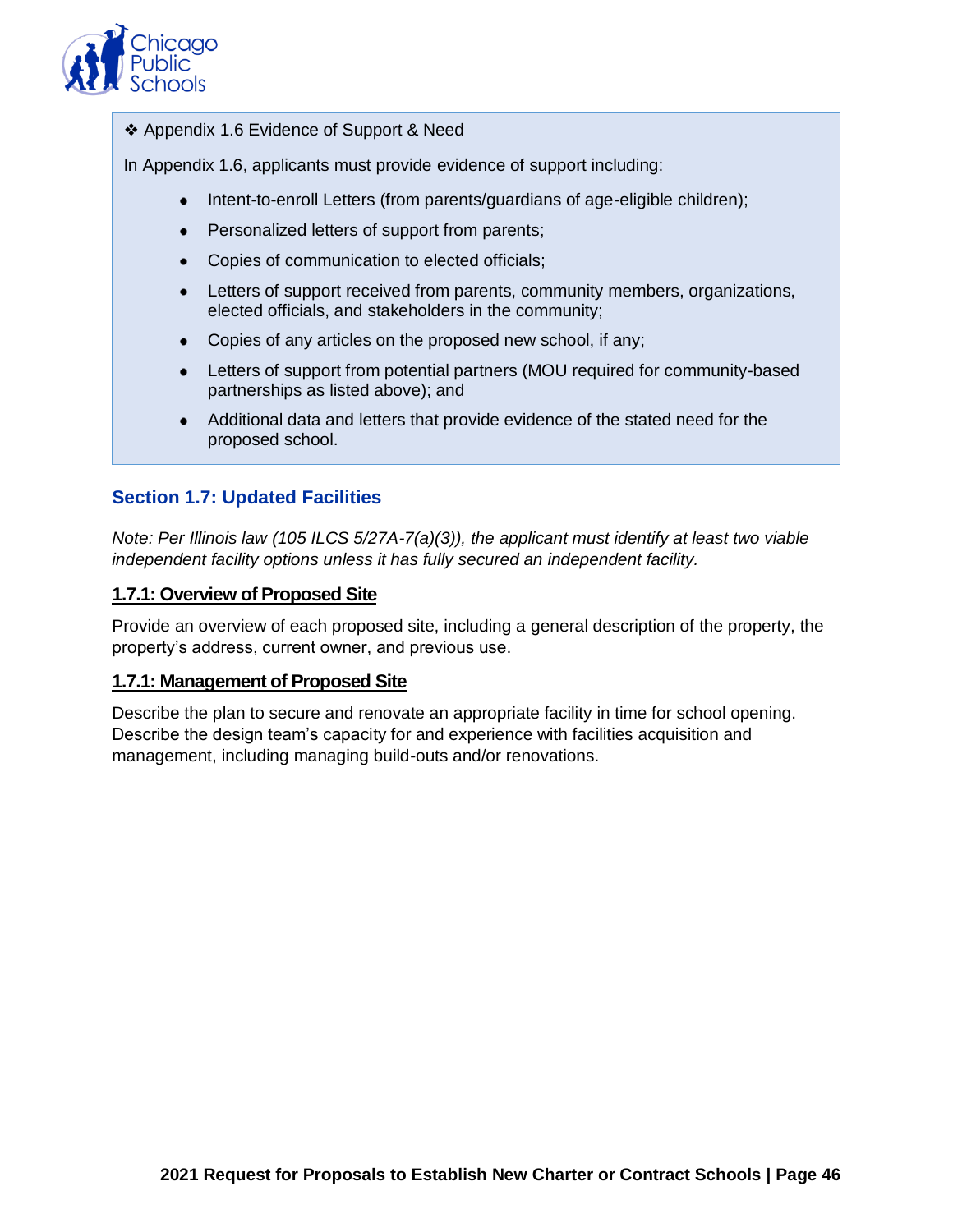

#### ❖ Appendix 1.7 Facilities

In Appendix 1.7, applicants must provide:

- Detailed space requirements for the proposed school(s) (e.g., square footage, number and type of classrooms, amenities, etc.), including any special features required to properly implement the proposed model;
- An ADA Compliance Report for each proposed facility site;
- An Inspecting Architect's Report for each proposed facility site;
- A Letter of Intent or Memorandum of Understanding (if available);
- A Rehabilitation/Construction Plan (including scope of work and timeline);
- Sources and Uses of Funds Report; and
- A proposed timeline for securing a viable facility and completing necessary renovations to make the facility suitable for school by the proposed opening date.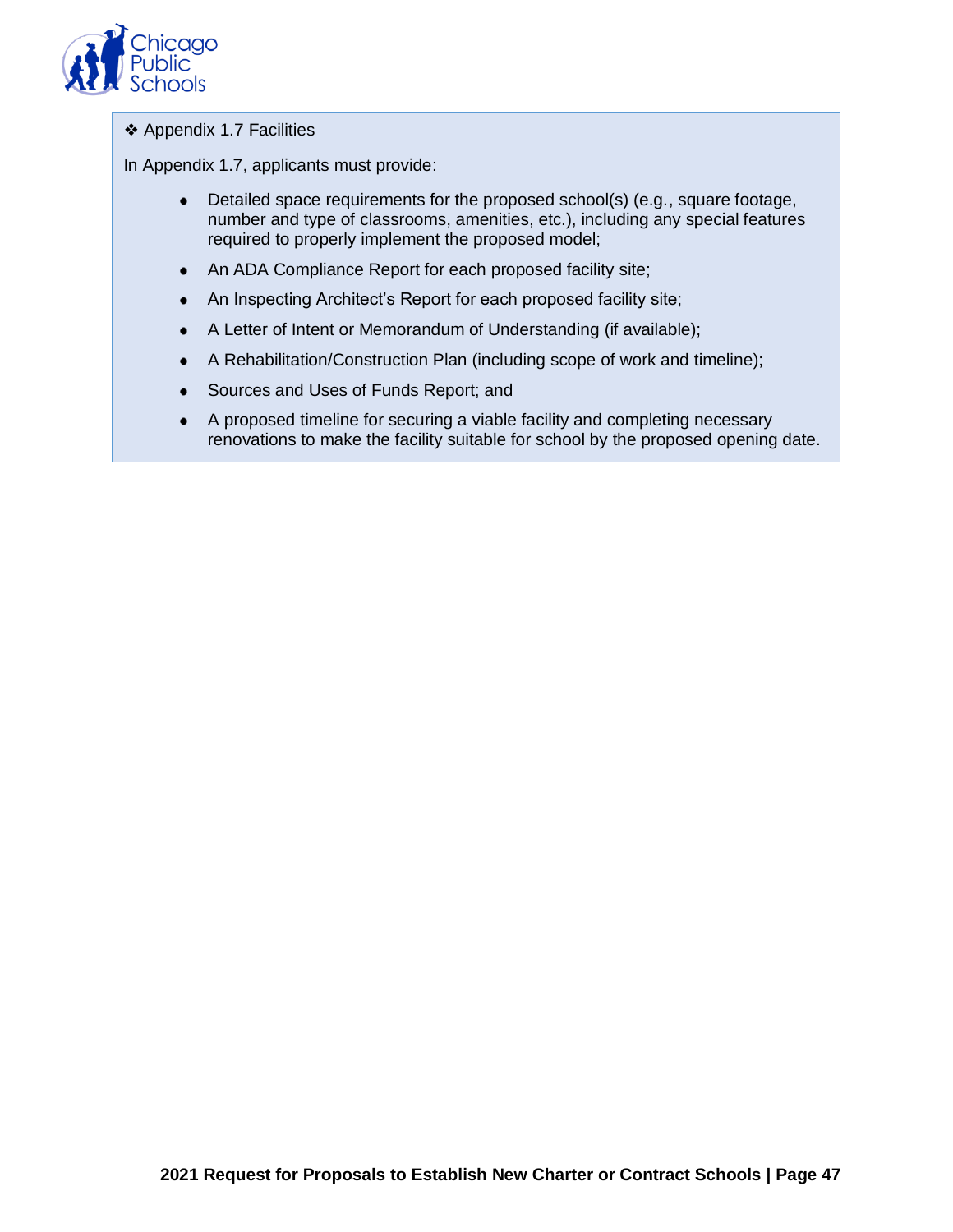

# **Tier IV Application and Addendum Questions**

# <span id="page-49-1"></span><span id="page-49-0"></span>**Domain 1: Community Engagement and Support**

*Domain 1: Community Engagement and Support assesses whether the applicant garnered authentic support from the parents and communit(ies) they will serve, and demonstrated true demand for the proposed school.*

*All applicants must complete this section in its entirety.*

*Please refer to the RFP Resource Guide instructions related to Redacted and Unredacted Personal Information of Children and Members of the Public before providing responses and attachments.*

# **Section 1.8: Continued Community Outreach & Support Materials**

Describe the design team's progress (since the Tier III submission) in executing on the community engagement plan to continue learning about the community and to build additional community support.

- Provide an updated assessment of the applicant team's progress in meeting the established community engagement goals.
- Identify the stakeholder groups the design team has engaged since the Tier III submission and any individual stakeholders or stakeholder groups that have not yet been engaged.
- Describe the opportunities that will be provided to community residents/stakeholders to continue partnership with the proposed school beyond the Tier IV submission, if the school is approved to open.
- Provide an update on outreach/engagement strategies and activities conducted to date. Include a table (Table 1.8) that lists:
	- $\circ$  All community meetings, events, volunteer opportunities and engagement activities that members of the design team have attended;
	- o All meetings, events, and engagement activities that the design team/proposed board members offered or hosted for community stakeholders; and
	- $\circ$  Any outreach or marketing activities with the purpose of informing the community about the proposal or proposed school.
- Describe any new learning, partnerships, collaboration or input gained from community engagement efforts.
- Provide evidence of any additional support for the proposed school from parents, community members, partners, leaders, elected officials or other stakeholders.
- Describe how community engagement to-date has informed how the proposed school will continue to engage the community through the incubation year and first years of operation, if approved to open.
- Provide any updates to the proposed school's partnerships with other communitybased organizations.